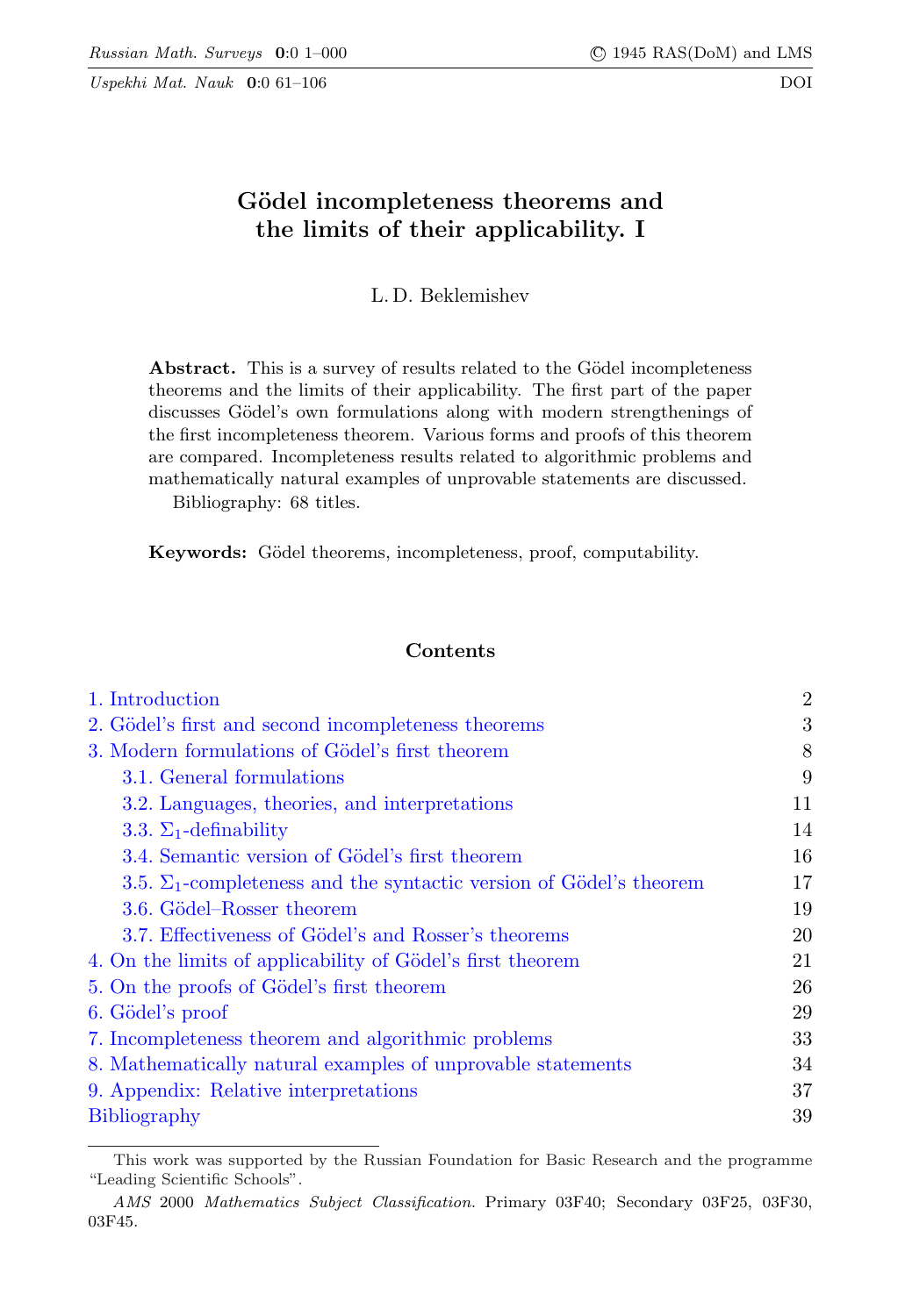#### 1. Introduction

<span id="page-1-0"></span>The Gödel incompleteness theorems are a universally recognized achievement of the mathematical thought of the 20th century. They laid the foundation of mathematical logic. Methods created by Gödel were decisive factors that led to a precise mathematical definition of algorithm, and ultimately to the creation of computers.

At the same time, by their very nature Gödel's theorems touch upon questions going far beyond mathematics proper and connected with topics exciting the imagination, like the mystery of the nature of the human mind, and problems of cognition and artificial intelligence. In this capacity Gödel's theorems, or rather their interpretations, played a significant role in shaping the general intellectual context of the 20th century. As a result, Gödel's theorems are among those mathematical discoveries of the past century which became most widely known outside mathematics itself $^1$  $^1$ 

A vast literature has been devoted to Gödel's incompleteness theorems, from quite specialized to pedagogical, popular scientific, and aesthetic. In particular, such worldwide bestsellers as Gödel, Escher, Bach: the eternal golden braid by Douglas R. Hofstadter or *The Emperor's new mind* and *Shadows of the mind* by Roger Penrose, belong to the last category. The sea of information devoted to Gödel's theorems mainly contains expositions of these theorems that are accessible to a rather broad circle of readers (primarily of his first theorem, which is simpler). In a sense, the very nature of these results makes it possible to subject Gödel's ideas to boundless variation and adapt them to the taste of any particular author.

In this survey we do not aim to give yet another popular presentation of Gödel's theorems. We would like to fill a gap of another kind, namely, to acquaint the reader with modern generalizations of Gödel's incompleteness theorems— first and foremost, his second theorem — and with diverse and subtle mathematical problems around these results.

Since Gödel's theorems belong to the classics of mathematical logic, we do not go into all the details of proofs which are sufficiently well known in various forms. Instead, we focus on a search for and discussion of optimal formulations of Gödel's results, and also on comparisons of different proofs. In connection with the question of the limits of applicability of Gödel's incompleteness theorems, we present results which have accumulated in mathematical logic, including very recent ones.

The survey divides naturally into two parts, devoted to Gödel's first and second theorems, respectively.

An appropriate context for the first theorem was created by the development of the theory of computable functions, and the role of this theorem became rather understandable in the framework of this theory. However, the second theorem does not lie completely within this context and is more problematic on the whole. Initially, the prevailing opinion was that Gödel's second theorem is a kind of 'supplement' to the first theorem that only indicates an explicit form of a quite independent statement whose existence is asserted in the first theorem. To some extent, this point of view is widespread even now.

<span id="page-1-1"></span><sup>&</sup>lt;sup>1</sup>Implicit evidence for this assertion is that Kurt Gödel was named, justly or not, as one of Time Magazine's hundred most influential people of the 20th century.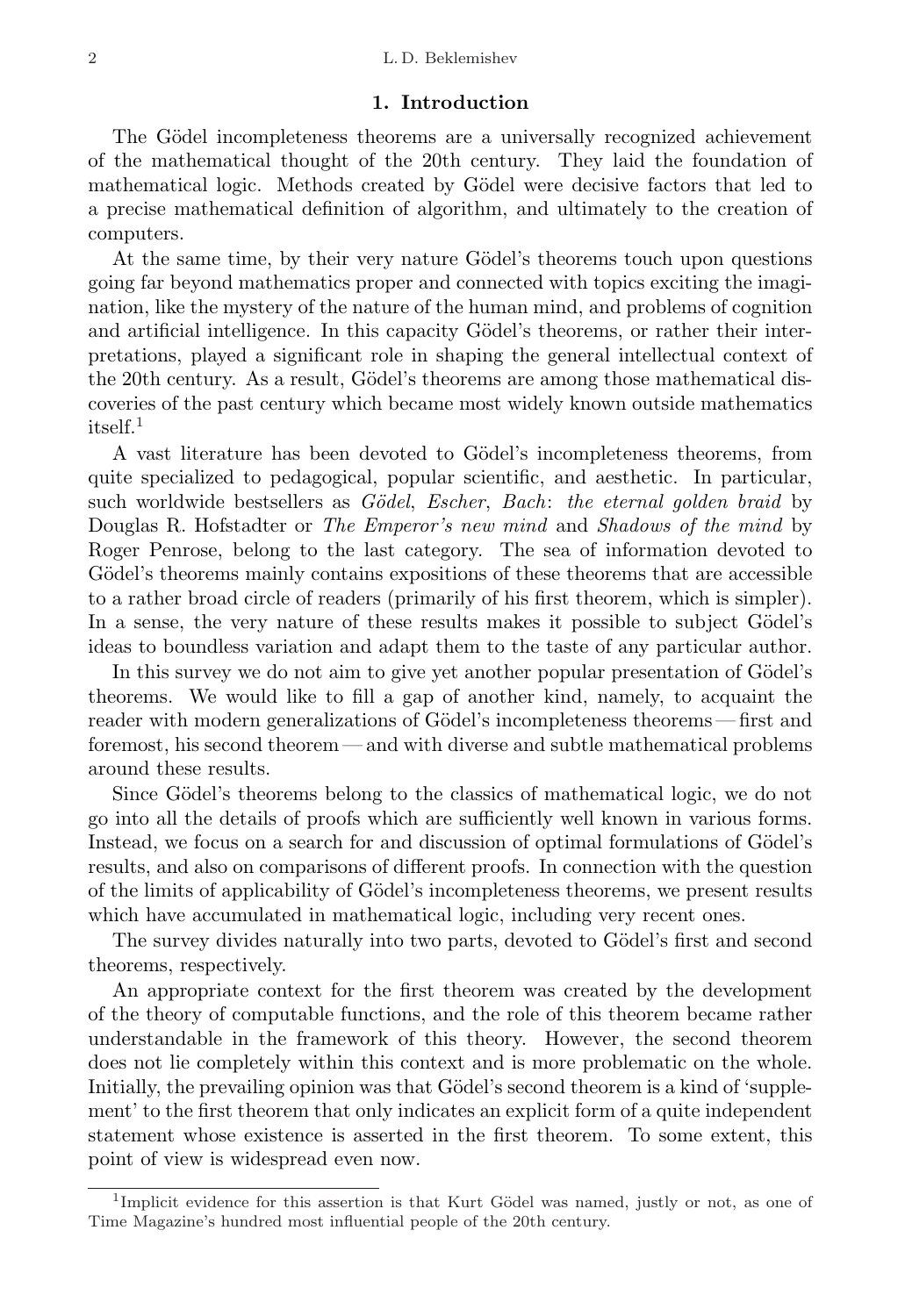At the same time, after the works of Kreisel, Löb, Feferman, de Jongh, Smorvn'ski, and others who studied generalizations of Gödel's second theorem, it became clear that the nature of these two statements is substantially different. Gödel's second theorem turns out to be mainly connected with modal logical properties of the formula expressing provability, and with the self-reference effect in arithmetics.

In our opinion, it is still too early to decide definitively what the 'correct' context for Gödel's second incompleteness theorem is. At the same time, many partial results have accumulated in this area which clarify the role and the specific features of this theorem. We intend to acquaint the reader with the results and open problems remaining here in the second part of our survey.

In the first part we discuss Gödel's first theorem and its diverse forms. This material is quite traditional, but we decided to include a fairly detailed survey of it for two reasons. First, the problems connected with Gödel's second theorem can be evaluated in full measure only after having formed a very clear idea about various aspects of the first theorem. At the same time, many of the existing presentations of this material are often too one-sided. Second, in the literature one can find many different assertions referred to as a Gödel theorem, not to mention different proofs of these assertions. We would like to systematize this material, at least partially, by considering it from some unified position.

I would like to thank Vladimir Andreevich Uspenskii and Albert Visser for discussions of some of the problems considered here and Sergei Ivanovich Adian for attentive reading and criticism of the manuscript. Their works had also significantly influenced the opinions of the author that are reflected in this survey.

## 2. Gödel's first and second incompleteness theorems

<span id="page-2-0"></span>In the fundamental paper  $[1]$ , Gödel proved his theorems for a certain formal system P related to Russell–Whitehead's Principia Mathematica and based on the simple theory of types over the natural number series and the Dedekind–Peano axioms. At that time, Principia Mathematica was perhaps the most well-known system of axioms intended for the formalization of mathematics. Gödel also explained that his result can be extended to other axiomatic systems, including Zermelo–Fraenkel set theory, von Neumann set theory, and other theories "developed recently by D. Hilbert and his disciples." We do not present a precise definition of the system P, the formulation of which is somewhat cumbersome. Stronger results will be obtained for the language of first-order arithmetic which is standard nowadays.

The simplest formulation of Gödel's first incompleteness theorem asserts that there is a sentence which is neither provable nor refutable in the theory P under consideration. Gödel's second incompleteness theorem asserts that for this sentence one can take a formalization in  $P$  of the statement that the theory  $P$  itself is consistent.

The incompleteness of theories like  $P$  (or set theories especially created for the axiomatization of the whole of mathematics) drastically contradicted the opinions prevailing at that time. Moreover, Gödel's second theorem placed in doubt the possibility of realizing the most important thesis of the so-called Hilbert programme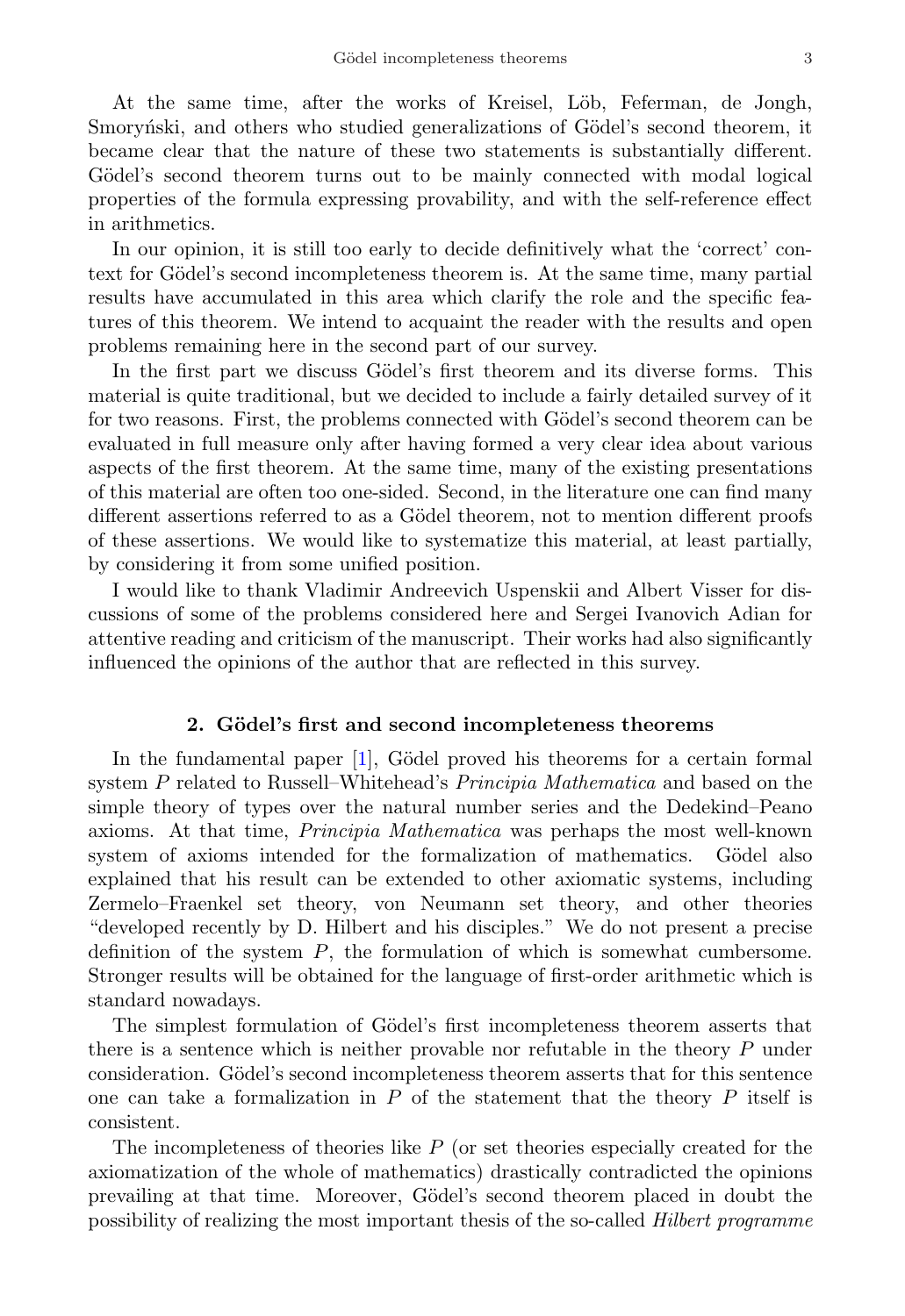(see [\[2\]](#page-38-2)), whose proclaimed objective was to establish the consistency of mathematics (analysis and set theory) by using finitary tools. This problem was regarded by the representatives of Hilbert's school as the central problem of mathematical logic. However, it follows from Gödel's second theorem that it is impossible to formalize the 'finitary tools' that are able to establish the consistency of mathematics even in the framework of a very strong system  $P<sup>2</sup>$  $P<sup>2</sup>$  $P<sup>2</sup>$ .

In principle, the incompleteness of some specific theory, say, of  $P$ , can mean only that some necessary axioms "were not taken into account." (For example, this was the case for a long time with the axiomatization of elementary geometry.) To show that, in the present case, we face a substantially different and more dramatic situation, Gödel formulates his first theorem in a more general form, which speaks of the fundamental incompletability of the system P.

Keeping the meaning sufficiently close to the original formulation, we can state  $G\ddot{o}del's$  first incompleteness theorem ([\[1\]](#page-38-1), Theorem VI) as follows.

<span id="page-3-4"></span><span id="page-3-1"></span>**Theorem 1.** Let  $T$  be a formal theory satisfying the following conditions:

- (i)  $T$  is formulated in the language of  $P$ ;
- <span id="page-3-3"></span>(ii)  $T$  is obtained by adding a primitive recursive set of axioms to the system  $P$ ;
- <span id="page-3-2"></span>(iii) T is  $\omega$ -consistent.

Then T is incomplete, that is, there is a sentence  $\varphi$  for which neither  $\varphi$  nor  $\neg \varphi$  is provable in T.

Let us clarify the notions used here and the conditions  $(i)$ – $(iii)$  themselves. It should be noted immediately that none of these conditions is the most general or the most natural mathematically from the modern point of view. (The reasons for this are briefly discussed below; see also the corresponding remarks in [\[3\]](#page-38-3) and [\[4\]](#page-38-4).) However, these conditions are of interest: they reflect the initial perception by Gödel of his discovery in 1931, and moreover, the use of these conditions was to a significant degree fixed in the subsequent literature.

The condition [\(ii\)](#page-3-3) involves the notion of primitive recursive function.

**Definition 1.** A function  $f: \mathbb{N}^k \to \mathbb{N}$  is said to be *primitive recursive* if it can be obtained from the constant 0, the successor function  $S(x) = x + 1$ , and the projection functions  $I_n^m(x_1,\ldots,x_n)=x_m$  by using the composition operation (substitution) and primitive recursion. A function  $f$  is said to be *obtained from g and h by* primitive recursion if

$$
\begin{cases} f(0, \vec{x}) = g(\vec{x}), \\ f(n+1, \vec{x}) = h(f(n, \vec{x}), n, \vec{x}). \end{cases}
$$

A set  $R \subseteq \mathbb{N}^k$  is said to be *primitive recursive* if the assertion  $\vec{x} \in R$  is equivalent to  $f(\vec{x}) = 0$  for some primitive recursive function f. (As is customary in logic, we shall represent the assertion that  $\vec{x} \in R$  also in the form  $R(\vec{x})$ .)

<span id="page-3-0"></span> $2G$ ödel expresses this fact in a curious way, apparently trying to avoid a philosophical controversy: "It should be especially stressed that Theorem IX [the second incompleteness theorem] does not contradict Hilbert's formalistic point of view. Indeed, [. . . ] one can imagine that there are finitary proofs which cannot be formalized in P." Nowadays, it is customary to think that finitary proofs can be formalized even in a much weaker first-order Peano arithmetic. At the same time, there are alternative opinions concerning this question, originating from Hilbert himself (see [\[2\]](#page-38-2)).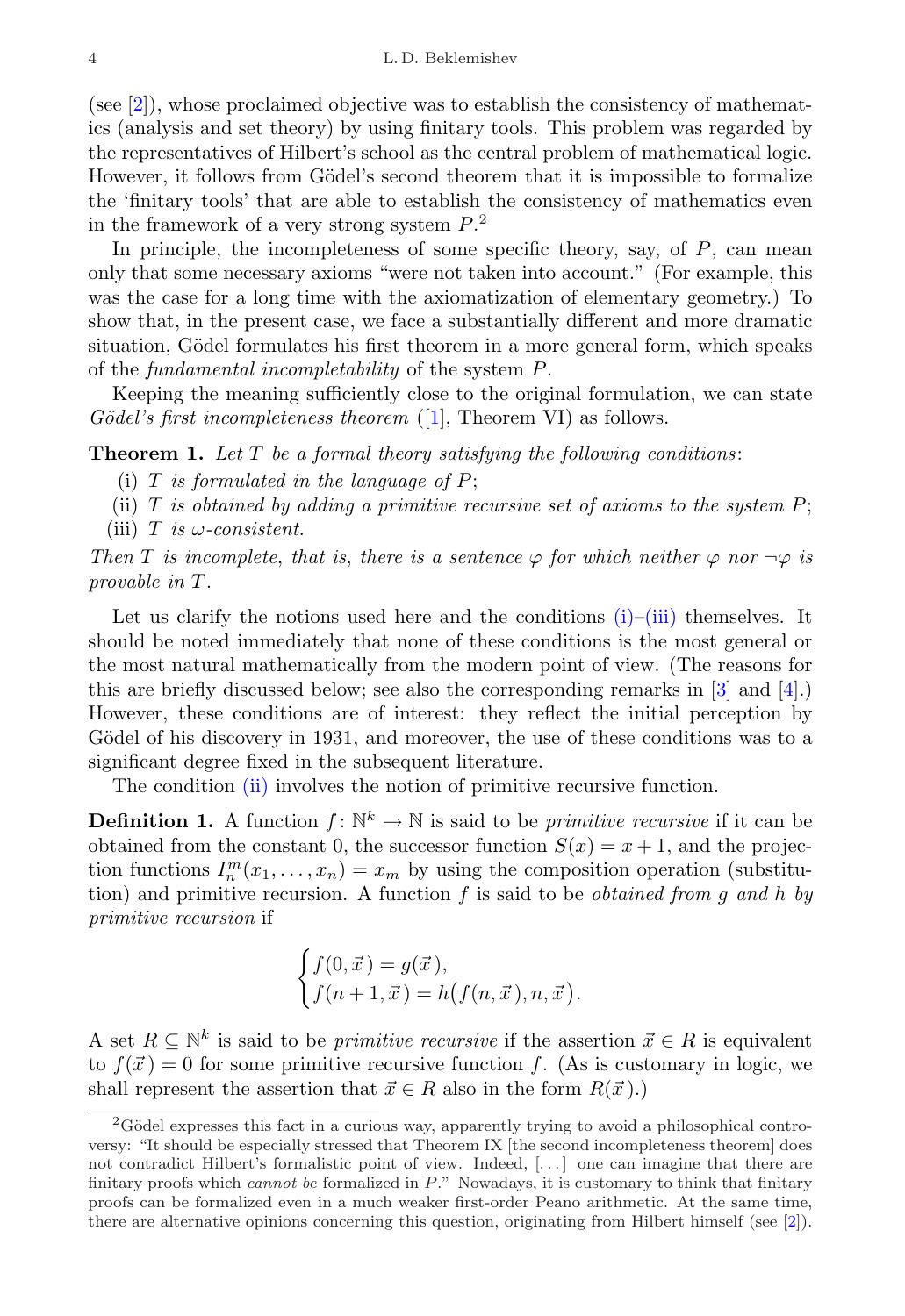The condition [\(ii\)](#page-3-3) presupposes that some one-to-one encoding of the objects of the language of the theory  $P$  by the natural numbers (a Gödel numbering) is fixed in advance, where the objects include variables, terms, formulae, and so on. Gödel proved that for some natural choice of this encoding the relation " $x$  is the code of the derivation of a formula with the code  $y$  in  $P$ " is primitive recursive.

The condition [\(ii\)](#page-3-3) means that the set of codes of the axioms of  $T$  for a chosen encoding must be primitive recursive. Since  $T$  is constructed on the basis of  $P$  and the deductive mechanism of  $P$  is primitive recursive, this implies that the relation "x is the code of the derivation of a formula  $y$  in  $T$ " is also primitive recursive. The assumption [\(ii\)](#page-3-3) is rather general and holds for all formal theories considered in practice. Gödel noted that this condition certainly holds for all theories presented by finitely many axioms or schemes of axioms. At present, it is customary to refer to the theories satisfying the condition [\(ii\)](#page-3-3) as primitively recursively axiomatized theories.

**Definition 2.** A theory T is said to be  $\omega$ -consistent if there is no formula  $\varphi(x)$ (where the variable  $x$  ranges over the natural numbers) such that the following conditions hold simultaneously:

(i) 
$$
T \vdash \exists x \varphi(x)
$$
;

(ii)  $T \vdash \neg \varphi(0), \neg \varphi(1), \dots$ .

We recall that for the theories T in the language of P every natural number n is represented by the closed term  $S(S(\ldots S(0) \ldots))$  (*n* times), which we denote by  $\underline{n}$ and refer to as a *numeral*. We abbreviate a sequence of numerals  $(\underline{n}_1, \ldots, \underline{n}_k)$  by  $\vec{\underline{n}}$ .

The condition of  $\omega$ -consistency strengthens the consistency condition for a theory  $T$ . In turn, this condition follows from the assumption that  $T$  is sound, that is, all theorems of  $T$  are true in the model with the support  $\mathbb N$ . However, Gödel himself did not consider the semantic concept of soundness in his paper.

The condition [\(iii\)](#page-3-2) is not essentially restrictive either, namely, the theories which do not satisfy this condition can be regarded as theories close to being contradictory, that is, as a pathological case. In fact, Gödel says that if the natural and broad assumptions [\(i\)](#page-3-1) and [\(ii\)](#page-3-3) are satisfied, then we face a choice between two 'unpleasant' possibilities: either the theory T is incomplete or it is  $\omega$ -contradictory.

As for the condition [\(i\),](#page-3-1) it is rather restrictive. Natural theories certainly need not be formulated literally in the language of  $P$ , for example, this is so for set theory. In this connection Gödel notes in his comments to Theorem VI that, under the conditions of the theorem, it suffices to assume instead of [\(i\)](#page-3-1) that all primitive recursive relations are  $decidable<sup>3</sup>$  $decidable<sup>3</sup>$  $decidable<sup>3</sup>$  (entscheidungsdefinit) in the theory T, and instead of [\(ii\)](#page-3-3) that the set of codes of the axioms of  $T$  is decidable in  $T$ .

**Definition 3.** A relation R is said to be *decidable in* T if there is a formula  $\varphi_R(\vec{x})$ such that

$$
R(\vec{n}) \Rightarrow T \vdash \varphi_R(\underline{\vec{n}}),\tag{1}
$$

$$
\neg R(\vec{n}) \Rightarrow T \vdash \neg \varphi_R(\vec{n}) \tag{2}
$$

for any tuple  $\vec{n}$  of numbers.

<span id="page-4-0"></span> $3$ Different sources refer to this notion also as *binumerability, representability,* or *definability* in the theory.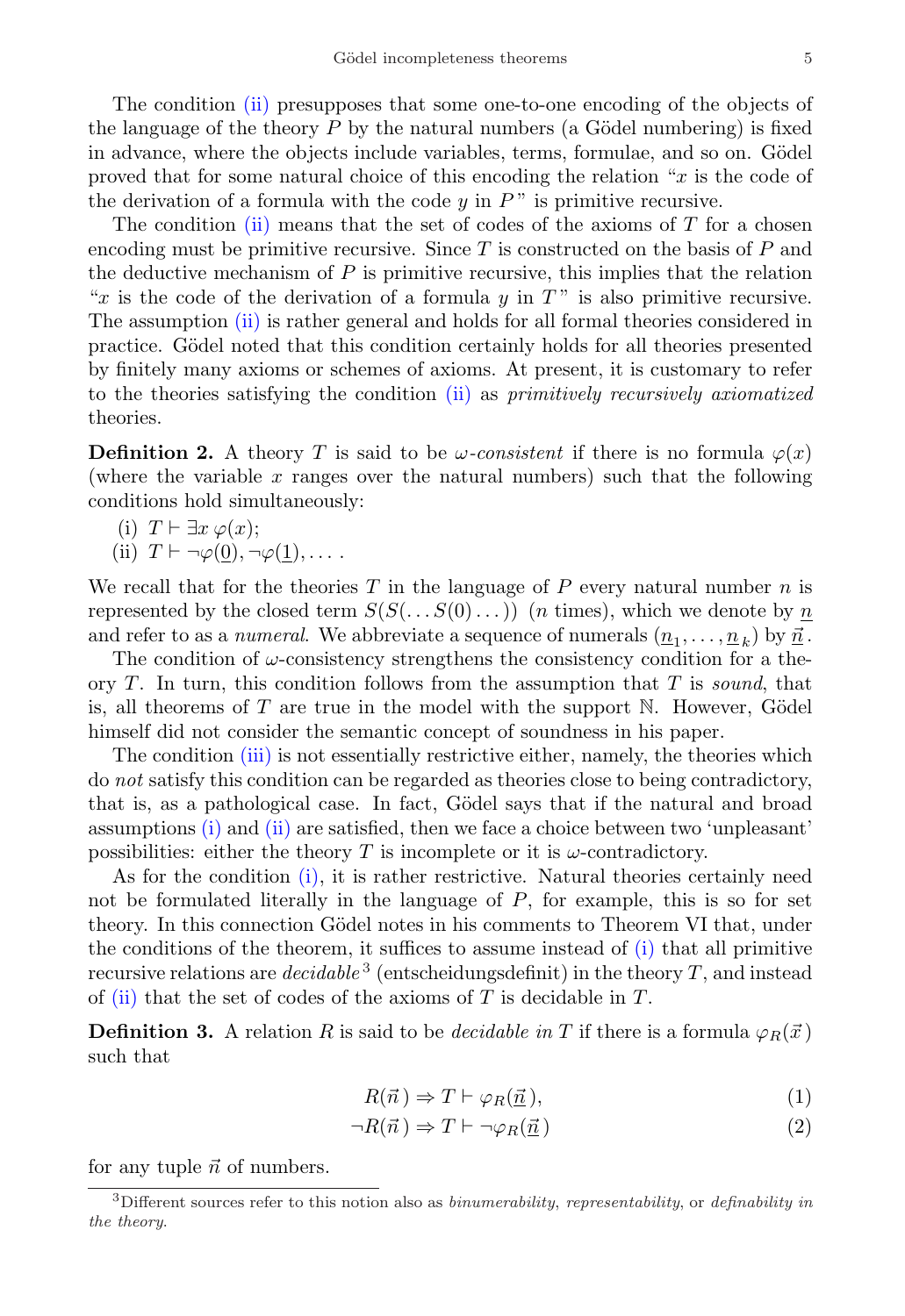The central point of Gödel's proof was the theorem on the decidability in  $P$  of all primitive recursive relations (however, Gödel proves this theorem only schematically).[4](#page-5-0) In particular, this enables him to express an independent statement for the theory T in the form  $\forall x \varphi_R(x)$ , where R is primitive recursive. The additional idea of encoding finite number sequences by using the so-called  $Gödel$  β-function (based on the Chinese remainder theorem) shows([\[1\]](#page-38-1), Theorem VII) that every primitive recursive relation is equivalent (in  $P$ ) to some arithmetical formula, that is, a formula of a first-order language in the signature with the constant 0, the functions  $S, +$ , and  $\cdot$ , and the equality relation. Thus, Gödel proved that the independent statement constructed by him for the theory  $T$  relates to elementary arithmetic, whatever the language of the theory T itself is.

Discussion. To appreciate the conditions of Theorem [1](#page-3-4) from the modern point of view, one must take into account the following facts.

First, the theory of computability, which gives the correct context for  $Gödel's$ first theorem, had not yet been created at that time. In fact, it was Gödel's theorems that to a great extent stimulated the creation of this theory: the notion of general recursive function was introduced in Gödel's 1934 lectures [\[5\]](#page-38-5), and the equivalence of this notion to the notion of an (everywhere defined) computable function was later proved in other formulations by Church, Turing, and Kleene. Gödel himself noted, in an addendum to the English translation of his paper in 1963, the important role of Turing, thanks to whom "a completely general version of Theorems VI and XI is now possible" (that is, of Gödel's first and second theorems; see  $[6]$ , p. 195).

Second, Gödel avoids using semantic notions, in particular, the notion of model and the notions of truth and definability in a model. This is apparently related to two circumstances. First of all, before Gödel's paper, it was not quite clear what the difference is between the notions of provability and truth for theories like P. Moreover, the semantic notions in logic on the whole were under suspicion due to paradoxes well known to everyone. The important paper [\[7\]](#page-38-7) of Tarski, which deals with the investigation of the notion of truth for formalized languages (and which significantly reduced these suspicions), was published only in 1933 (and in German in 1935). This can also explain the occurrence of the  $\omega$ -consistency condition instead of the more fundamental condition of semantic soundness. There was also no rigorous notion of interpretation of one theory in another (this notion was formed much later under the influence of Tarski's works), and this deficiency led, in particular, to restriction to theories in the language of  $P$  in the formulation of the incompleteness theorems.

On the other hand, Gödel's paper was written mainly counting on readers sharing Hilbert's opinion on the foundations of mathematics. This fact also influenced the style and the choice of some formulations, to the detriment of more natural semantic assertions. Gödel tried to show that the incompleteness theorems themselves belong to finite mathematics and have no connection with anything irrational, with the 'illegal use of infinity' or anything similar.

<span id="page-5-0"></span><sup>4</sup>A rigorous proof of this theorem was presented in the lectures given in 1934 for a certain second-order theory which is related to the system  $P$  [\[5\]](#page-38-5). It is of interest that, thanks to the presence of set variables in the language of  $P$ , the proof of this theorem for  $P$  is significantly simpler than for the language of first-order arithmetic, which is customary at present.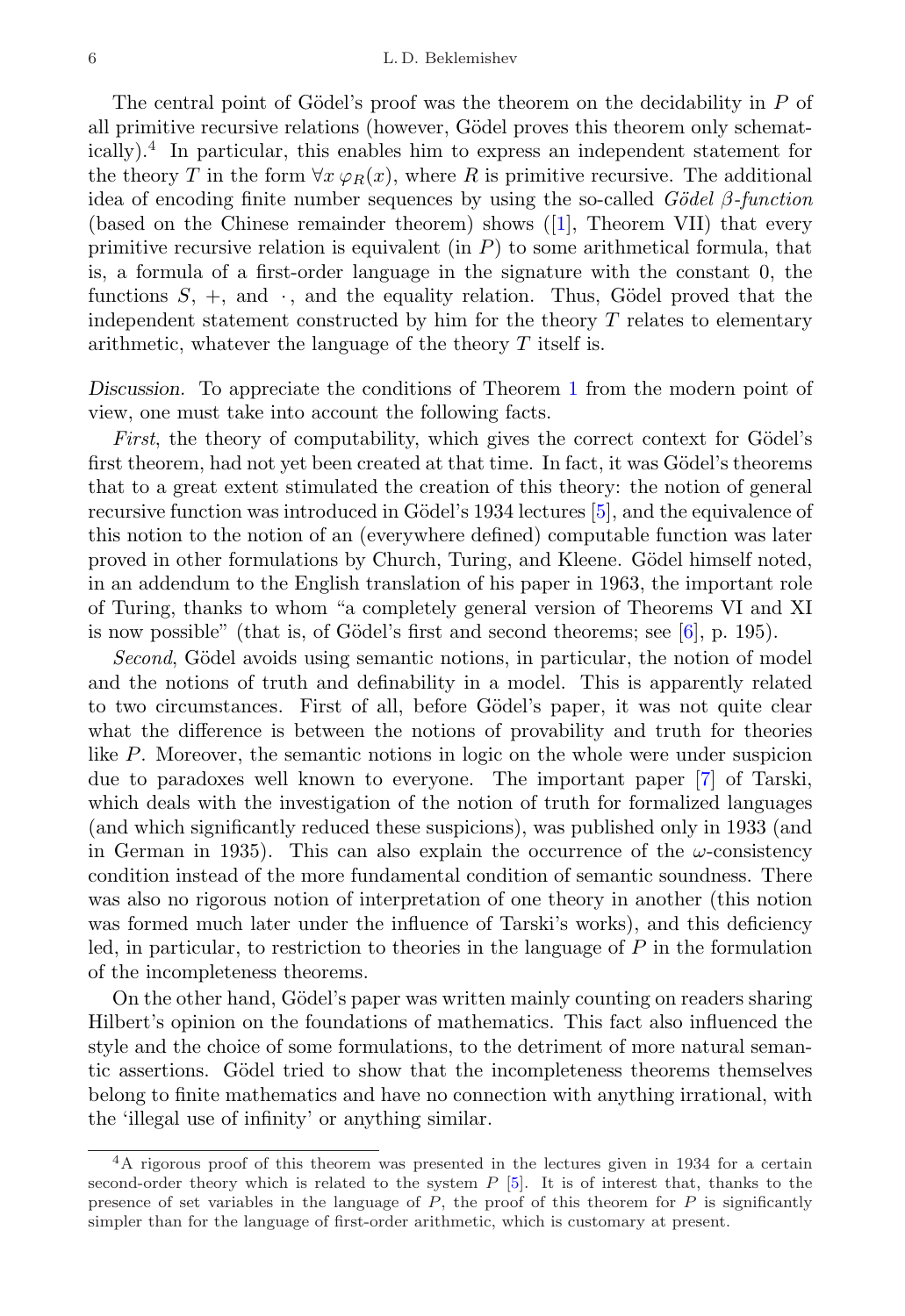Third, in Gödel's paper there is also no clear distinction between the notions of theory and metatheory. Although the terms 'metalanguage' and 'metatheory' go back to Hilbert, the fundamental property of these notions for the circle of problems under consideration became clear thanks to Gödel's paper and to Tarski's paper mentioned above.

Apparently, a correct reading of Gödel's paper consists in an implicit choice of the system  $P$  itself as a metatheory in which all meaningful statements in the paper are formalizable. This is shown by a special formalized style of the formulations of all statements in the paper (and a special font is used for the formal analogues of meaningful syntactic notions), beginning with Theorem V on the decidability of primitive recursive relations in  $P<sup>5</sup>$  $P<sup>5</sup>$  $P<sup>5</sup>$  Gödel himself notes in describing the scheme of the proof of his second theorem that a significant part of the statements in the paper are formalizable in P. Possibly, the choice of such a formal style of presentation was dictated by the desire to help the reader believe that such a formalization is possible.

Fourth, Gödel's notion of decidability in a theory plays the role of a suitable substitute for the semantic notion of definability. It stresses that this notion does not appeal to the 'contentual' meaning (inhaltliche Deutung) of the formulae of the system P. However, one can still see that this notion implicitly appeals to a semantic interpretation of primitive recursive schemes, because the formula  $\varphi_R$  is in fact constructed from a primitive recursive scheme defining R rather than from the semantic relation expressed by  $R$ . It should be noted that Gödel identifies primitive recursive functions and schemes, sometimes in a not quite correct way, for example, when defining the level of a primitive recursive function (see also Kleene's comments about this). From a philosophical point of view, the semantic interpretation of primitive recursive functions is simpler and more clear in a sense than that for arbitrary formulae of the higher-order language of P.

In connection with the notion of decidability in the theory, another important circumstance must be noted. Later analysis of this notion (see [\[8\]](#page-38-8)) showed that for the consistent primitively recursively axiomatized theories containing P (and even the much weaker Robinson arithmetic Q), this notion is coextensive with the notion of algorithmic decidability. Thus, a more general formulation of Gödel's first theorem (given by him as a comment on p. 190 of  $[1]^{6}$  $[1]^{6}$  $[1]^{6}$ ) belongs in essence to the same class of theories as the modern formulation considered in the next section. Here let us consider a formulation of this comment more explicit than that used by Gödel himself, for comparison with subsequent statements.

<span id="page-6-3"></span>**Statement 1** (Gödel's comment). Let T be a formal theory satisfying the following conditions:

- <span id="page-6-2"></span>(i) all primitive recursive relations are decidable in  $T$ ;
- (ii) the set of axioms and the set of inference rules for the system  $T$  (that is, the immediate consequence relation in  $T$ ) are primitive recursive or at least  $decidable$  in  $T$ ;
- (iii) T is  $\omega$ -consistent.

<span id="page-6-0"></span> ${}^{5}$ In his deep commentary [\[4\]](#page-38-4) to Gödel's paper, Kleene also notes this fact but does not explain it, and refers to it simply as "Gödel's propensity to speak in terms of his numbers."

<span id="page-6-1"></span> $6$ The preceding remark by Gödel on p. 189 generalizes the condition of primitive recursive axiomatizability to the decidability in  $T$  of the set of axioms of the theory  $T$ .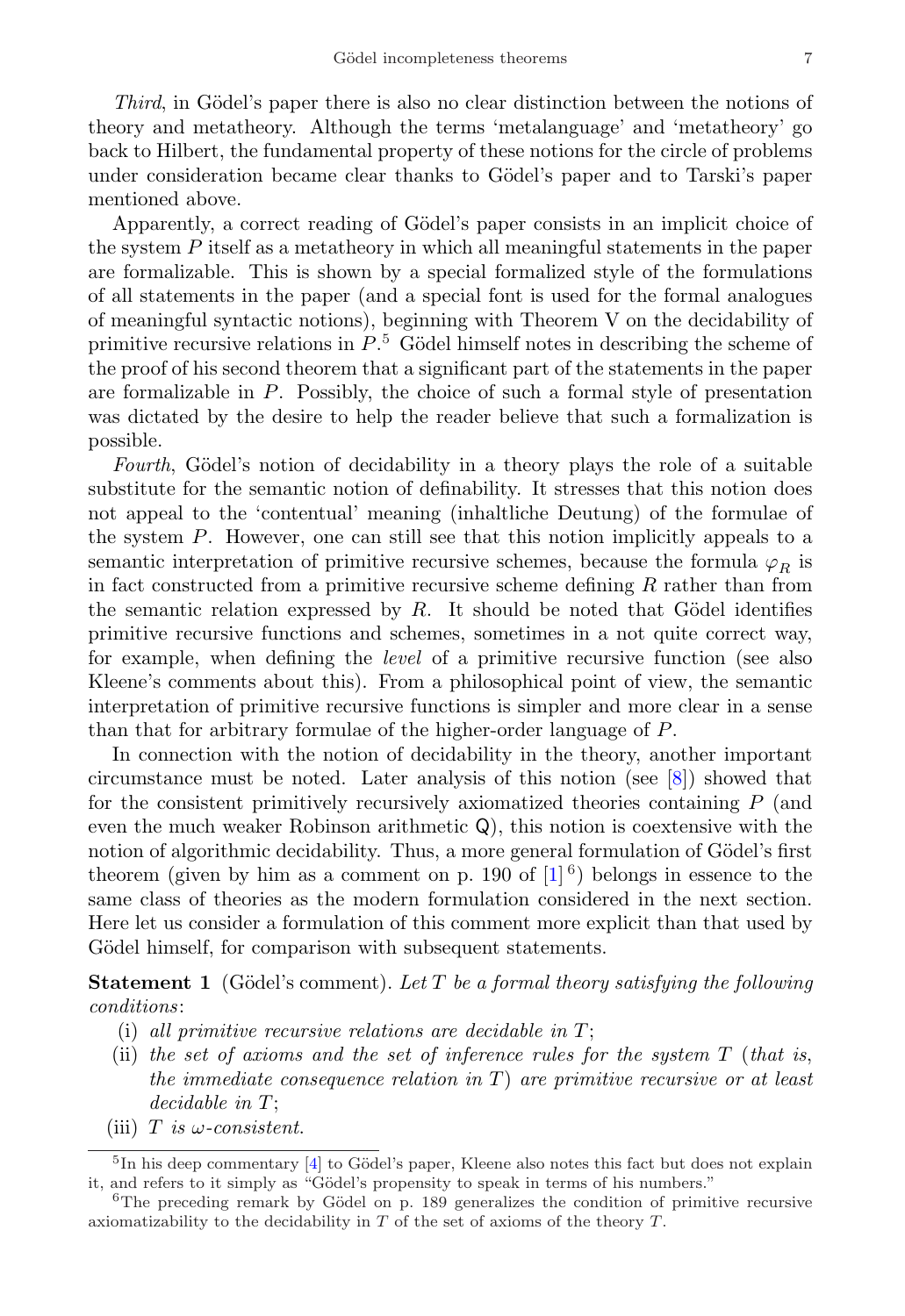#### Then T is incomplete.

Gödel does not specify here the language of the theories under consideration. However, all three conditions, including [\(i\),](#page-6-2) are formulated in terms of an abstract 'immediate consequence' relation and the corresponding notion of derivability. This is very close to the abstract notion of a formal system treated as an algorithm generating theorems of T originating from the axioms by the inference rules, the set of which is primitive recursive (or at least decidable). Therefore, the choice of a language does not play a great role in this case, provided that the notion of decidability makes sense for the theory at hand.[7](#page-7-1) Of course, this notion was not used by Gödel explicitly; recall that Gödel stressed the role of Turing and others in the subsequent development of this notion.

We also note that Statement [1](#page-6-3) can apply also to theories which are not enumerable. For example, for  $T$  one can take a first-order theory axiomatized over  $P$ by all formula  $\forall x \varphi(x)$  such that  $\varphi(n)$  is provable in P for any specific  $n \in \mathbb{N}$  (a single application of Carnap's  $\omega$ -rule; see [\[10\]](#page-38-9)). Gödel himself did not consider such theories in his paper. Nevertheless, they have been playing an important role in investigations of the foundations of mathematics.

## 3. Modern formulations of Gödel's first theorem

<span id="page-7-0"></span>As a result of the emergence of a general notion of computable function in the works of Gödel, Church, Turing, Post, and Kleene, it became clear that the class of primitive recursive functions is less fundamental than the class of arbitrary computable functions or the class of computably enumerable (c.e.) relations. Correspondingly, it is natural to generalize the condition [\(ii\)](#page-3-3) of primitive recursive axiomatizability of a theory  $T$  in Gödel's first theorem to the condition that the set of theorems of  $T$  is c.e. This generalization extends the class of axiomatizations under consideration but does not influence the class of theories under consideration, because, as noted later by Craig [\[11\]](#page-38-10), every c.e. first-order theory can be defined by a primitive recursive set of axioms.

Apparently, Kleene  $[12]$  was one of the first to comprehend Gödel's results from the point of view of a more general computability theory. In fact, this early paper of Kleene already contains the main ideas of the approach to Gödel's theorems based on the recursion theory developed by Kleene, ideas which lay at the base of practically all subsequent investigations around G¨odel's theorems. In the same paper Kleene gave a general recursion-theoretic version of the first incompleteness theorem (in the semantic variant). From the point of view of the evolution of the formulations, Kleene's formulation occupies an intermediate position between Gödel's informal comments to his theorems and the more perfect abstract formulations which can be found both in later works of Kleene himself [\[13\]](#page-38-12)–[\[15\]](#page-39-0) and in works of others, for example, Smullyan [\[16\]](#page-39-1) and Uspenskii [\[17\]](#page-39-2).

<span id="page-7-1"></span><sup>7</sup>For first-order languages (or higher-order languages) containing names for natural numbers the notion of decidability given by Gödel is quite rigorous. In the general case one can formulate rather simple abstract conditions on the language for the notion of decidability to make sense in the corresponding formal system. This leads, for example, to Smullyan's notion of representation system [\[9\]](#page-38-13).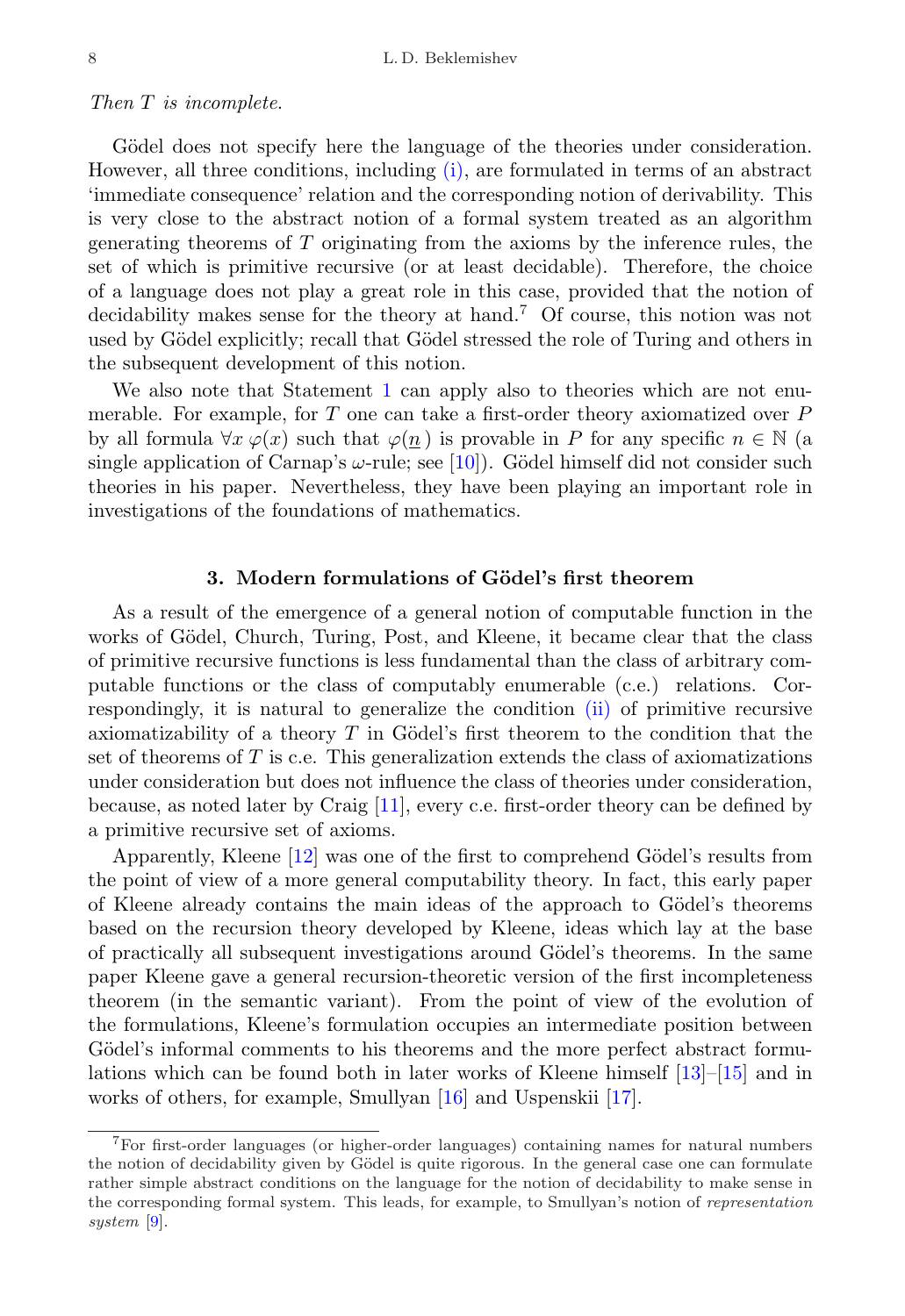On the other hand, Rosser [\[18\]](#page-39-3) modified Gödel's construction in such a way as to establish the incompleteness of a theory  $T$  already under the assumption of its ordinary consistency. This beautiful and stronger form of Gödel's first theorem is sometimes referred to as Rosser's theorem or the Gödel–Rosser theorem. (Nevertheless, Gödel's original construction maintains its value in connection with the proof of the second incompleteness theorem.)

The subsequent technical improvements of the first incompleteness theorem are connected with a series of results of Kleene, Mostowski, Tarski, and R. Robinson. In particular, using Gödel's work, Kleene  $[13]$  and Mostowski  $[19]$  studied the relations defined in the language of first-order arithmetic and introduced a hierarchy of arithmetical classes  $\Sigma_n$  and  $\Pi_n$ .

Tarski initiated a systematic investigation of decidability problems for first-order theories. In the framework of this programme, quite broad generalizations of Gödel's results were obtained in Tarski's school. On the one hand, very weak arithmetical theories were found, like Robinson's arithmetic Q, for which essential undecidability was established. The Gödel–Rosser theorem was thereby extended to a broader class of theories. On the other hand, the method of interpretation developed by Tarski enabled one to extend these results to other languages different from the arithmetical one. We note that one of the earliest and most beautiful results in this direction was Quine's theorem [\[20\]](#page-39-5) establishing the mutual definability of the elementary arithmetic of the natural numbers and the theory of concatenation of binary words. In combination with the interpretation method, the Gödel–Rosser theorem was one of the main tools of the proof of the algorithmic undecidability of quite diverse theories.

After the publication of the fundamental monographs of Kleene [\[15\]](#page-39-0) and of Tarski, Mostowski, and Robinson [\[21\]](#page-39-6) in the early 1950s, the presentations of Gödel's incompleteness theorems acquired their standard forms, which are very close to the modern ones.

<span id="page-8-0"></span>**3.1. General formulations.** Let us first give very general formulations of syntactic versions of Gödel's theorem and the Gödel–Rosser theorem for abstract formal systems. These formulations have the advantage that they are applicable in many situations and do not depend on the language of a theory. Moreover, they clarify the computational essence of Gödel's first theorem.

We begin with the definition of an abstract formal system.

<span id="page-8-1"></span>**Definition 4.** By a formal system we mean a triple  $S = (L, P, R)$ , where  $L \subseteq \mathbb{N}$  is the decidable set of all *sentences* of the system, and  $P, R \subseteq L$  are c.e. sets of *provable* and refutable sentences, respectively. We assume that all three sets are given by fixed algorithms (Turing machines) denoted by  $M_L$ ,  $M_P$ , and  $M_R$ .

We note that we have identified the formal objects of the system and their Gödel numbers, and therefore the corresponding algorithms work on the natural numbers. A system S is said to be *consistent* if  $P \cap R = \emptyset$  and *complete* if it is consistent and  $P \cup R = L$ .

We note that if a formal system S is complete, then the sets  $P$  and  $R$  are decidable (Post's theorem). Therefore, to prove the incompleteness of  $S$ , it suffices to establish the algorithmic undecidability of either of these two sets. The system S is said to be decidable if P is.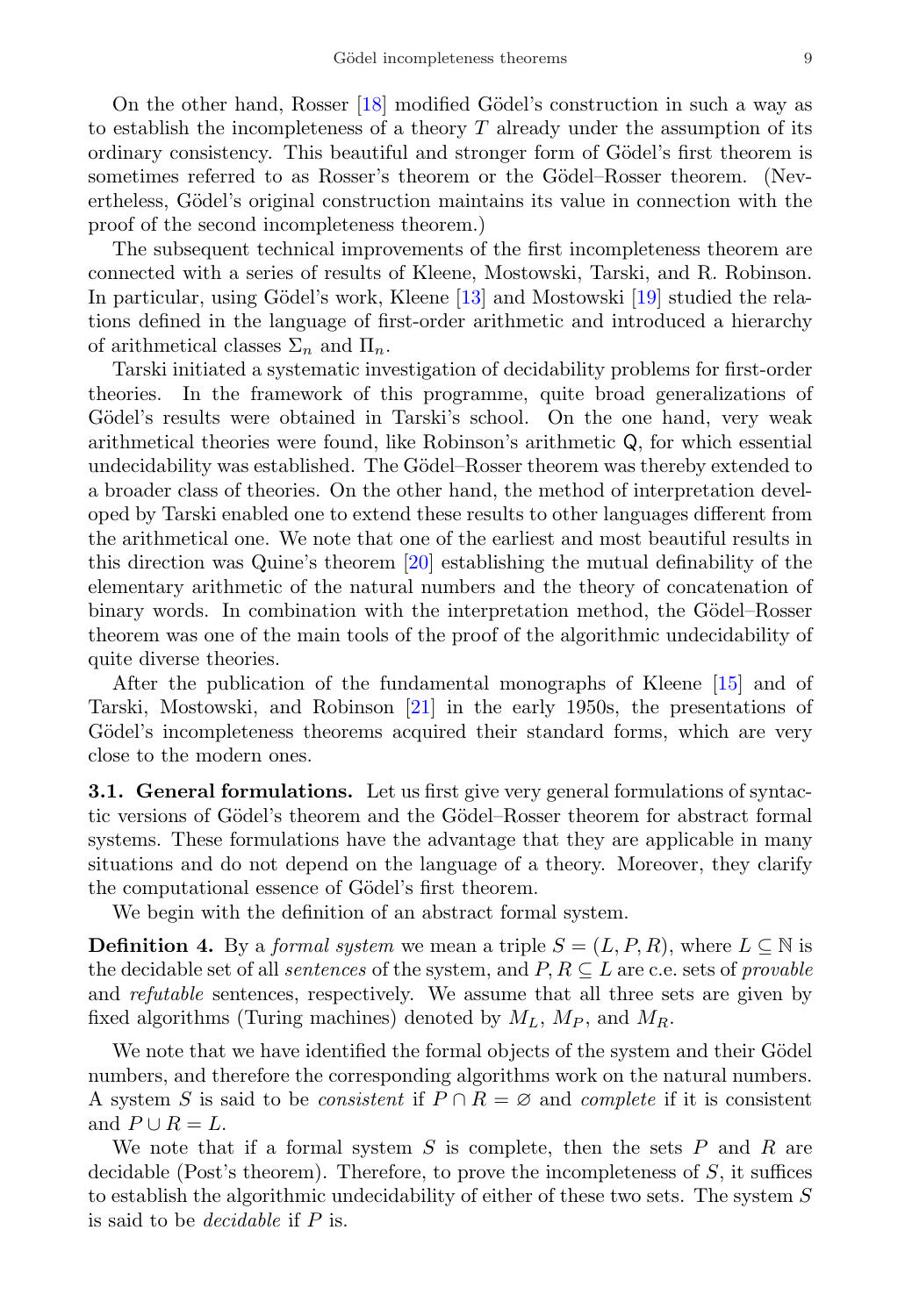The undecidability of a system S follows from the existence on a c.e. undecidable set and from the natural assumption that the system  $S$  'expresses' in a sense all c.e. sets. A quite general notion of expressibility can be defined for abstract formal systems as follows.

<span id="page-9-1"></span>**Definition 5.** A set  $A \subseteq \mathbb{N}$  is said to be *expressible in*  $S = (L, P, R)$  if there is an everywhere defined computable function f such that

$$
n \in A \iff f(n) \in P.
$$

A system  $S$  is said to be *universal for c.e. sets* if all c.e. sets are expressible in it.

The notion of expressibility for formal systems is simply the notion, familiar in the theory of algorithms, of m-reducibility to the set of provable sentences of S. Every set expressible in a decidable system must be algorithmically decidable. Thus, universal formal systems are undecidable and incomplete. This fact can be viewed as an abstract version of Gödel's first incompleteness theorem.

<span id="page-9-0"></span>**Theorem 2.** If S is a formal system universal for c.e. sets, then S is undecidable and incomplete.

The Gödel–Rosser theorem is based on another fact of the theory of computable functions, namely, the existence of an inseparable pair of disjoint c.e. sets. We note that to any ordered pair of disjoint sets  $A, B \subseteq \mathbb{N}$  one can assign a partial function  $g: \mathbb{N} \to \{0,1\}$  for which

$$
g(n) = \begin{cases} 0 & \text{if } n \in A, \\ 1 & \text{if } n \in B, \\ \text{undefined otherwise.} \end{cases}
$$

This correspondence between the pairs and the functions is one-to-one. Both sets A and  $B$  are c.e. if and only if the function  $q$  is computable.

A system  $T = (L_T, P_T, R_T)$  is said to be an *extension of*  $S = (L_S, P_S, R_S)$  if  $L_T \supseteq L_S$ ,  $P_T \supseteq P_S$ , and  $R_T \supseteq R_S$ . In this case the function  $g_T$  corresponding to the pair  $(P_T, R_T)$  is an extension of the function  $g_S$ .

A pair  $(A, B)$  is said to be *(recursively)* inseparable if the function q has no everywhere defined computable extension  $g' : \mathbb{N} \to \{0,1\}$ . A formal system  $S =$  $(L, P, R)$  is said to be *inseparable* if the pair  $(P, R)$  is.

It follows from what was said above that inseparable formal systems are undecidable and incomplete, and so are any consistent extensions of these systems. Thus, for a formal system inseparability is another sufficient condition for incompleteness.

**Definition 6.** A pair  $(A, B)$  is separable in a system  $S = (L, P, R)$  if there is a computable function f such that

$$
\begin{cases} n \in A \Rightarrow f(n) \in P, \\ n \in B \Rightarrow f(n) \in R. \end{cases}
$$

We say that S separates pairs of c.e. sets if every pair of disjoint c.e. sets  $(A, B)$  is separable in the system S.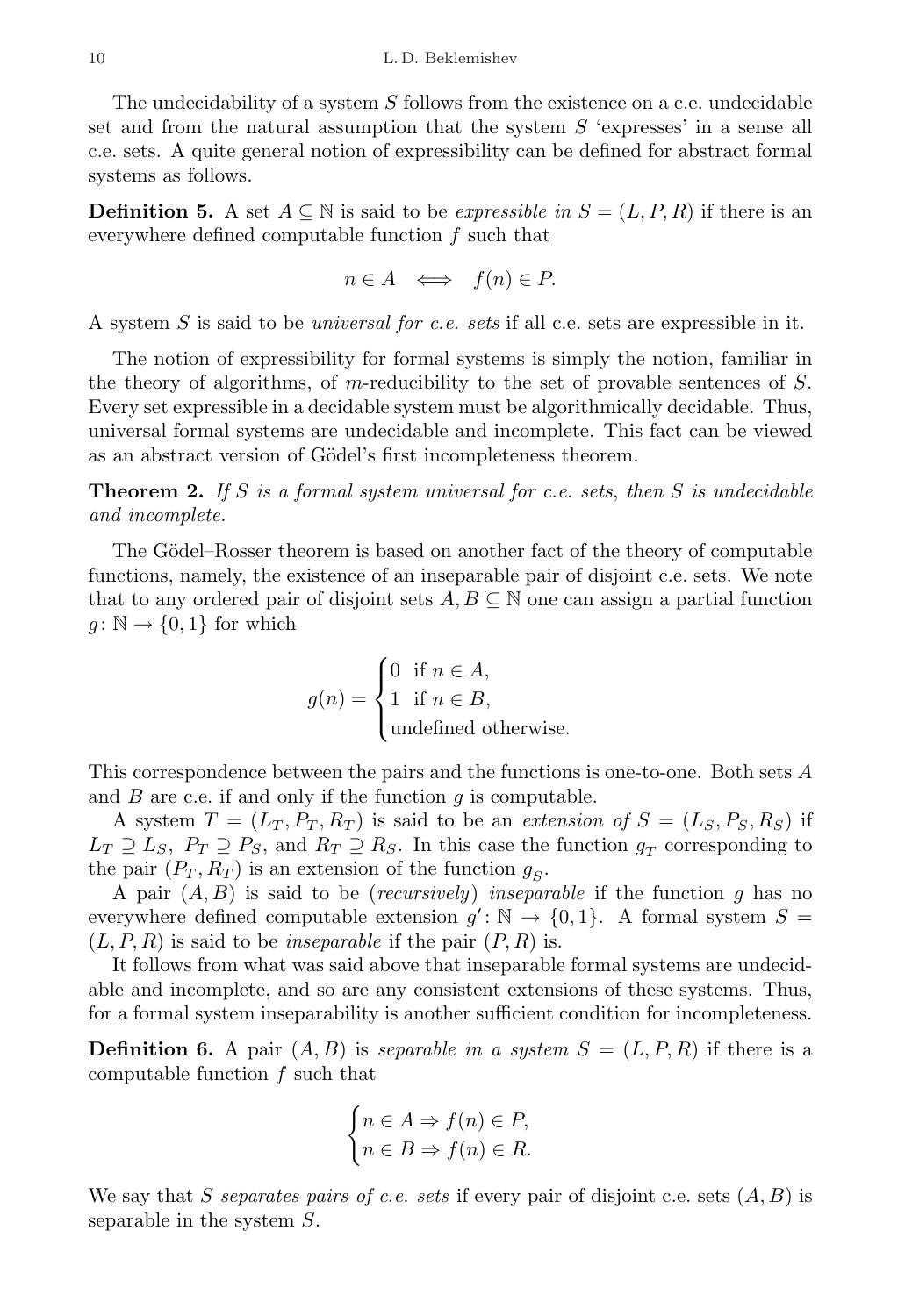<span id="page-10-2"></span>
$$
F(x) = \begin{cases} 1 & \text{if } \varphi_x(x) = 0, \\ 0 & \text{if } \varphi_x(x) \text{ is defined and } \varphi_x(x) \neq 0, \\ \text{undefined otherwise} \end{cases}
$$
 (3)

is computable. However, it cannot have any everywhere defined computable extension. Indeed, suppose that a computable function  $g = \varphi_n$  is everywhere defined. Consider  $m = g(n) = \varphi_n(n)$ . If  $m = 0$ , then  $F(n) = 1$ , and if  $m \neq 0$ , then  $F(n) = 0$ . In any case  $F(n) \neq m = g(n)$ , that is, g does not extend F. Thus, inseparable pairs of c.e. sets exist.

This implies the following abstract version of the Gödel–Rosser theorem.

<span id="page-10-1"></span>**Theorem 3.** Let a formal system  $S = (L, P, R)$  be consistent and let it separate pairs of c.e. sets. Then S is inseparable, and thus every consistent extension of S is undecidable and incomplete.

This statement, as well as the notion of inseparable pair of c.e. sets, goes back to Kleene's paper  $[14]$ , where it was called the symmetric form of Gödel's theorem.

Remark 1. We note that Theorems [2](#page-9-0) and [3](#page-10-1) are very abstract, and their application to specific formal systems arising in logic needs additional work (some examples are considered below). Therefore, one should not literally identify these statements with Gödel's and Rosser's theorems.

Remark 2. There are examples of non-enumerable theories for which even the abstract formulations given above are not sufficiently general. Diverse generalizations of these theorems, in terms of the so-called representation systems, were considered in great detail by Smullyan [\[9\]](#page-38-13). Since the central point for us is Gödel's second theorem, we do not dwell on these results.

## <span id="page-10-0"></span>3.2. Languages, theories, and interpretations.

Logical languages. Applications of the abstract results in  $\S 3.1$  $\S 3.1$  relate mainly to formal systems arising on the basis of logical languages, and in particular, on the basis of the language of first-order predicate logic.

We consider first-order languages and theories with equality. In essence, this choice is not restrictive, because, as is well known, one can interpret richer languages in languages of this kind by extending the signature.

First of all, one can interpret a many-sorted language by including in the signature one-place predicate symbols selecting new sorts of variables. Further, introducing a new sort of variables for the functions f and an additional operation  $ap(f, x)$ whose value is the result  $f(x)$  of applying a function f to an argument x, we interpret a second-order language with function variables. We can similarly interpret predicate variables and also higher-order variables. Thus, the results presented below can be applied to many-sorted theories and to higher-order theories. This covers a significant part of those logical theories intended for the formalization of mathematics that are considered in practice.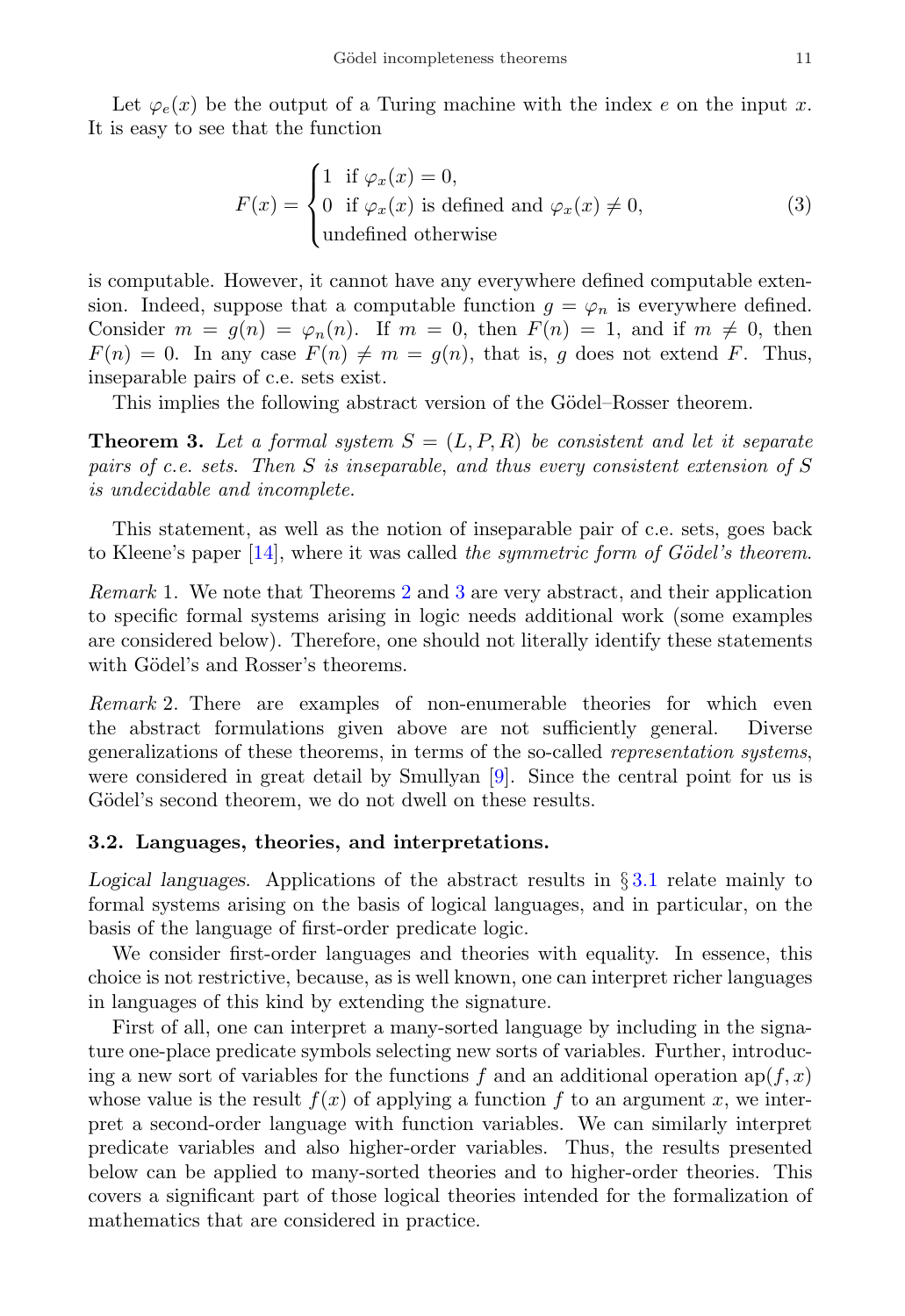Sometimes fragments of a first-order language are considered for which versions of Gödel's theorems also hold. In particular, languages with bounded quantifiers, quantifier-free languages, and equational languages are of interest from this point of view. The interest in such poor languages is connected first of all with the question of how 'simple' Gödel's independent assertion can be. On the other hand, there is traditional philosophical and historical interest in the subject of Hilbert's programme and in the formalization of 'finite mathematics'. In this context, quantifier-free calculi play an important role.

Theories. By theories  $S$  we mean first-order theories with equality, that is, theories defined by some signature  $\Sigma$  and a set  $\mathscr P$  of formulae of this signature which is closed under the logical successor (in the first-order predicate logic with equality). The formulae of  $\mathscr P$  are said to be *provable* in S.

A theory  $S = (\Sigma, \mathscr{P})$  is said to be *computably enumerable* (c.e.) if the signature  $\Sigma$ is decidable and the set  $\mathscr P$  is c.e. Since  $\Sigma$  is decidable, so is the set  $\mathscr L_\Sigma$  of all formulae of the given language. When speaking about a c.e. theory  $S$ , we assume that some Turing machines defining  $\Sigma$  and  $\mathscr P$  are fixed.

As a rule, the Turing machine enumerating  $\mathscr P$  is defined by the deductive mechanism of the theory  $S$ . For example, if  $S$  is given by a finite family of axioms and inference rules on the basis of Hilbert's predicate calculus, then corresponding to this definition is a certain algorithm enumerating all possible derivations (and derivable formulae) in S. However, in principle the mechanism enumerating the theorems of  $S$  can be quite different. For example,  $S$  can appeal to non-deductive decision procedures to clarify the truth value of various special classes of formulae (say, by using an algorithm for solving equations if this turns out to be necessary in the process of seeking a conclusion). By the way, mixed algorithms of this kind are typical for computer systems now under intensive development for seeking conclusions.

It is also well known that Hilbert's standard derivation format is inconvenient in many respects for practical work with formal derivations. In proof theory there are developments of diverse alternative deductive systems which are convenient for various applications, for example, Gentzen sequent systems, so-called natural deduction systems, and others (see, for example,  $[22]$ ). For Gödel's first theorem, the choice of a specific deductive mechanism does not play a large role.

By a Gödel numbering of formulae of the language of  $\mathscr{L}_{\Sigma}$  we mean a one-to-one and computable (in both directions) correspondence between the set  $\mathscr{L}_{\Sigma}$  of formulae and some decidable subset  $L \subseteq \mathbb{N}$ . We note that in choosing some Gödel numbering of the formulae of the language of  $\mathscr{L}_{\Sigma}$ , we assign some formal system to the c.e. theory S. (A formula  $\varphi$  is assumed to be refutable in S if  $\neg \varphi$  is provable in S. Since the operation  $\varphi \mapsto \neg \varphi$  is computable, it follows that the set of refutable formulae of a c.e. theory is also c.e.)

Formal arithmetic. Peano arithmetic PA is a first-order theory with equality in the language containing the constant 0 and symbols for the successor function  $S(x) = x + 1$ , the addition +, and the multiplication  $\cdot$ . The standard model of PA is the set N of natural numbers (with zero), considered together with all these operations. The axioms of PA, along with the logical axioms and the equality axioms, are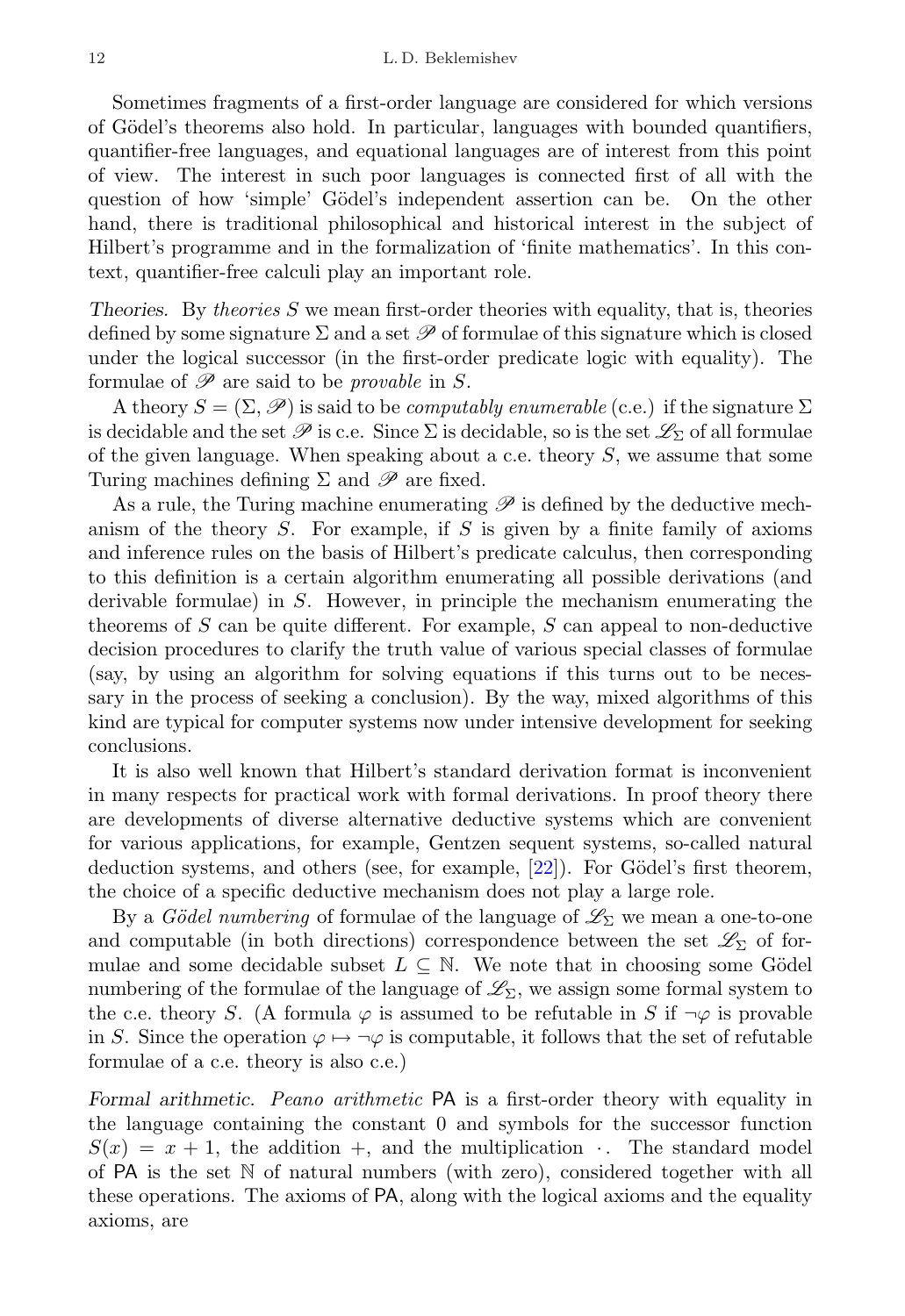P1.  $\neg S(x) = 0$ ,  $S(x) = S(y) \rightarrow x = y$ , P2.  $x + 0 = x$ ,  $x + S(y) = S(x + y)$ , P3.  $x \cdot 0 = 0$ ,  $x \cdot S(y) = (x \cdot y) + x$ ,

together with the scheme of induction axioms

$$
\varphi(0) \land \forall x \ (\varphi(x) \to \varphi(S(x))) \to \forall x \ \varphi(x)
$$

for all arithmetical formulae  $\varphi(x)$  (possibly containing parameters, that is, free variables besides  $x$ ).

The Robinson arithmetic Q is obtained by replacing the induction scheme in the formulation of PA by the following axiom (obviously derivable in PA by induction on  $x$ :

$$
x = 0 \lor \exists y \ y = S(x).
$$

The system Q traditionally plays a large role in strengthenings of Gödel's theorems.

Interpretations. The notion of relative interpretation is well known for first-order languages and theories (see, for example, [\[23\]](#page-39-9)). Apparently, interpretations became widely used in mathematical logic after Tarski's works and after the publication by Tarski, Mostowski, and Robinson of the monograph [\[21\]](#page-39-6), where interpretations were actively used to study decidability problems of logical theories.

Gödel's theorems hold for languages and theories that are universal in a certain sense. However, to speak of universality, we must be able to compare languages, with one another, that is, to deal with some notion of interpretation. From this point of view, sufficiently general formulations of Gödel's theorems *assume* the use of interpretation in a natural way.[8](#page-12-0)

We shall use a rather broad notion of interpretation, which can be described as the notion of multidimensional interpretation with definable parameters and non-absolute equality relation (for the precise definition, see  $\S$ ). Interpretations of this kind will simply be referred to as interpretations. The translation of a formula  $\varphi$  under an interpretation I is denoted by  $\varphi^I$ .

When we fix some interpretation of the signature  $\Sigma_1$  in  $\Sigma_2$ , we actually choose in the language of  $\Sigma_2$  a new sort of variables that corresponds to objects of the language of  $\Sigma_1$ , and also the predicates and functions from  $\Sigma_1$  over these objects (the expressive capabilities of the language of  $\Sigma_2$  remain the same here). Therefore, we often speak of languages and theories as if these are many-sorted.

One of the central notions for our purposes is the notion of arithmetical theory. By an arithmetical theory we mean a theory in which an interpretation of the predicate calculus in the signature of PA is fixed. Informally, we may assume that a special sort of objects is distinguished in the language of an arithmetical theory, namely, the natural numbers, together with the usual arithmetical operations over these objects. However, we do not assume a priori that any non-logical axioms for these symbols are provable.

Remark 3. Anticipating, we note that in principle one can transform a theory into an arithmetical theory in many ways, and this can influence the metamathematical

<span id="page-12-0"></span> $8$ Nevertheless, in most presentations of Gödel's theorems this fact remains latent or is mentioned only on an informal level.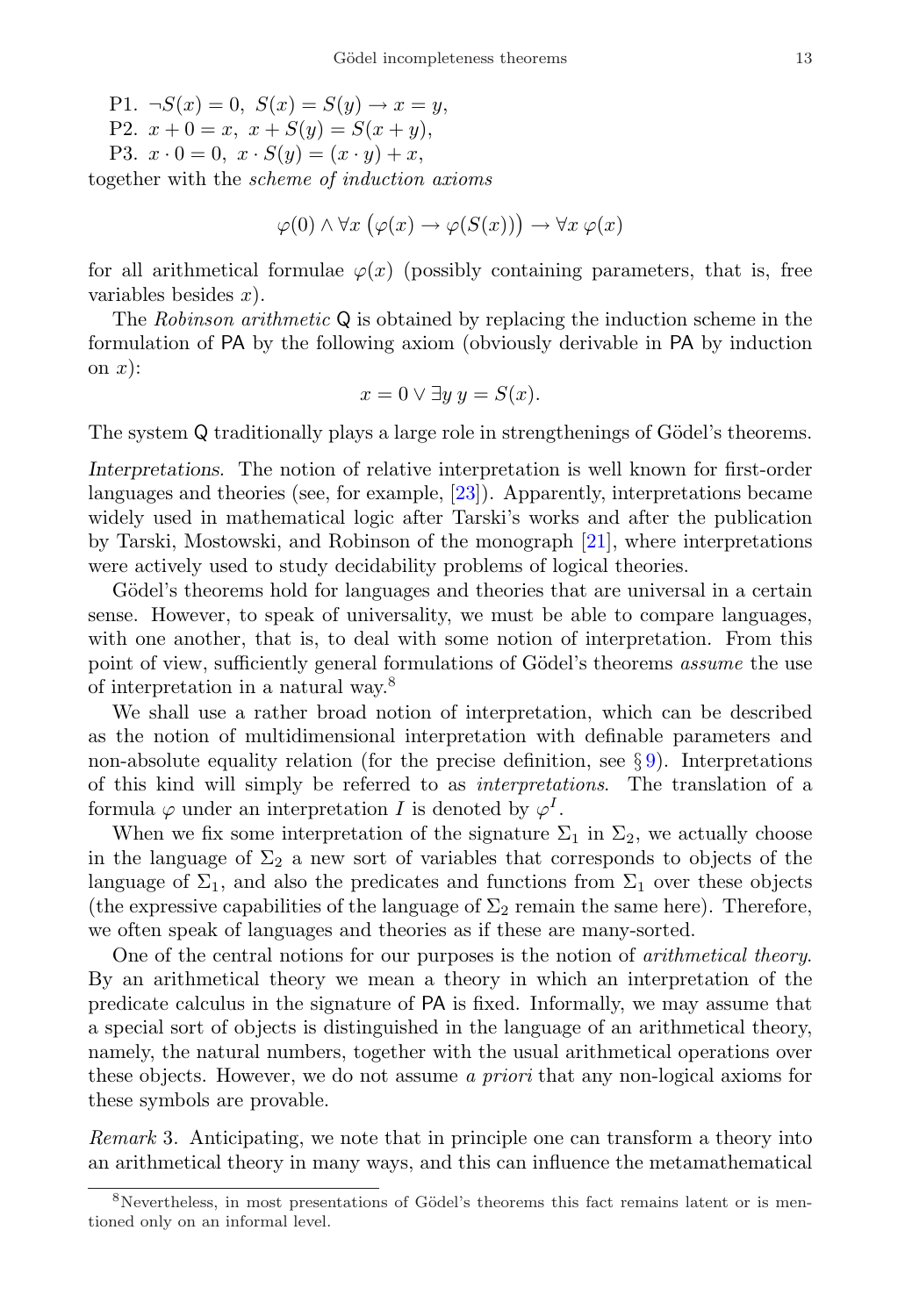properties of the resulting theory. Consider two standard formalizations of set theory: the Gödel–Bernays formalization GB, and the Zermelo–Fraenkel formalization  $ZF_q$ , where  $ZF_q$  is considered in the Gentzen sequent format without the cut-rule. As is well known, one can choose an interpretation I of Robinson's arithmetic Q in the set theory GB in such a way that the consistency assertion for  $ZF<sub>a</sub>$  holds for this interpretation, that is,  $GB \vdash Con(\mathsf{ZF}_g)^I$  (about this see, for example, [\[24\]](#page-39-10)). On the other hand, this is not the case for the ordinary von Neumann interpretation J of the natural numbers in set theory. Indeed, GB conservatively extends  $\mathsf{ZF}_q$ , and this fact can be proved in Peano arithmetic PA. However, the axioms of PA are valid under the von Neumann interpretation of the natural numbers in GB, that is,  $GB \vdash PA^J$ . Thus, by Gödel's second theorem,  $GB \nvdash \text{Con}(ZF_g)^J$ .

<span id="page-13-0"></span>**3.3.**  $\Sigma_1$ -definability. In the language of arithmetic the inequality  $x \leq y$  is usually expressed as  $\exists z (z + x = y)$ . Let us add the predicate symbol  $\leq$  to the signature of arithmetic and assume that the equivalence

$$
x \leq y \quad \longleftrightarrow \quad \exists z \ (z + x = y)
$$

is another axiom of Q. In the language thus extended, one introduces as abbreviations the following bounded quantifiers:

$$
\forall x \leq t \varphi \iff \forall x \ (x \leq t \to \varphi),
$$
  

$$
\exists x \leq t \varphi \iff \exists x \ (x \leq t \land \varphi),
$$

where the term t does not contain the variable x. A formula  $\varphi$  is said to be *bounded* if every occurrence of a quantifier in  $\varphi$  is bounded, that is, has the form  $\forall x \leq t \psi$ or  $\exists x \leq t \psi$ . The set of all bounded formulae is denoted by  $\Delta_0$ .

The classes of  $\Sigma_n$ - and  $\Pi_n$ -formulae are defined by induction on n as follows. We regard the bounded formulae as both  $\Sigma_0$ - and  $\Pi_0$ -formulae. The  $\Sigma_{n+1}$ -formulae are those of the form  $\exists \vec{x} \varphi(\vec{x}, \vec{y})$ , where  $\varphi$  is a  $\Pi_n$ -formula. The  $\Pi_{n+1}$ -formulae are those of the form  $\forall \vec{x} \varphi(\vec{x}, \vec{y})$ , where  $\varphi$  is a  $\Sigma_n$ -formula.

The following fundamental theorem speaks of the coincidence of the classes of c.e. and  $\Sigma_1$ -definable sets in the standard model of N.

<span id="page-13-2"></span>**Theorem 4.** A set  $A \subseteq \mathbb{N}^k$  is c.e. if and only if

$$
\vec{n} \in A \iff \mathbb{N} \models \varphi[\vec{n}]
$$

for some  $\Sigma_1$ -formula  $\varphi(\vec{x})$ . Here the formula  $\varphi$  can be constructed effectively (in polynomial time) from the Turing machine defining the set A, and conversely.

The essence of this theorem is that the language of arithmetical  $\Sigma_1$ -formulae which can be interpreted in  $\mathbb N$  is a universal model of computations. In the sense of this model a  $\Sigma_1$ -formula defining the graph of a partial function can be regarded as a program for computing this function, a program that can be constructed effectively from the Turing machine defining the function.

<span id="page-13-1"></span>**Corollary 1.** The set of all true  $\Sigma_1$ -sentences is c.e. and undecidable. The set of all true  $\Pi_1$ -sentences is not c.e.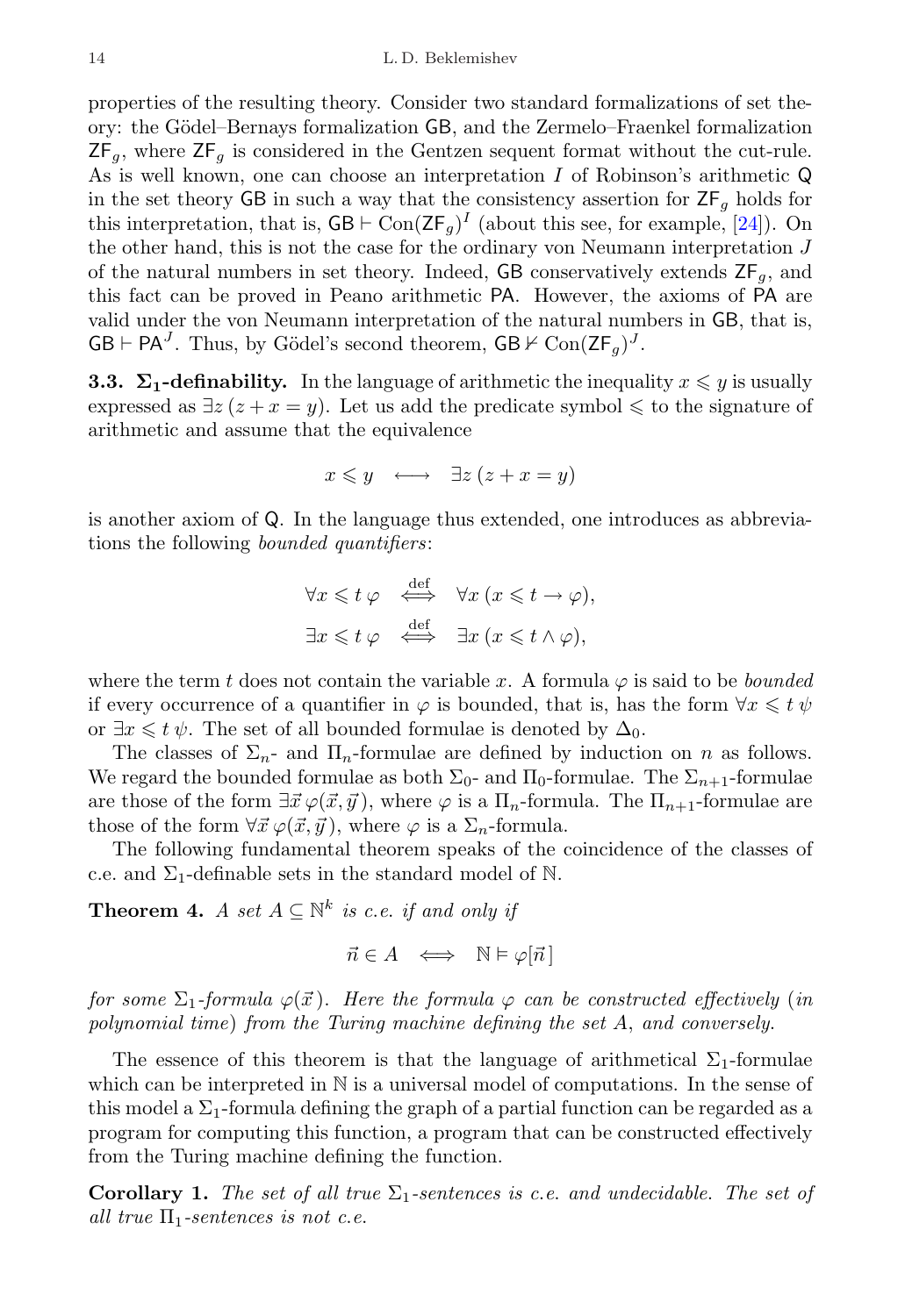Proof. The second part follows from the first by Post's theorem, because the true  $\Pi_1$ -sentences effectively correspond to false  $\Sigma_1$ -sentences. Let us prove the first statement.

The enumerability of the set  $\mathrm{Th}_{\Sigma_1}(\mathbb{N})$  of true  $\Sigma_1$ -sentences follows from the fact that there is an obvious algorithm for verifying the truth of a given  $\Delta_0$ -formula  $\varphi(\vec{x})$ on a given tuple  $\vec{n}$  of arguments. An algorithm accepting exactly the true formulae of the form  $\exists \vec{x} \varphi(\vec{x})$  for  $\varphi \in \Delta_0$  exhausts all possible arguments  $\vec{n}$  until the first tuple validating  $\varphi$  is found.

Now let  $K \subseteq \mathbb{N}$  be a c.e. undecidable set. Consider a  $\Sigma_1$ -formula  $\varphi_K$  defining K in N. For any  $n \in \mathbb{N}$  we have

$$
n \in K \iff \mathbb{N} \models \varphi_K[n] \iff \mathbb{N} \models \varphi_K(\underline{n}).
$$

We note that the  $\Sigma_1$ -formula  $\varphi_K(n)$  can be constructed from *n* effectively. Therefore, the question of whether or not  $n$  is in  $K$  reduces to the question of whether or not the  $\Sigma_1$ -sentence  $\varphi_K(n)$  is true. Hence, the last question cannot be solved algorithmically. This proves Corollary [1.](#page-13-1)

Gödel's result on the arithmeticity of the primitive recursive relations was a predecessor of Theorem 4. In fact, Gödel indicated a way to construct, from a given primitive recursive scheme, a certain arithmetical formula which could be called a *generalized*  $\Sigma_1$ -formula. Feferman [\[25\]](#page-39-11) refers to these as RE-formulae. The formulae obtained by Gödel's construction admit unbounded existential quantifiers in the scope of a bounded universal quantifier. However, it could be noted that the scheme of  $\Sigma_1$ -boundedness

$$
\forall x \leq y \exists z \, \varphi(x, y, z) \quad \longleftrightarrow \quad \exists u \, \forall x \leq y \, \exists z \leq u \, \varphi(x, y, z)
$$

holds in the standard model of arithmetic, and this enables one to transform a generalized  $\Sigma_1$ -formula to a  $\Sigma_1$ -formula. Thus, Theorem [4](#page-13-2) easily follows from Gödel's original construction.

The classes of arithmetical  $\Sigma_n$ - and  $\Pi_n$ -predicates arose in papers of Kleene [\[13\]](#page-38-12) and Mostowski [\[19\]](#page-39-4).

The notion of  $\Delta_0$ -formula and of the corresponding class of predicates on N was introduced in the book [\[16\]](#page-39-1) of Smullyan. Interesting independent characterizations were later obtained for this class, in particular, in terms of the theory of complexity of computations. At present, the class  $\Delta_0$  plays an important role in investigations concerning bounded arithmetic (see, for example, [\[26\]](#page-39-12)). The application of  $\Delta_0$ -definable and  $\Sigma_1$ -definable relations instead of primitive recursive ones in the proof of Gödel's theorem makes it possible to avoid the unnecessary (in essence) formalism of primitive recursive schemes and to work directly in the language of arithmetic (see [\[16\]](#page-39-1)).

Strengthenings of Theorem [4](#page-13-2) connected with possible additional restriction of the class of  $\Sigma_1$ -formulae are well known. For example, the well-known Matiyasevich theorem, which was based on previous results of M. Davis, H. Putnam, and J. Robinson and gave a negative solution of Hilbert's tenth problem, asserts that every c.e. relation is definable even by a formula of the form  $\exists \vec{y} A(\vec{x}, \vec{y})$ , where A is an equality of two terms, that is, polynomials with natural number coefficients (see  $[27]$  and  $[28]$ ). We say that these formulae are *Diophantine*.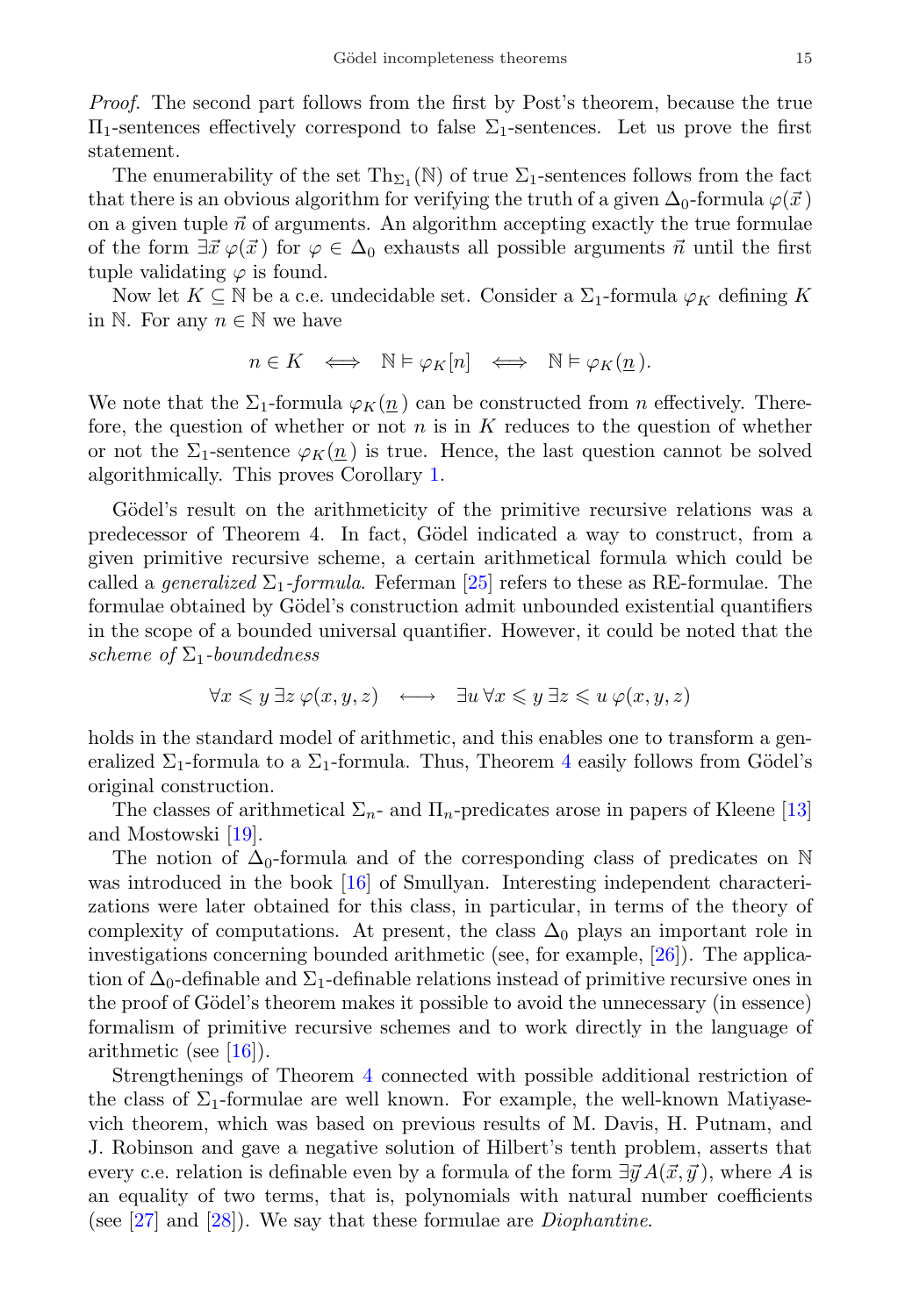The proof of Theorem [4](#page-13-2) depends on the chosen model of computations in the definition of a c.e. set. If Turing machines are used, then the problem reduces to the construction of a  $\Delta_0$ -definition of the predicate  $T(e, x, y)$ : "y encodes the computation protocol of the machine with the index  $e$  on the input  $x$ ." This is even simpler than a Gödel arithmetization of the provability predicate in PA, because the rules of operation of the Turing machine are more elementary than the syntax of first-order logic.

Using some technical inventions of Quine, Smullyan [\[16\]](#page-39-1) developed one of the simplest methods of arithmetization which enables one to avoid the use of both Gödel's  $\beta$ -function and the Chinese remainder theorem. Instead of Turing machines, he considered another useful universal model of computations, namely, the so-called elementary formal systems related to Post's canonical systems.

<span id="page-15-0"></span>**3.4. Semantic version of Gödel's first theorem.** As we know, Gödel avoided semantic notions when formulating his theorems. The semantic versions of Gödel's first theorem, which assert the existence of a true unprovable statement under certain conditions, have more natural formulations and simpler proofs. Two things are necessary to pay for this simplicity. First, the syntactic versions of Gödel's theorem are stronger than the semantic ones as a rule. Second, we use a non-elementary notion of truth value in a model. In particular, we cannot even formulate a semantic version of Gödel's theorem in the language of arithmetic.

As we shall see below, the syntactic versions of Gödel's theorem can be obtained from semantic ones by using an additional technical idea.

We recall that a theory is said to be arithmetical if an interpretation of the language of Peano arithmetic is fixed in the theory. We may assume that the language of arithmetical theories contains a distinguished sort of natural number variables and all the symbols of the signature of arithmetic for this sort.

**Definition 7.** Let  $\Gamma$  be an arbitrary set of arithmetical formulae. An arithmetical theory T is said to be  $\Gamma$ -complete if for any sentence  $A \in \Gamma$  we have

$$
\mathbb{N} \vDash A \implies T \vdash A.
$$

A theory T is said to be  $\Gamma$ -sound if the converse implication holds, that is,

$$
T \vdash A \;\; \Longrightarrow \;\; \mathbb{N} \models A
$$

for any sentence  $A \in \Gamma$ . If  $\Gamma$  is the set of all arithmetical sentences, then the theory T is said to be *semantically complete* and *sound*.

We note that the Γ-completeness of a theory is inherited by its extensions and the Γ-soundness is inherited under passage to a subtheory. Since all axioms of PA are true in the standard model, it is obvious that PA is sound and thus Γ-sound for any Γ.

<span id="page-15-1"></span>**Lemma 1.** Let  $T$  be an arithmetical theory.

- (i) T is  $\Sigma_{n+1}$ -complete if and only if it is  $\Pi_n$ -complete.
- (ii) T is  $\Pi_{n+1}$ -sound if and only if it is  $\Sigma_n$ -sound.

*Proof.* (i) If  $\varphi \in \Pi_n$  and  $\mathbb{N} \models \exists \vec{x} \varphi(\vec{x}),$  then  $\mathbb{N} \models \varphi(\vec{n})$  for some tuple  $\vec{n}$ . If T is  $\Pi_n$ -complete, then  $T \vdash \varphi(\vec{n})$ , and hence  $T \vdash \exists \vec{x} \varphi(\vec{x})$  by the rules of the predicate calculus. The proof of (ii) is similar.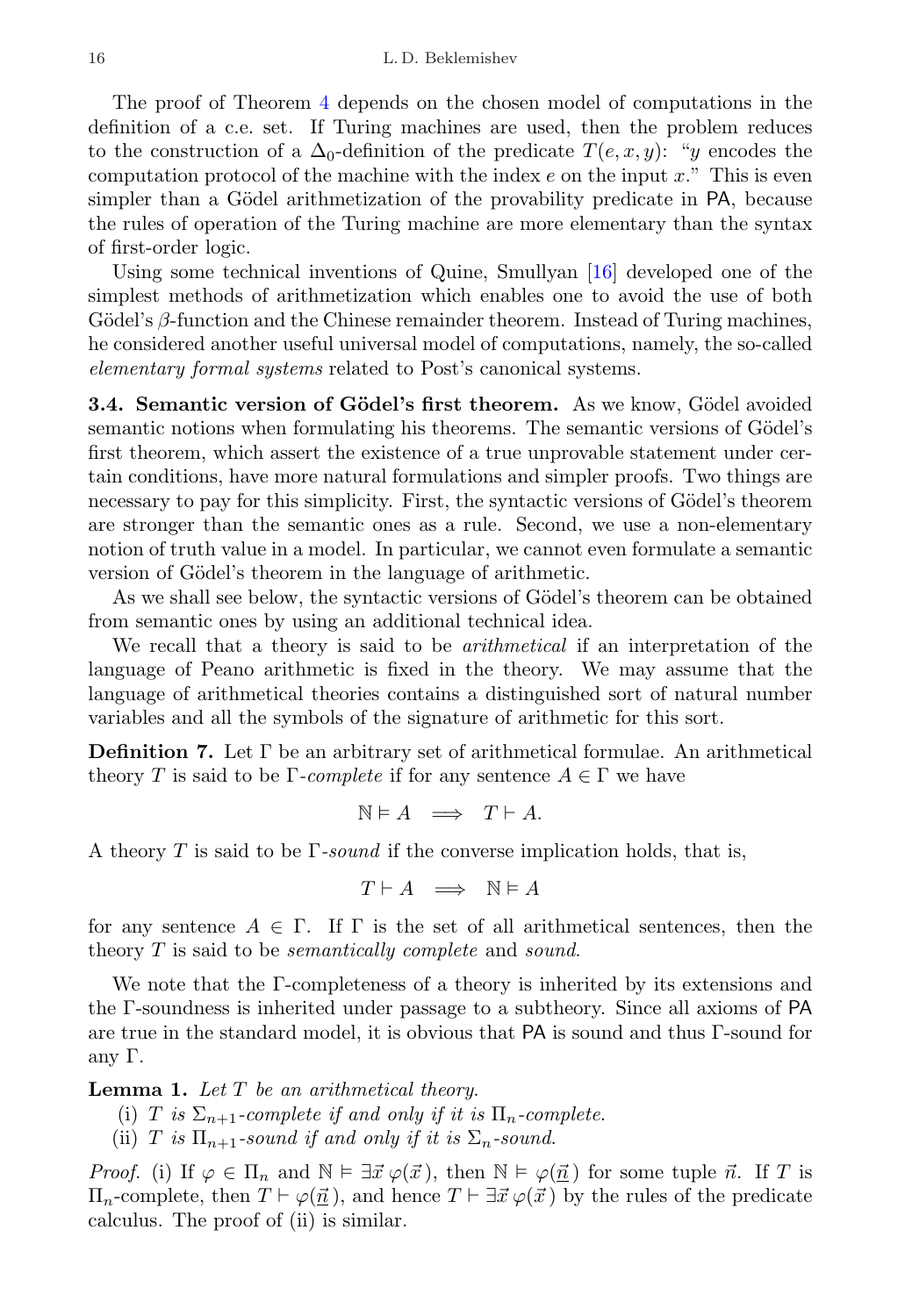Theorem [4](#page-13-2) enables us to obtain Gödel's first incompleteness theorem in the following standard (semantic) formulation.

<span id="page-16-1"></span>**Theorem 5.** Let  $T$  be a c.e. arithmetical theory.

- (i) If T is consistent, then T is  $\Pi_1$ -incomplete.
- (ii) If T is at the same time  $\Sigma_1$ -sound, then there is a  $\Pi_1$ -sentence which is unprovable and irrefutable in T .

*Proof.* Suppose that T is  $\Pi_1$ -complete. Then by the preceding lemma, all true Π1-sentences are provable and all false Π1-sentences (these correspond to the true  $\Sigma_1$ -sentences) are refutable in T. If T is consistent, then this implies that

$$
\mathbb{N} \models \varphi \iff T \vdash \varphi
$$

for any  $\varphi \in \Pi_1$ . Since T is c.e., this means that the set of true  $\Pi_1$ -sentences is c.e., which contradicts Corollary [1.](#page-13-1)

Suppose that T is  $\Sigma_1$ -sound and  $\varphi$  is a true  $\Pi_1$ -sentence which is unprovable in T. Then  $\neg \varphi$  is equivalent to a false  $\Sigma_1$ -sentence, and hence  $T \nvdash \neg \varphi$ . This proves the theorem.

We note that the assumption originally used by Gödel and asserting that  $T$ contains the arithmetical axioms is absent in Theorem [5.](#page-16-1) In particular, the theorem can also be applied to the pure theory of equality in the arithmetical language. However, without additional assumptions we cannot assert that the theory  $T$  is undecidable.

**Example 1.** Consider the model of the language of arithmetic with the support  $\mathbb N$ in which the symbols 0, S, and  $=$  have the ordinary meaning and the symbols  $x + y$ and  $x \cdot y$  are understood as  $max(x, y)$ . Let T be the elementary theory of this model. Of course,  $T$  is not sound (in the sense of the standard model), but it is consistent and syntactically complete. Since max can be expressed by using < and the elementary theory  $(N, <)$  is decidable, it follows that T is decidable as well.

This example shows that Theorem [5](#page-16-1) is not a consequence of the above abstract syntactic version of Gödel's first theorem.

<span id="page-16-0"></span>3.5.  $\Sigma_1$ -completeness and the syntactic version of Gödel's theorem. The passage from the semantic to the syntactic version of Gödel's theorem uses the property of  $\Sigma_1$ -completeness, which can be established for a broad class of arithmetical theories.

Let us first specify the notion of expressibility (Definition [5\)](#page-9-1) in the case of arithmetical theories.

**Definition 8.** A set  $A \subseteq \mathbb{N}$  is said to be *representable*<sup>[9](#page-16-2)</sup> in T, or T-representable, if there is a formula  $\varphi_A(x)$  such that

$$
n \in A \iff T \vdash \varphi_A(\underline{n}).
$$

We note that  $T$ -representability of a set  $A$  implies its expressibility in  $T$ , because the substitution function  $n \mapsto \varphi(n)$  is computable.

<span id="page-16-2"></span><sup>&</sup>lt;sup>9</sup>This notion is also referred to as *numerability in T*, and the formula  $\varphi_A$  as a numeration of the set A in T  $[25]$ .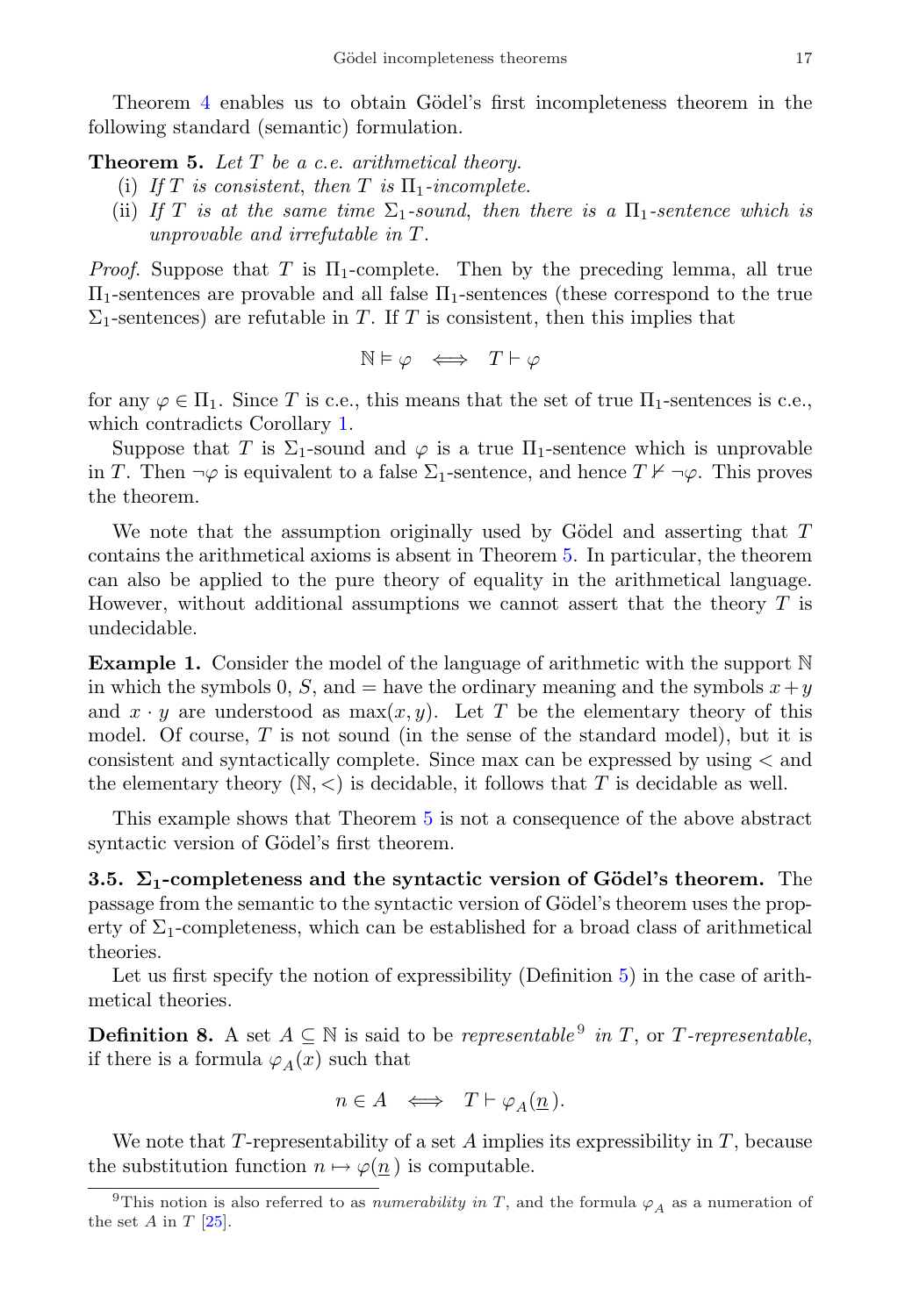**Lemma 2.** If a theory T is  $\Sigma_1$ -complete and  $\Sigma_1$ -sound, then every c.e. set is T-representable.

*Proof.* Let A be a c.e. set and let  $\varphi_A$  be its  $\Sigma_1$ -definition in the standard model in the sense of Definition [4.](#page-8-1) Then it is clear that  $\varphi_A$  represents A in T. This proves the lemma.

This lemma enables one to apply the above abstract version of Gödel's first theorem if the  $\Sigma_1$ -completeness of the theory T is established.

We also note that for  $\Sigma_1$ -complete theories the semantic condition of  $\Sigma_1$ -soundness can be replaced by a weakened version of Gödel's condition of  $\omega$ -consistency.

**Lemma 3.** A  $\Sigma_1$ -complete arithmetical theory T is  $\Sigma_1$ -sound if and only if for any formula  $\varphi(x) \in \Delta_0$  the following conditions do not hold simultaneously: (i)  $T \vdash \exists x \, \varphi(x);$ 

(ii)  $T \vdash \neg \varphi(n)$  for all  $n \in \mathbb{N}$ .

The condition in the lemma is usually called 1-consistency of the theory T.

It remains to find sufficient conditions for the  $\Sigma_1$ -completeness of an arithmetical theory. To this end, it is sufficient to indicate some  $\Sigma_1$ -complete theory which is as weak as possible. It is customary to mention Robinson's arithmetic Q or even the weaker theory R as such a theory (this tradition goes back to the monograph of Tarski, Mostowski, and Robinson [\[21\]](#page-39-6)). The theory Q is stronger than R, but it is given by finitely many axioms.

**Theorem 6.** The theory  $Q$  is  $\Sigma_1$ -complete.

The idea of proving the  $\Sigma_1$ -completeness is simple, namely, the truth value of any  $\Delta_0$ -statement  $\varphi$  can be effectively verified. In essence, this verification is a proof of  $\varphi$  in Q if  $\varphi$  is true, or a disproof of  $\varphi$  if  $\varphi$  is false. In fact, for this it is sufficient to show that some simple facts involving specific natural numbers are provable in Q.

<span id="page-17-4"></span><span id="page-17-0"></span>Lemma 4. The following formulae are provable in Q:

R1.  $m + n = m + n$ ; R2.  $m \cdot n = m \cdot n$ ; R3.  $\neg(m = n)$  if  $m \neq n$ ; R4.  $x \leq n \leftrightarrow (x = 0 \vee x = 1 \vee \cdots \vee x = n).$ 

<span id="page-17-1"></span>By this lemma one easily proves completeness of Q with respect to  $\Delta_0$ -sentences, which implies also  $\Sigma_1$ -completeness by Lemma [1.](#page-15-1)

We refer to the theory in the language of arithmetic extended by the symbol  $\leq$ , axiomatized by all formulae of the form  $R1-R4$ , as *Robinson's weak arithmetic*  $R_0$ . Thus,  $\Sigma_1$ -completeness also holds for all extensions of  $R_0$ . This gives the following corollary.

<span id="page-17-3"></span>**Corollary 2.** Let T be a  $\Sigma_1$ -sound theory containing Q (or even R<sub>0</sub>). Then all c.e. relations are T-representable.

Theorem [2](#page-9-0) implies the following theorem, which can be regarded as a standard syntactic formulation of Gödel's first incompleteness theorem.

<span id="page-17-2"></span>**Theorem 7.** Let T be an arithmetical theory such that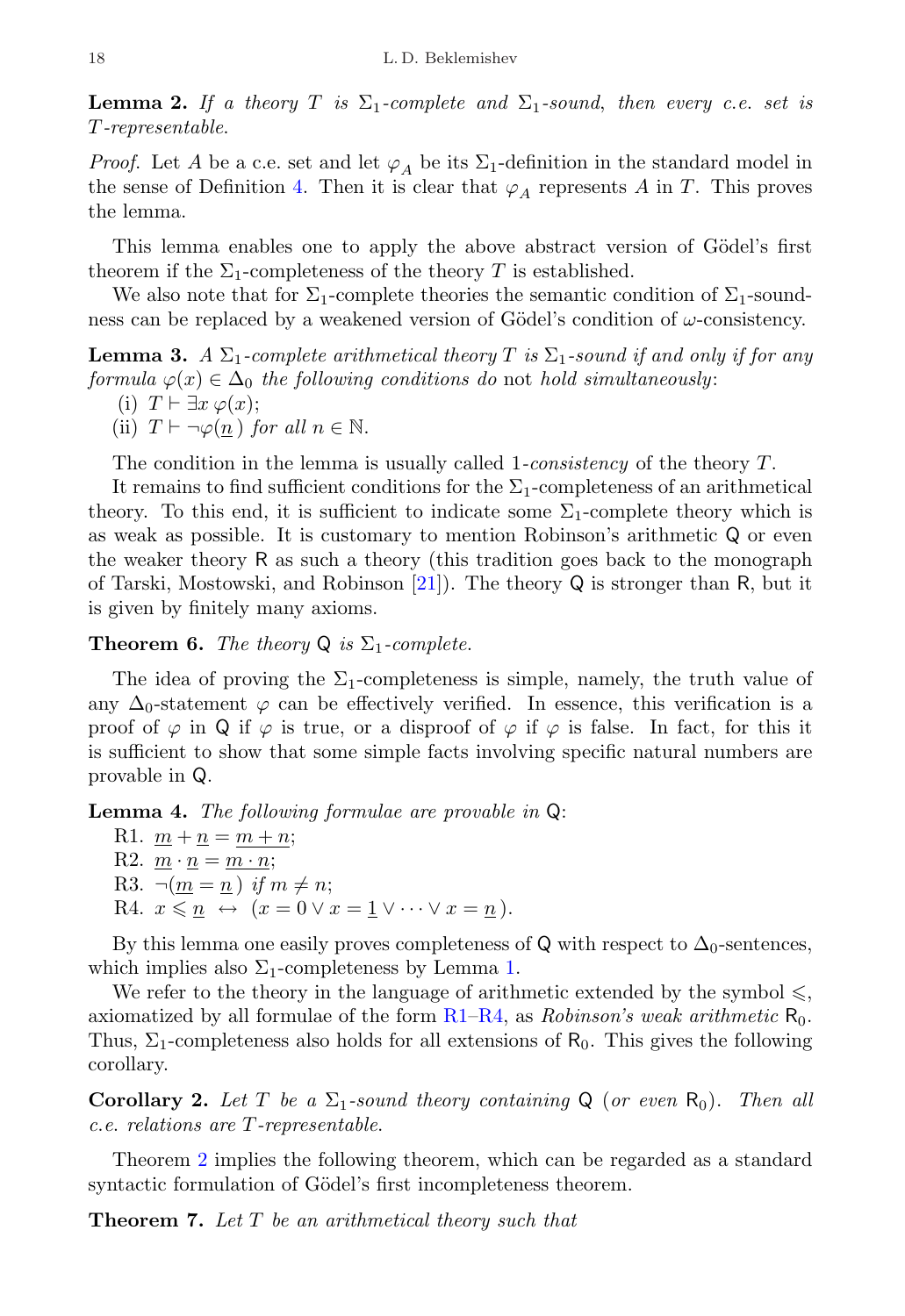- (i) T contains  $Q$  (or even  $R_0$ ),
- (ii)  $T$  is c.e.,
- (iii) T is  $\Sigma_1$ -sound (or 1-consistent).

Then T is undecidable and incomplete.

We note that the conclusion of this theorem is stronger than the second part of Theorem [5,](#page-16-1) because we assert in addition that T is undecidable.

One can easily derive the second part of Theorem [5](#page-16-1) from Theorem [7.](#page-17-2) If T is  $\Sigma_1$ -sound, then so is the extension of T by all the axioms of R<sub>0</sub> (the axioms of R<sub>0</sub> are quantifier-free), and Theorem [7](#page-17-2) can be applied to this extension.

We also note that Corollary [2](#page-17-3) can be established for all consistent theories  $T$  [\[8\]](#page-38-8).

<span id="page-18-0"></span>**3.6. Gödel–Rosser theorem.** The abstract version of the Gödel–Rosser theorem is based on the property that the theory  $T$  separates any pair of disjoint c.e. sets. To prove this property, the following lemma is needed.

<span id="page-18-1"></span>**Lemma 5.** For any  $n \in \mathbb{N}$  the formula

$$
\underline{n} \leqslant x \vee x \leqslant \underline{n}
$$

is derivable in Q.

We denote by R the extension of  $R_0$  by these formulae for all n. Thus, R is contained in Q. The following lemma asserts that the theory R, and hence also the theory Q, separates every pair of disjoint c.e. sets.

**Lemma 6.** Let  $A, B \subseteq \mathbb{N}$  be disjoint c.e. sets. Then there is a  $\Sigma_1$ -formula  $\varphi(x)$ such that

(i)  $n \in A \Rightarrow \mathsf{R} \vdash \varphi(n),$ (ii)  $n \in B \Rightarrow \mathsf{R} \vdash \neg \varphi(n)$ for any  $n \in \mathbb{N}$ .

*Proof.* By Theorem [4,](#page-13-2) there are  $\Delta_0$ -formulae  $A_0$  and  $B_0$  such that

$$
n \in A \iff \mathbb{N} \models \exists x \, A_0(\underline{n}, x),
$$
  

$$
n \in B \iff \mathbb{N} \models \exists y \, B_0(\underline{n}, y).
$$

For any formula  $C$  and any term  $t$  we write

$$
\forall x < t \ C(x) \quad \stackrel{\text{def}}{\iff} \quad \forall x \leq t \ (x = t \lor C(x)).
$$

We now set

$$
\varphi(z) \quad \stackrel{\text{def}}{\iff} \quad \exists x \, \big(A_0(z,x) \wedge \forall y < x \neg B_0(z,y)\big).
$$

Informally,  $\varphi(z)$  asserts that the work of the algorithm receiving the set A on the input  $z$  is terminated earlier than the work of the algorithm receiving  $B$  is terminated ('Rosser's witness comparisons').

If  $n \in A$ , then the formula

$$
A_0(\underline{n}, \underline{m}) \land \forall y < \underline{m} \neg B_0(\underline{n}, y)
$$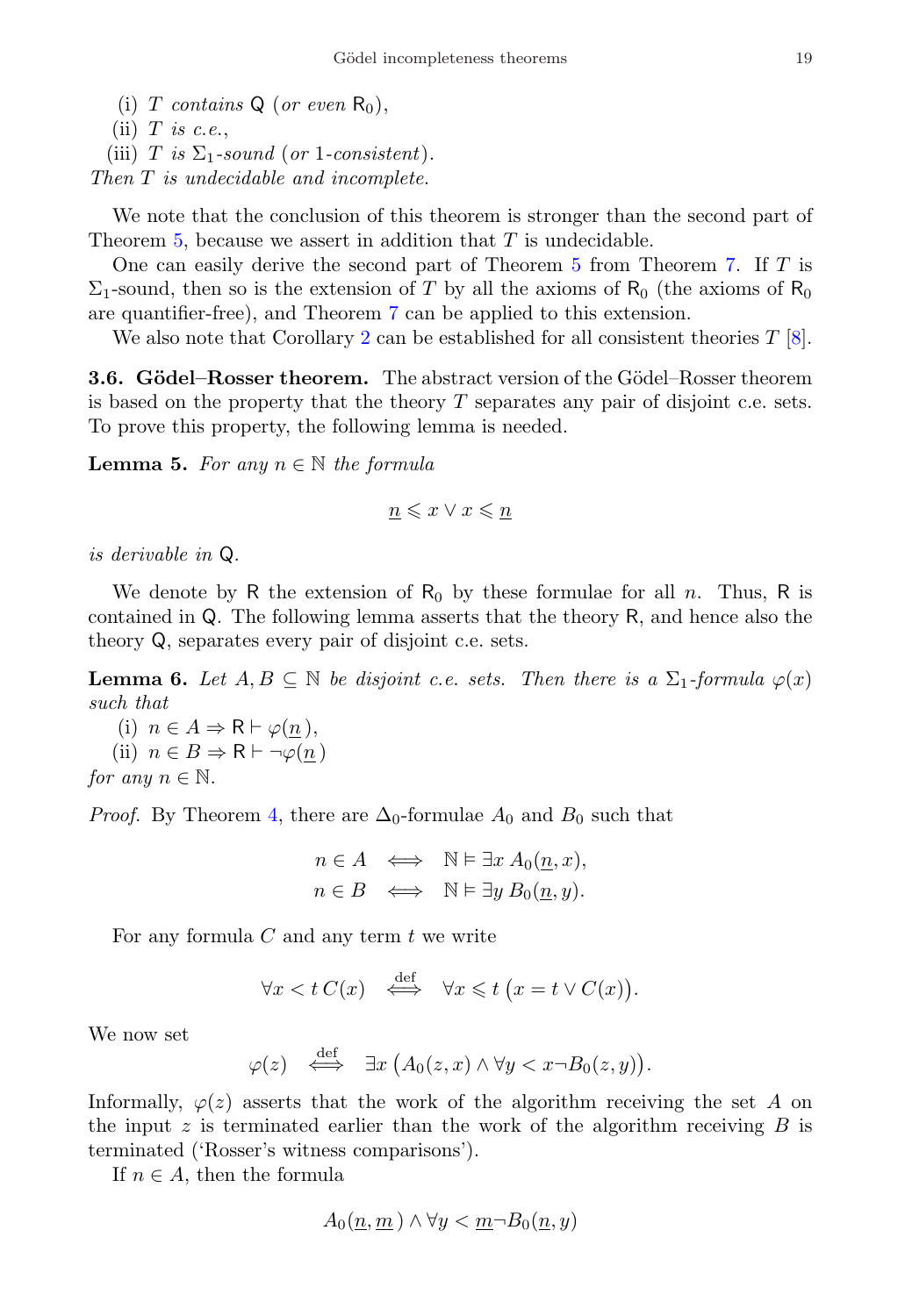is true for some m. By the  $\Sigma_1$ -completeness of the arithmetic R, we see that this formula is provable in R, and hence  $R \vdash \varphi(n)$ .

If  $n \in B$ , then the formula

<span id="page-19-1"></span>
$$
B_0(\underline{n}, \underline{m}) \wedge \forall y \leqslant \underline{m} \neg A_0(\underline{n}, y) \tag{4}
$$

is true for some m. Since R is  $\Sigma_1$ -complete, we see that this formula is provable in R. This implies that  $R \vdash \neg \varphi(n)$ . We clarify this assertion by the following reasoning, which can readily be transformed into a formal derivation of a contradiction from the hypothesis that  $\varphi(n)$  holds in R.

Assume  $\varphi(n)$ . Then for some x we have

$$
A_0(\underline{n}, x) \land \forall y < x \neg B_0(\underline{n}, y).
$$

If  $x \leq m$ , then we have  $\neg A_0(n, x)$  by [\(4\)](#page-19-1), which contradicts  $A_0(n, x)$ . If  $m < x$ , then we have  $\neg B_0(n,m)$ , which contradicts  $B_0(n,m)$  by [\(4\)](#page-19-1). It follows from Lemma [4](#page-17-4) that  $\forall x (x \leq m \lor m < x)$  is derivable in R, which implies the desired contradiction.

This proves the lemma.

The following statement follows immediately from this lemma together with Theorem [3.](#page-10-1)

<span id="page-19-2"></span>Corollary 3. (i) The system R is inseparable.

(ii) Every consistent arithmetical theory containing  $R$  is undecidable.

This also implies the *Gödel–Rosser theorem*.

Theorem 8. Let T be an arithmetical theory such that

- $(i)$  T contains R,
- (ii)  $T$  is c.e.,
- (iii)  $T$  is consistent.

Then T is inseparable, and thus undecidable and incomplete.

<span id="page-19-0"></span>3.7. Effectiveness of Gödel's and Rosser's theorems. At first glance, the above proofs of Gödel's and Rosser's theorems do not yield explicit examples of independent arithmetical statements, because they are based on arguments by contradiction. However, these proofs can easily be modified so as to produce such examples.

We recall that a standard c.e. undecidable set

$$
K = \{x \in \mathbb{N} : \varphi_x(x) \text{ is defined}\}
$$

is creative, that is, for any c.e. set

$$
W_n = \{ x \in \mathbb{N} : \varphi_n(x) \text{ is defined} \}
$$

one can indicate, effectively with respect to n, a number x such that  $x \notin K \cup W_n$ whenever  $K \cap W_n = \emptyset$ . In fact, for x one can take the number n itself, because  $n \in K \Longleftrightarrow n \in W_n$ .

Let  $\psi_K(x)$  be a  $\Sigma_1$ -formula numerating K in T (or expressing K in the standard model of arithmetic). The proofs of Theorems [5](#page-16-1) and [7](#page-17-2) were based on the fact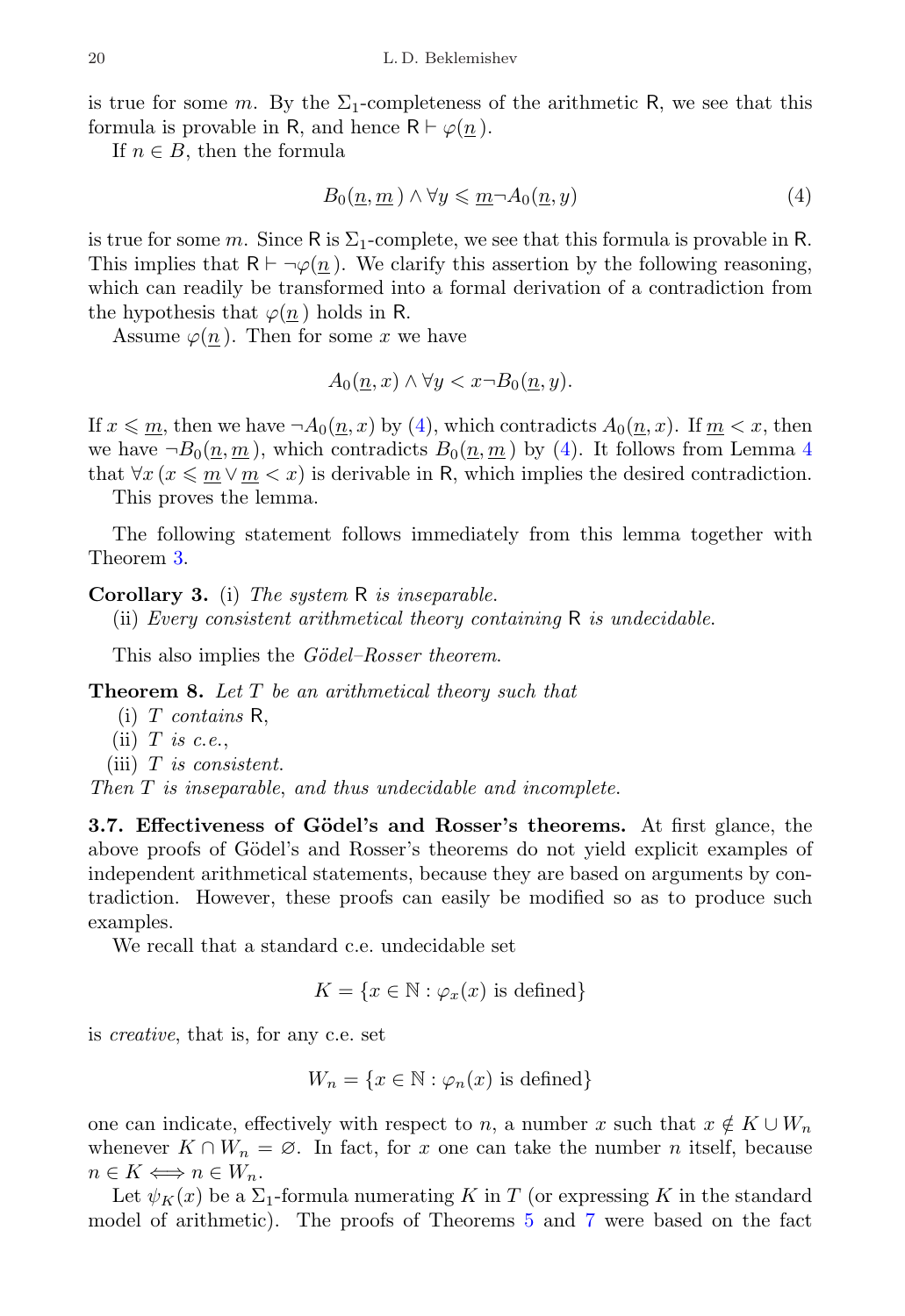that, under the assumption that T is complete, the formula  $\neg \psi_K(x)$  numerates the complement of the set  $K$ . However, without this (false) assumption we can only assert that the formula  $\neg \psi_K(x)$  numerates some c.e. subset K' of the complement of K. Some index of this set, that is, a number n for which  $K' = W_n$ , can be found explicitly, because we know both the formula  $\neg \psi_K(x)$  and the program enumerating the theorems of  $T$ . Using the creativity of  $K$ , we obtain a number  $m$  for which  $m \notin K \cup K'$ , which implies that neither  $\psi_K(\underline{m})$  nor  $\neg \psi_K(\underline{m})$  are provable in T. Thus, applying the creativity of  $K$  enables us to obtain an effective version of Gödel's first theorem.

To analyze the Gödel–Rosser theorem, we use an effective version of the notion of an inseparable pair of c.e. sets. As we know, pairs of disjoint c.e. sets are identified with computable partial functions  $q: \mathbb{N} \to \{0, 1\}$ . A standard example of an inseparable pair of c.e. sets is given by the computable function  $F$  in [\(3\)](#page-10-2), which cannot be extended to an everywhere defined computable function. In fact, this function has the stronger property of effective inextendibility, namely, for any computable function  $\varphi_n$  extending F one can, effectively with respect to n, indicate an m such that  $\varphi_n(m)$  is undefined.<sup>[10](#page-20-1)</sup> (The corresponding pair of c.e. sets is said to be effectively inseparable.)

The proof of the Gödel–Rosser theorem is based on Lemma [5,](#page-18-1) which is effective in the following sense: for any given pair of disjoint c.e. sets  $(A, B)$  this lemma enables us to explicitly indicate a formula  $\psi$  separating the pair  $(A, B)$  in the theory R. In our case we consider a pair  $(A, B)$  defined by the Turing machine M computing the effectively inextendible partial function  $F$ . Using the fact that the construction of the  $\Sigma_1$ -definitions of the sets A and B by the machine M is effective, we obtain the corresponding formula  $\psi_M$ .

We now associate another computable partial function with the formula  $\psi_M$ :

$$
f(n) = \begin{cases} 1 & \text{if } T \vdash \psi_M(\underline{n}), \\ 0 & \text{if } T \vdash \neg \psi_M(\underline{n}), \\ \text{undefined otherwise.} \end{cases}
$$

By the definition of  $\psi_M$  we know that the function f extends F. We note that we can effectively find the index n of the function f from the formula  $\psi_M$  and the program enumerating the theorems of  $T$ . The effective inextendibility of  $F$  gives a number m for which the value  $f(m)$  is undefined, that is, neither  $\psi_M(m)$  nor  $\neg \psi_M(m)$  are provable in T.

#### 4. On the limits of applicability of Gödel's first theorem

<span id="page-20-0"></span>Both the semantic and the syntactic forms of Gödel's theorem contain several conditions. It is convenient to study them by fixing some conditions and varying others. The most important condition is the enumerability of the theory  $T$ , and therefore we consider the role of other conditions under the assumption that  $T$  is c.e.

We note that under this assumption the incompleteness of the theory  $T$  is derived from the stronger condition of undecidability of  $T$ . Thus, the investigation of the

<span id="page-20-1"></span><sup>&</sup>lt;sup>10</sup>For our function F we have in fact that  $m = n$ .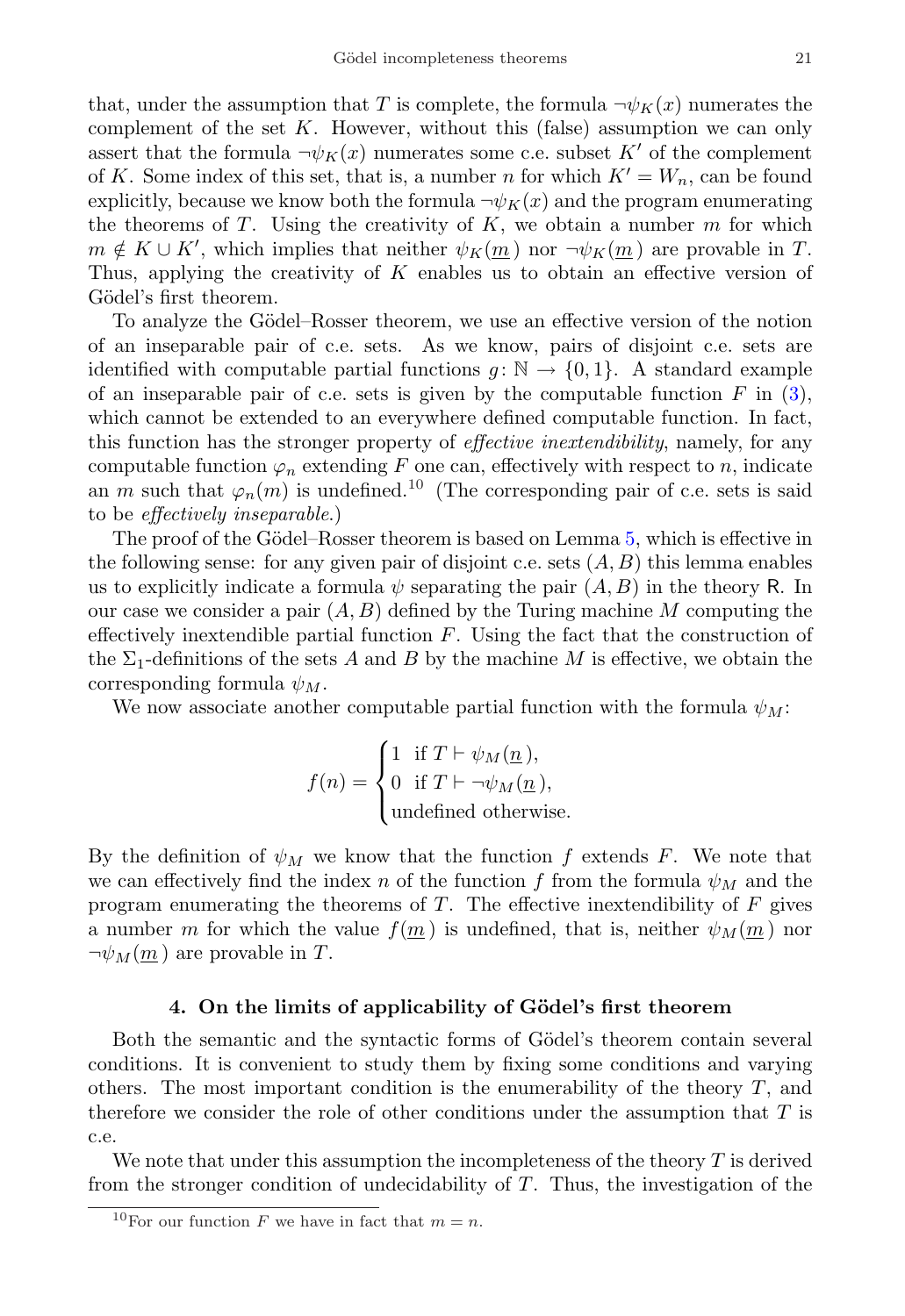question as to whether  $T$  is incomplete becomes the investigation of conditions ensuring the undecidability of T.

The questions of decidability and undecidability for logical theories are central in mathematical logic. In particular, great attention was paid to these problems in the works of Mal'tsev and his school. In the present paper we cannot give a complete survey of this topic, but only mention the monograph [\[29\]](#page-39-15) and the remarkable survey [\[30\]](#page-39-16), which maintains its relevance to the present day. Here we note only some directions of investigation which are closest to the problem under consideration.

The *semantic formulation* of Gödel's theorem for c.e. theories reduces to the assertion that the set of true arithmetical  $\Pi_1$ -sentences is not enumerable. Possible variations of this theorem go in two directions.

First, by staying in the framework of the language of arithmetic, one can study narrower classes of formulae than  $\Pi_1$  for which non-enumerability is preserved. The reason for these investigations is to look for undecidable problems of the simplest form and, correspondingly, for the simplest independent sentences. The most interesting results in this direction are connected with the investigations of Hilbert's tenth problem and with the so-called Diophantine forms of Gödel's theorem (for some details, see below).

Second, decidability problems for theories in other languages have been studied very actively. Decidable fragments of the language of arithmetic have been studied especially thoroughly. Beginning with the classical results of Presburger and Skolem, who proved the decidability of the elementary theories of  $(N; =, +)$ and  $(N; =, \cdot)$ , respectively, important contributions in this direction were made by the works of J. Robinson, A. B¨uchi, M. Rabin, A. Woods, Yu. Matiyasevich, A. Semenov, A. Muchnik, J. Richard, P. Cegielski, and others. A modern survey of results concerning this topic is given in [\[31\]](#page-39-17).

The *syntactic formulation* of Gödel's theorem (in Rosser's stronger form) is an immediate consequence of another statement, namely, of the undecidability of any consistent extension of the system R (Corollary [3\)](#page-19-2). Theories with all their consistent extensions undecidable are said to be essentially undecidable.

Tarski [\[21\]](#page-39-6) noted that the property of incompletability of a c.e. theory T not only follows from the condition of its essential undecidability but is in fact equivalent to this property. Indeed, the effective version of the Lindenbaum lemma shows that every decidable theory has some decidable completion. Thus, the investigation of conditions for incompletability of c.e. theories becomes an investigation of conditions for their essential undecidability. We note that the stronger property of inseparability was proved above for the theory R (Corollary [3\)](#page-19-2).

Tarski found the following sufficient condition for undecidability of theories. This condition uses finitely axiomatized essentially undecidable theories like Q.

<span id="page-21-0"></span>**Proposition 1.** Let S be a finitely axiomatized and essentially undecidable theory. Then every theory  $T$  of the same signature which is compatible with  $S$  is undecidable.

*Proof.* Suppose that T is decidable. Consider the consistent theory  $T' = T + S$ . Since  $S$  is given by finitely many axioms, we have

$$
T' \vdash \varphi \iff T \vdash A_S \to \varphi,
$$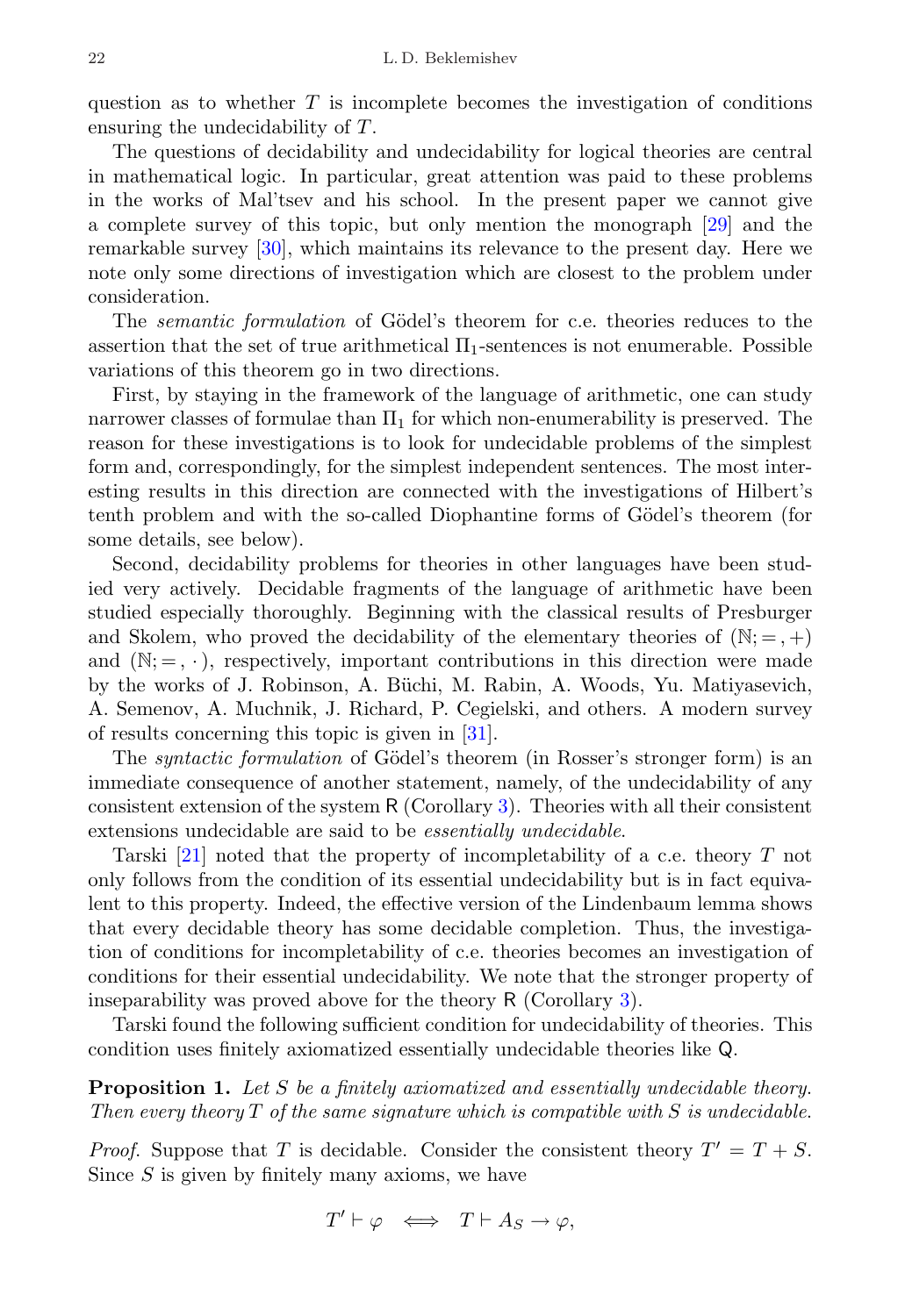where  $A_s$  is the conjunction of the universal closures of the axioms of S. Thus, the derivability problem in  $T'$  reduces to that in T, and hence  $T'$  is also decidable, which contradicts the essential undecidability of S. This proves the proposition.

We note that, in particular, this implies Church's theorem on the undecidability of the predicate calculus (in the signature of arithmetic). As was proved by Tarski, this proposition admits a very useful strengthening in terms of interpretations.

**Definition 9.** We say that a theory S can be *weakly interpreted* in T if S can be interpreted in some theory  $U$  compatible with  $T$  and in the language of  $T$ .

<span id="page-22-0"></span>**Proposition 2.** Let S be a finitely axiomatized and essentially undecidable theory. If S can be weakly interpreted in a theory T, then T (as well as every subtheory of  $T$  in the same language) is undecidable.

*Proof.* Let I be an interpretation of S in a theory U compatible with T. We assume that the parameters of I are defined by some formula  $Par_I(\vec{p})$ . We can also assume that S is given by a unique sentence  $A<sub>S</sub>$ . Then

$$
\forall \vec{p} \left( \mathrm{Par}_{I}(\vec{p}) \rightarrow A_{S}^{I}(\vec{p}) \right)
$$

is provable in U. Let a theory  $U_0$  be given by this sentence. Then  $U_0$  is compatible with T. However,  $U_0$  is also essentially undecidable: indeed, if  $U_0 \subseteq V$  and the theory  $V$  is consistent, then the set

$$
\{\varphi: V \vdash \forall \vec{p} \left( \operatorname{Par}_I(\vec{p}) \to \varphi^I(\vec{p}) \right) \}
$$

is deductively closed, consistent, and contains S. It remains to apply Proposition [1.](#page-21-0) This proves Proposition [2.](#page-22-0)

Thus, to prove the undecidability of theories by the method of interpretations, it becomes important to obtain examples of weak finitely axiomatized essentially undecidable theories. Tarski, Mostowski, and Robinson used the theory Q for this purpose. One can formally weaken the theory Q without losing essential undecidability by replacing the functions  $+$  and  $\cdot$  by three-place predicates  $A(x, y, z)$ and  $M(x, y, z)$ . The corresponding system  $\mathsf{Q}^-$  was recently formulated by Grzegorczyk (see [\[32\]](#page-39-18)). The axioms of the system are the three axioms of Q involving the successor function and also versions of the other axioms in a relational language which do not assume that the functions of addition and multiplication are everywhere defined:

1. 
$$
A(x, y, u) \wedge A(x, y, v) \rightarrow u = v
$$
,  $M(x, y, u) \wedge M(x, y, v) \rightarrow u = v$ ;

2. 
$$
A(x, 0, x), \exists u (A(x, y, u) \land z = S(u)) \rightarrow A(x, S(y), z);
$$

3.  $M(x, 0, 0), \exists u (M(x, y, u) \wedge A(u, x, z)) \rightarrow M(x, S(y), z).$ 

Svejdar [[32\]](#page-39-18) proved that the theory Q can be interpreted in  $Q^-$ , and therefore  $Q^$ is essentially undecidable. However,  $Q^-$  (with the axiom defining  $\leq$  in terms of addition) is deductively weaker than  $Q$ , and it is even  $\Sigma_1$ -incomplete. In particular,  $\forall x \leq 0 \ x = 0$  is provable in Q but not in  $\mathsf{Q}^-$ .

Weak finitely axiomatized essentially undecidable theories are known for the language of concatenation of words in the binary alphabet, for the weak set theory, and so on (see [\[33\]](#page-39-19)–[\[36\]](#page-40-0)). For example, weakening the theory of Tarski and Smielew,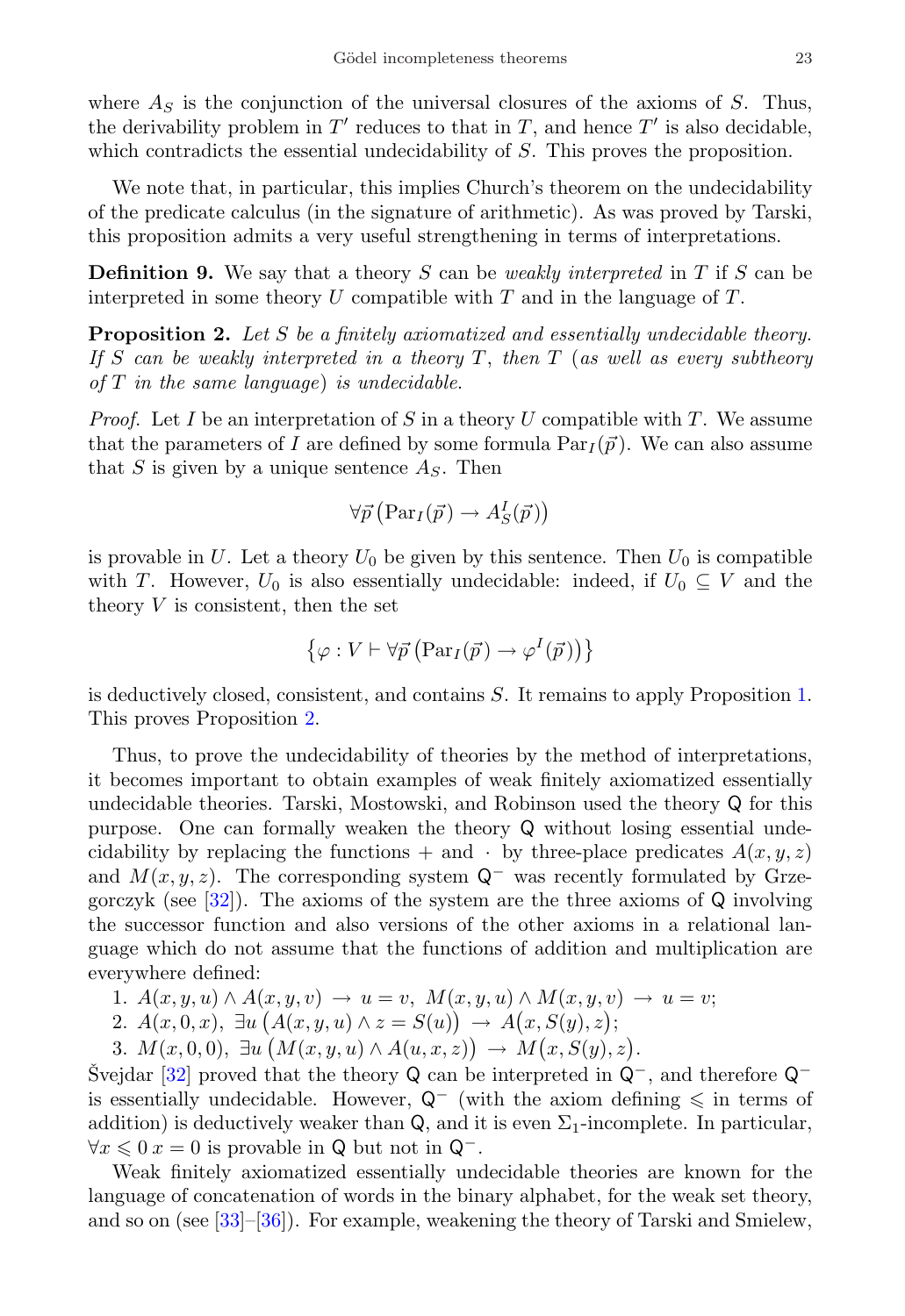and thus strengthening their result, Vaught showed that this is so for the version of set theory in the signature  $\in$  with only the two axioms

 $\forall x \exists y \neg (y \in x), \qquad \forall x, y \exists u \forall z (z \in u \leftrightarrow (z \in x \vee z \in y)).$ 

Up until now, this theory has apparently been the simplest example (with respect to the formulation) of an essentially undecidable finitely axiomatized theory.

Putnam and Ehrenfeucht([\[37\]](#page-40-1), [\[38\]](#page-40-2)) constructed examples of c.e. essentially undecidable theories  $S$  for which Proposition [2](#page-22-0) fails to hold. On this background, the result of Cobham (see [\[33\]](#page-39-19)) asserting that Proposition [2](#page-22-0) holds for theories such as  $R$  and even  $R_0$ , which are not finitely axiomatizable, is of interest. We discuss this result.

First, we note that our formulation of the system R differs somewhat from the traditional one (see [\[21\]](#page-39-6)). In the traditional formulation the symbol  $\leq$  is introduced as an abbreviation, and the axiom [R4](#page-17-1) is weakened to the implication from left to right. However, it can readily be seen that [R4](#page-17-1) is derivable also in the traditional formulation of R.

Second, the following proposition holds (see [\[39\]](#page-40-3)).

## **Proposition 3.** (i) R can be interpreted in  $R_0$ .

(ii)  $R_0$  is essentially undecidable and inseparable.

*Proof.* Let us define an interpretation I of the theory R in  $R_0$  by modifying the order relation in  $R_0$  and leaving unchanged the other symbols of the signature. We write

$$
x \leq_{I} y \quad \stackrel{\text{def}}{\iff} \quad [(0 \leq y \land \forall u \ (u \leq y \land u \neq y \ \rightarrow \ S(u) \leq y)) \ \rightarrow \ x \leq y].
$$

It is easy to see that the scheme [R4](#page-17-1) is provable in  $R_0$  for the relation  $\leq l_1$ , as is the additional scheme  $x \leq I \underline{n} \vee \underline{n} \leq I \underline{x}$ . This establishes (i).

The interpretation I does not contain parameters. Hence, for any sentence  $\varphi$  we have

$$
\mathsf{R}\vdash \varphi \;\;\Longrightarrow\;\; \mathsf{R}_0\vdash \varphi^I.
$$

Since I preserves the numerals, this immediately implies that  $R_0$ , as well as R, separates pairs of c.e. sets, and thus is an inseparable theory. This completes the proof of the proposition.

Corollary 4. The Gödel–Rosser theorem holds also for all consistent extensions  $of$  R<sub>0</sub>.

The theory  $R_0$  can be further weakened. Using J. Robinson's idea showing that addition is expressible in the model  $(N; =, S, \cdot)$ , Jones and Shepherdson [\[39\]](#page-40-3) established that  $R_0$  can be interpreted in the theory  $R_1$  obtained from  $R_0$  by getting rid of both the addition operation and the scheme [R1.](#page-17-0) As above, this implies both the essential undecidability and the inseparability of  $R_1$ .

On the other hand, Cobham proved his theorem for a weaker relational version  $R_0^-$  of the theory  $R_0$ .

The language of  $R_0^-$  contains the predicate symbols  $C_0$ ,  $Sc$ ,  $A$ ,  $M$ , and  $\leqslant$  of arity 1, 2, 3, 3, and 2, respectively, and does not contain equality. The predicate  $C_0(x)$  distinguishes the constant 0, and Sc, A, and M define the graphs of the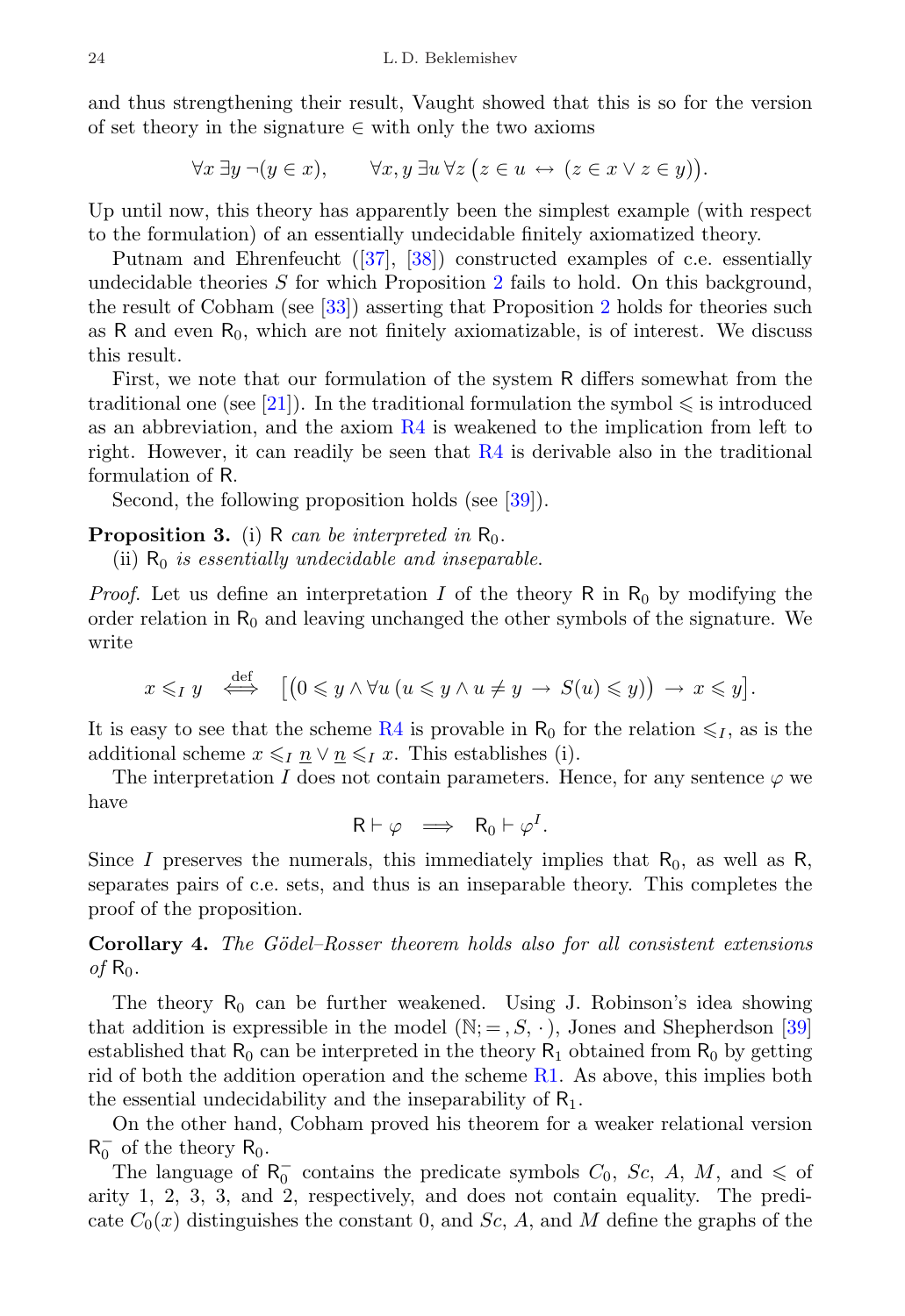successor, addition, and multiplication functions. Instead of numerals, we use the formulae  $C_n(x)$  inductively defined by  $C_{n+1}(x) \stackrel{\text{def}}{\iff} \exists y \ (C_n(y) \wedge Sc(y,x)).$ 

- The theory  $R_0^-$  contains the following axioms: <sup>[11](#page-24-0)</sup>
- (i)  $\exists x C_0(x), \neg (C_m(x) \wedge C_n(x))$  for  $m \neq n$ ;
- (ii)  $C_m(x) \wedge C_n(x) \rightarrow (A(x,y,z) \leftrightarrow C_{m+n}(z));$
- (iii)  $C_m(x) \wedge C_n(x) \rightarrow \big(M(x, y, z) \leftrightarrow C_{mn}(z)\big);$
- (iv)  $C_n(y) \to (x \leq y \leftrightarrow C_0(x) \vee C_1(x) \vee \cdots \vee C_n(x)).$

We note that  $R_0^-$  does not contain equality axioms, and therefore it is significantly weaker than  $R_0$  and more convenient in applications based on the following theorem of Cobham.

**Theorem 9.** If  $R_0^-$  can be weakly interpreted in T, then T (and any subtheory of it) is undecidable.

The essential undecidability of  $R_0^-$  follows immediately from the given theorem. However, it can also be established directly in a rather simple way.

Since the language of  $R_0^-$  does not contain numerals, the notion of decidability of a k-place relation A in a theory T in the signature of  $R_0^-$  can be modified as follows: there is a formula  $\varphi_A(x_1, \ldots, x_k)$  such that for all  $n_1, \ldots, n_k$ 

$$
A(n_1,\ldots,n_k) \implies T \vdash C_{n_1}(x_1) \land \cdots \land C_{n_k}(x_k) \rightarrow \varphi_A,\tag{5}
$$

$$
\neg A(n_1,\ldots,n_k) \quad \Longrightarrow \quad T \vdash C_{n_1}(x_1) \land \cdots \land C_{n_k}(x_k) \quad \Longrightarrow \quad \neg \varphi_A. \tag{6}
$$

Using this modification, one can easily prove decidability in  $R_0^-$  of any  $\Delta_0$ -predicates and also separability of pairs of c.e. sets.

**Corollary 5.** The theory  $R_0^-$  is inseparable and essentially undecidable.

Cobham's theorem immediately yields one of the strongest forms of the Gödel– Rosser theorem.

**Theorem 10.** If  $R_0^-$  can be weakly interpreted in a c.e. theory T, then T is undecidable and incomplete.

Vaught [\[33\]](#page-39-19) suggested a rather simple derivation of Cobham's theorem from Trachtenbrot's theorem on the inseparability of the set of identically true formulae of the predicate logic and of the set of formulae refutable on finite models. (As the signature, it is sufficient here to take a single binary predicate symbol.) Thus, Trachtenbrot's theorem gives another proof of the Gödel–Rosser theorem.

Visser [\[40\]](#page-40-4) gave an interesting characterization of theories mutually interpretable with  $R$  (or  $R_0$ ) in terms of satisfiability on finite models.

A theory T is said to be *finitely satisfiable* if T has a finite model. A theory T is said to be *locally finitely satisfiable* if any finite subtheory of  $T$  is finitely satisfiable. Obviously, the theory R is locally finitely satisfiable but not finitely satisfiable. Visser showed that R has the following maximality property.

<span id="page-24-0"></span><sup>&</sup>lt;sup>11</sup>There is a misprint in the definition of  $R_0^-$  in [\[33\]](#page-39-19) and [\[30\]](#page-39-16), namely, the symbol  $\rightarrow$  in the axioms (ii) and (iii) must be replaced by  $\leftrightarrow$ . Such a theory cannot be essentially undecidable, because it can be interpreted in the decidable theory  $\text{Th}(\mathbb{N}; \leq)$  upon translation of A and M by identically false formulae.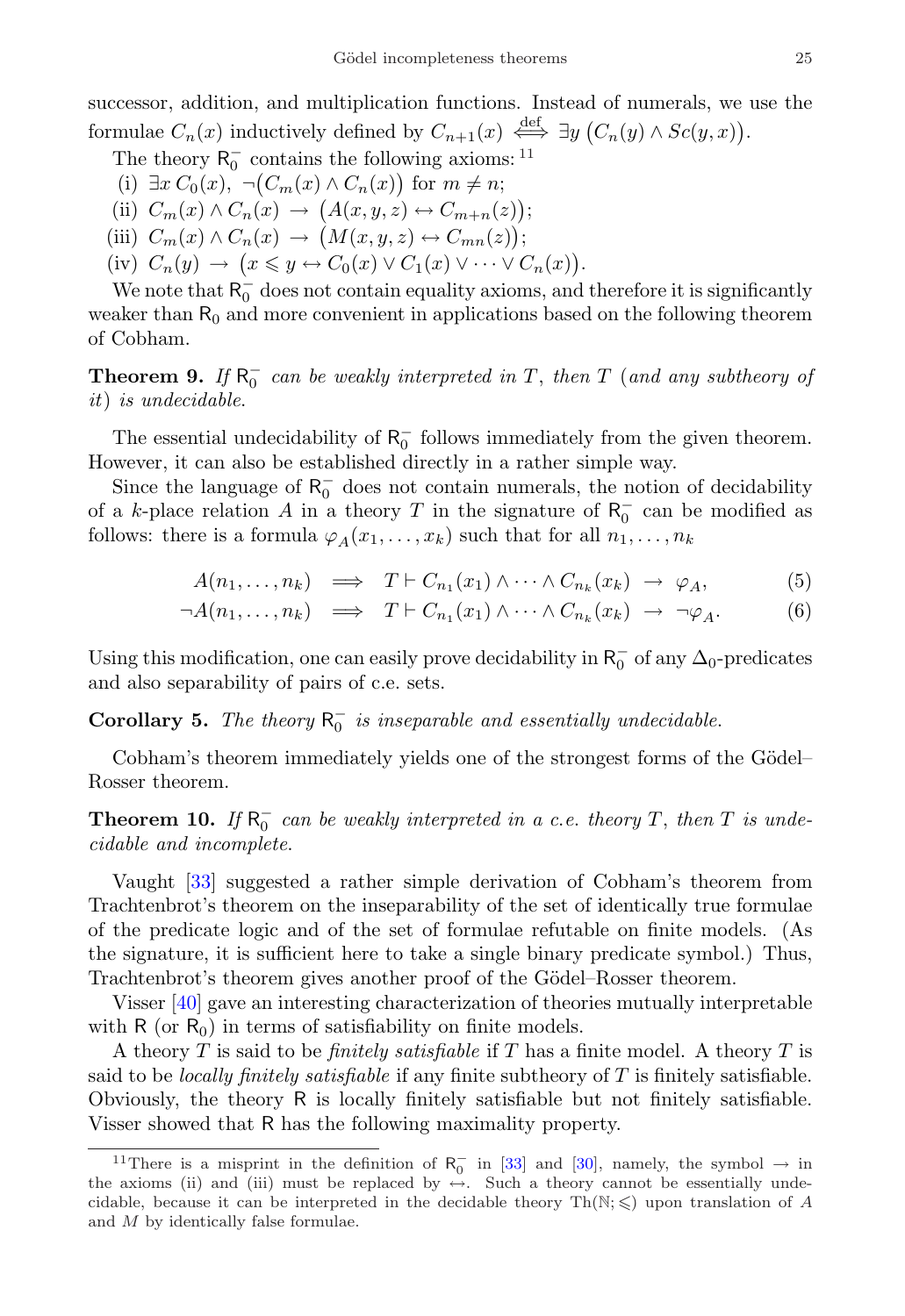**Theorem 11.** Every c.e. locally finitely satisfiable theory  $T$  is interpretable in  $\mathbb{R}$ (and the interpretation is one-dimensional and parameter-free).

This theorem shows that, although there is ambiguity in the choice of the signature, the axioms, and some other details in the formulation of R, the theory R, modulo interpretability, nevertheless occupies a privileged position and is distinguished by a certain natural general property.

We also note that, along with arithmetical theories of type R, essentially undecidable locally finitely satisfiable theories in other languages have also been considered. One of the most beautiful examples is the theory S introduced by Vaught [\[41\]](#page-40-5), defined in the signature of set theory by the single scheme of axioms

$$
\forall x_1, \dots, x_n \exists y \,\forall z \left( z \in y \leftrightarrow \bigvee_{i=1}^n z = x_i \right) \text{ for all } n \geqslant 1.
$$

Vaught showed that the theory  $S$  interprets  $R_0^-$ , and thus is inseparable and essentially undecidable.

#### 5. On the proofs of Gödel's first theorem

<span id="page-25-0"></span>Many proofs of Gödel's first theorem in the literature follow the general scheme presented above. However, they can differ significantly from one another in technical details. Reproducing all the details leaves (at least) the choice of the following parameters (which we shall discuss for the simpler semantic version of Gödel's theorem) to the taste of the authors:

1. the choice of a specific basic formal system  $T$ ;

2. the choice of a universal computation model on some family U of objects of  $T$ , where by such a model I mean any mathematically rigorous definition of the notion of a c.e. set of elements of U (or of a computable function from U to U);

3. the choice of a Gödel numbering, that is, an encoding of the syntax of the theory  $T$  by objects in  $U$ ;

4. a proof of the enumerability of the system T (in the sense of the chosen computation model and the Gödel numbering);

5. a presentation of an example of an expressible non-c.e. set (together with the proof of its expressibility and non-enumerability).

We note immediately that many authors of simplified proofs of Gödel's theorem neglect some of these points due to their intuitive clearness, using, as a rule, an informal concept of algorithm and some of the forms of the Church–Turing thesis. For example, the enumerability of the arithmetic PA is intuitively clear. At the same time, an 'honest' proof of this statement needs programming in the framework of the chosen computation model, that is, significant technical work in general. Choosing the apparatus of primitive recursive functions, Gödel managed quite effectively with the problem. Of course, the comparison may be valid only for more or less complete proofs, although from the pedagogical point of view it is quite justified and, moreover, quite desirable to neglect intuitively clear statements. In our opinion there are still no complete proofs of Gödel's theorem that are essentially simpler than his own proof.

Let us consider some of the above points step by step.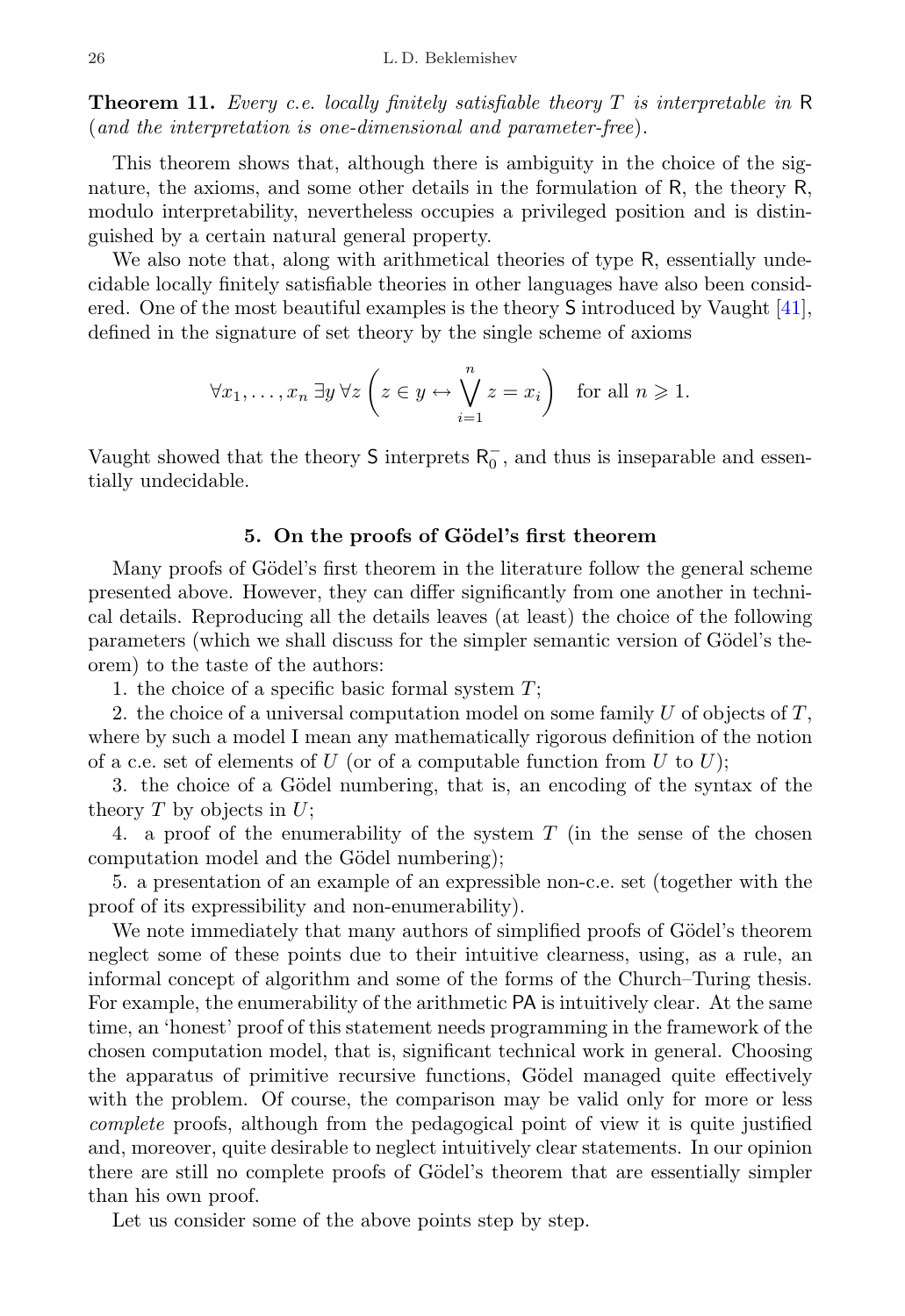Choice of a theory. As a rule (but not always), authors choose some arithmetical theory for the system T. Diverse versions are possible for pedagogical or ideological reasons, depending on the choice of the signature. For example, it is convenient to develop the encoding in a language having a symbol for the function of raising to a power.

The primitive recursive arithmetic PRA whose language includes terms for all primitive recursive functions is often taken as T. In this system one can work directly with primitive recursive functions and avoid the inconvenience of embedding them in the language of PA [\[3\]](#page-38-3). The language of PRA is infinite, although it is primitive recursive. Moreover, PRA is too strong a theory, far beyond the theories of bounded arithmetic, and this complicates the generalization of Gödel's theorem to this important class of formal systems.

Theories of binary labelled trees [\[42\]](#page-40-6), theories of words in a binary alphabet([\[43\]](#page-40-7), [\[44\]](#page-40-8)), theories of hereditarily finite sets [\[45\]](#page-40-9), and some other theories have also been considered as an alternative to arithmetical theories. The description of the syntax of formal theories or computation models in these systems is more natural, because it enables one to avoid a Gödel numbering in a sense, namely, the formulae themselves are identified with objects of the theory (words, labelled trees, or finite sets).

Variations in the choice of the proof systems of  $T$  are also possible, namely, one can consider natural deduction, Gentzen's sequent calculus, and many other formats of proofs. As was already noted above, these variations are not very fundamental for Gödel's first theorem, and, as a rule, the most customary and simply formulated Hilbert format is used.

Choice of a computation model. To prove Gödel's theorem, various authors have considered the following computation models:

- 1) c.e. sets as projections of primitive recursive relations (Gödel);
- 2) the Herbrand–Gödel computable functions and partial recursive functions (Kleene);
- 3) elementary formal systems (Smullyan);
- 4) Turing machines;
- 5) Σ-definable relations (Ershov) and others.

The choice of each of these models has its own merits and drawbacks.

In my opinion, Turing machines have the advantage that they are the most standard and natural computation model. Among all known theoretical models, the Church–Turing thesis is the most convincing for Turing machines. For this reason, these machines are ideal for 'abbreviated' proofs of Gödel's theorem.

Since it is somewhat more complicated to program Turing machines than to use the higher-level language of partial recursive functions, an explicit construction of a universal c.e. set, as well as a proof of enumerability of arithmetics, is not as simple as using the language of partial recursive functions.

The choice of  $\Sigma$ -definability as an independent computation model (Ershov [\[45\]](#page-40-9)) is of interest. Here, in essence, Theorem [4](#page-13-2) becomes the definition of a c.e. set and requires no proof. As a requital for this choice, it becomes necessary to construct a universal c.e. set in the framework of the model. It is easy to see that such a set is given by the formula which is customarily referred to in logic as the  $\Sigma$ -definition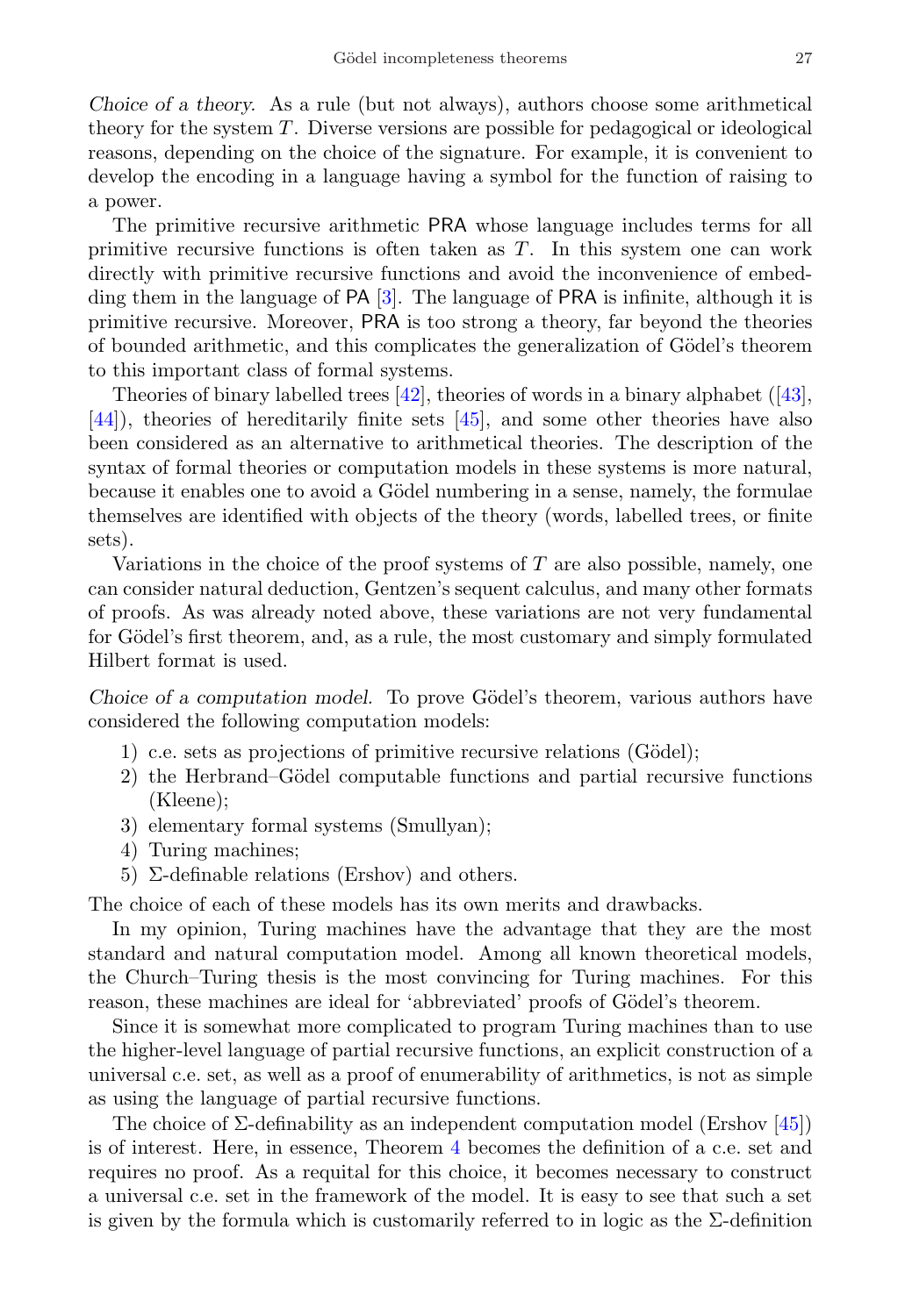of truth for Σ-formulae (see [\[26\]](#page-39-12) and [\[45\]](#page-40-9)). In its technical difficulty the problem of constructing this formula is similar to the problem of an arithmetical definition for the provability predicate. Nevertheless, conceptually, the advantage of the choice of  $\Sigma$ -definability as the computation model is that all proofs are carried out in the framework of the same language, for set theory or formal arithmetic, and no use of any external mechanisms of computability is required.

Amongthe known 'honest' proofs of Gödel's theorem, Smullyan's proof ([\[16\]](#page-39-1), [\[9\]](#page-38-13)) is one of the exemplary ones. It is thorough with respect to both the design and the details. In particular, his choice of elementary formal systems as a model of computability is beautifully adapted to the requirements of formalization of logical languages.

Choice of a non-c.e. set. The choice of a specific non-c.e. set used to construct an independent statement influences the external aspect of the proof most radically (without changing the essence, of course). Sometimes this set is associated with a formal analogue of some semantic paradox. Gödel's own proof (see below) is based on the construction of a formula asserting its own unprovability, which is analogous to the liar's paradox. (We note that if a theory T is semantically complete, then the statement asserting that a formula  $\varphi$  is unprovable in T is equivalent to the falseness of  $\varphi$ .) However, Gödel noted that one can adapt almost any of the known semantic paradoxes to prove his theorems. Many later authors successfully confirmed this idea of the classical author.

Kleene [\[12\]](#page-38-11) was apparently the first to give the abstract computational core of Gödel's theorem in the spirit of the approach discussed here, using the notion of Herbrand–Gödel general recursive function. For his first recursion-theoretic proof of Gödel's theorem, Kleene used the non-enumerability of the set of all indices of general recursive functions (that is, everywhere defined computable functions). He later noted [\[13\]](#page-38-12) that this proof is very close to Richard's paradox (and to Cantor's diagonal construction).

Other known proofs are connected with Berry's paradox: does there exist a least natural number that cannot be defined by fewer than seventeen words of the English language? Two proofs using a similar idea were suggested by Chaitin [\[46\]](#page-40-10) and Boolos [\[47\]](#page-40-11). Boolos uses the ordinary notion of definability in arithmetic as an explication of the notion 'to define'. We dwell on Chaitin's proof in some detail because it became widely known, also in the popular scientific literature.

His proof uses the notion of the Kolmogorov complexity  $K(x)$  of a number x, that is, for the 'definitions' of x one considers all possible programs  $p$  such that on the empty input the program  $p$  produces  $x$ . In familiar terms, we can define one of the versions of the function  $K$  for the standard (optimal) numeration of Turing machines as follows:

$$
K(x) = \min\{n \in \mathbb{N} : \varphi_n(0) = x\}.
$$

Since the relation  $K(x) > y$  is non-c.e. and expressible in arithmetic, we can conclude that there are unprovable true statements of the form  $K(n) > c$  for some constants  $n$  and  $c$ . Chaitin asserts a bit more, namely, he presents an entire series of unprovable statements of this form.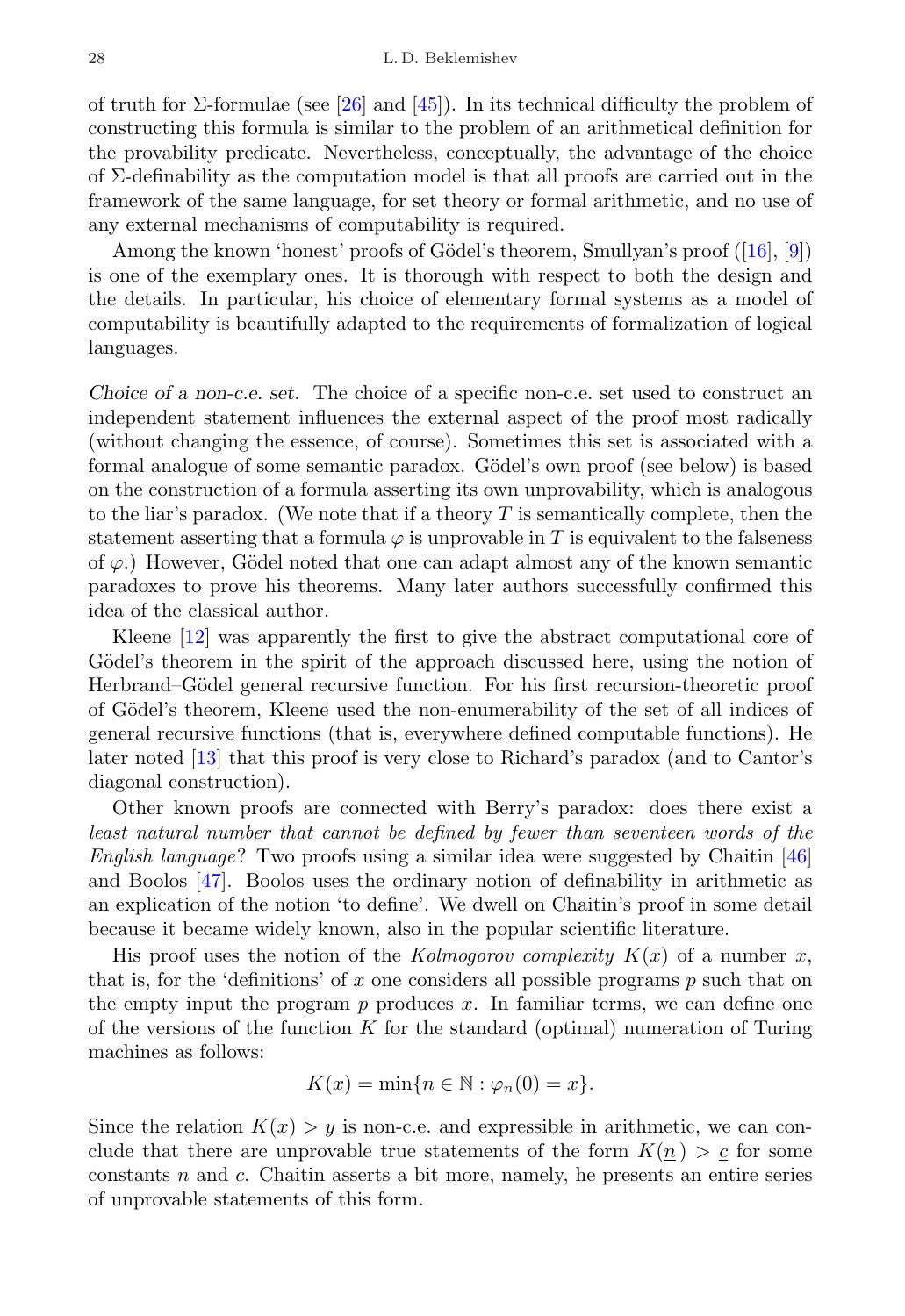**Theorem 12.** Let  $T$  be a c.e. and sound arithmetical theory. Then

 $\exists c \forall m \ T \nvdash K(m) > c.$ 

The computational basis of this theorem lies in the following well-known property of Kolmogorov complexity: for a given c there is no effective way to find a number  $m$ for which  $K(m) > c$ . (At the same time, it is obvious that for any c such a number m exists, because the number of programs whose indices do not exceed  $c$  is finite.)

Lemma 7. There is no everywhere defined computable function f which satisfies  $\forall c K(f(c)) > c.$ 

Chaitin's theorem follows from this lemma. Indeed, if

$$
\forall c \ \exists m \ T \vdash K(\underline{m}) > \underline{c},
$$

then since  $T$  is c.e., we obtain a computable everywhere defined function  $f$  for which  $\forall c \ T \vdash K(f(c)) > c$ , and since T is sound, this implies that  $\forall c \ K(f(c)) > c$ , which contradicts the lemma.

To prove the lemma, we use Kleene's recursion theorem. Arguing by contradiction, we assume that there is an f satisfying the assumptions of the lemma. Consider a computable function q which for an input c first computes  $y = f(c)$  and then produces some index n such that  $\varphi_n(0) = y$ . Using the recursion theorem, we choose an index e such that the function  $\varphi_e$  coincides with  $\varphi_{g(e)}$ . By the construction of g we have  $K(f(e)) \leq g(e)$ . However, since the output of the program e is just like that of  $g(e)$ , we also have  $K(f(e)) \leq e$ , which contradicts the condition of the lemma.

The short proof of Chaitin's theorem using the recursion theorem is a modified version of the proof in  $[48]$  (see also  $[49]$ ). Chaitin himself gave a more lengthy but direct argument (see [\[46\]](#page-40-10), [\[50\]](#page-40-14), and also [\[51\]](#page-40-15)). We note that the constant c depends on the chosen numeration of computable functions, and for some choice of this numeration one can achieve the condition  $c = 0$  for all theories T [\[48\]](#page-40-12).

As we see, Chaitin's theorem is an immediate manifestation of the noncomputability of some simple properties connected with the Kolmogorov complexity function  $K(x)$ . Such facts about  $K(x)$  were certainly well known, as was the general principle which enables one to convert them into incompleteness results. From this point of view, Chaitin's result is not more interesting than other proofs of the incompleteness theorem that follow the above general scheme.

#### 6. Gödel's proof

<span id="page-28-0"></span>From the point of view of computability theory, the analysis of Gödel's original proof and of its later versions (say, of Theorem [7;](#page-17-2) see, for example, [\[52\]](#page-40-16) and [\[15\]](#page-39-0)) is perhaps of most interest. This proof is based on the technical notion of representability of a function in a theory  $T$  and in the construction of an arithmetical formula asserting its own unprovability. The plan of Gödel's proof can be described as follows:

<span id="page-28-1"></span>1) the proof of the fact that the proof predicate  $Prf_T(x, y)$  for the theory T is primitive recursive;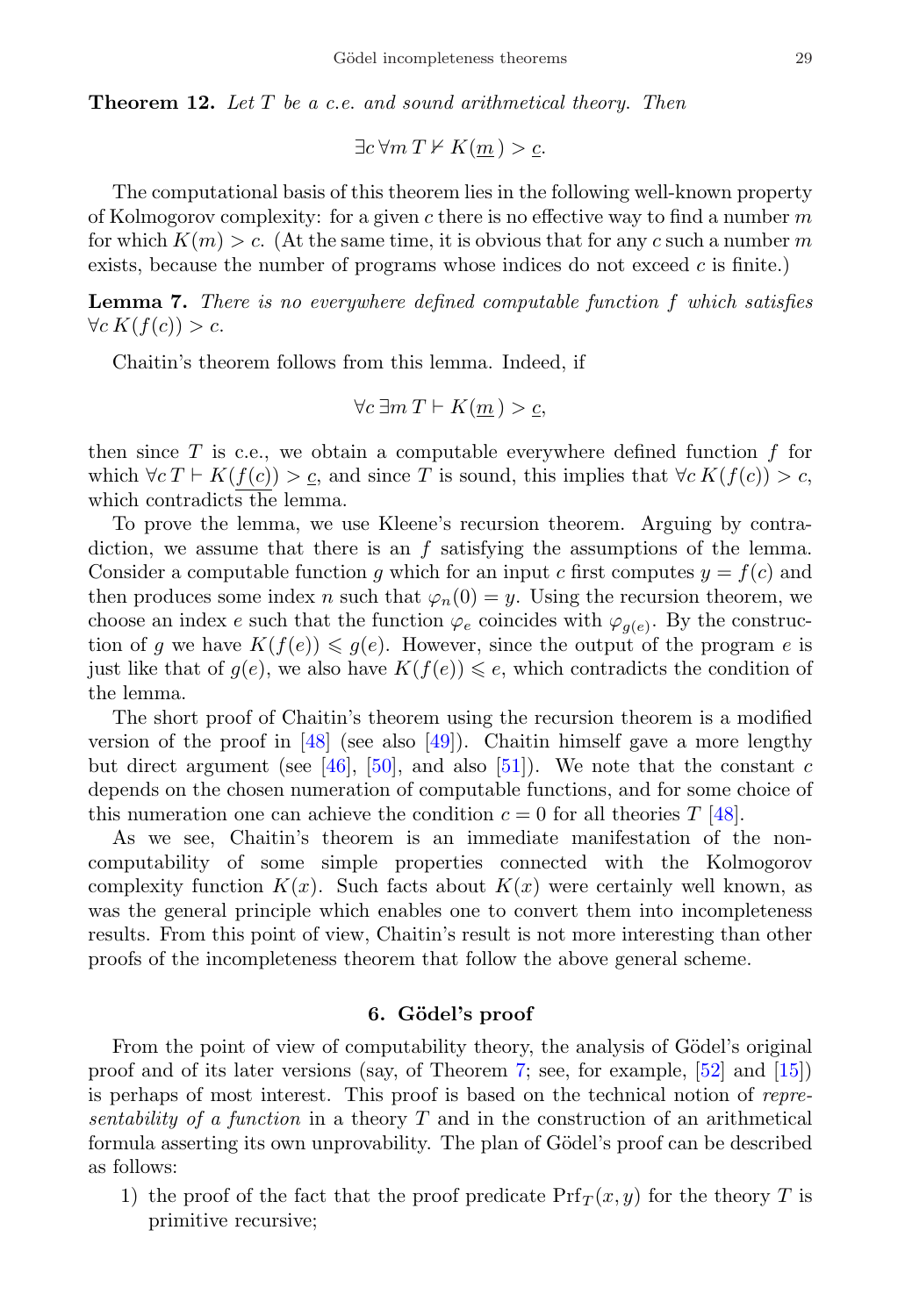- <span id="page-29-0"></span>2) the proof of the fact that every primitive recursive function is representable in T, which implies the decidability in T of the predicate  $Prf_{\mathcal{T}}(x, y)$ ;
- <span id="page-29-1"></span>3) the construction of a formula  $\psi$  such that

$$
T\vdash \psi \leftrightarrow \neg\mathrm{Pr}_T\big(\ulcorner\psi\urcorner\big),
$$

where  $Pr_T(x)$  stands for the provability formula  $\exists y Prf_T(x, y)$ , and where we use the representability in T of the substitution function.

The proof is completed with the following argument, which shows that if  $T$  is  $\omega$ -consistent, then the formula  $\psi$  is unprovable and irrefutable in T.

If  $T \vdash \psi$ , then  $\mathbb{N} \models Prf_T(\ulcorner \psi \urcorner, n)$  for some n, which yields  $T \vdash Prf_T(\ulcorner \psi \urcorner, \underline{n})$ , because  $Prf_T$  is decidable in T, and thus  $T \vdash Pr_T(\ulcorner \psi \urcorner)$ . By the definition of  $\psi$ , this implies that  $T \vdash \neg \psi$ , in other words, T is inconsistent.

If  $T \vdash \neg \psi$ , then  $T \vdash \exists y \Pr f_T(\ulcorner \psi \urcorner, y)$  by the definition of  $\psi$ . On the other hand, since T is consistent, we have  $T \nvdash \psi$ . Thus, for any specific n we have  $\mathbb{N} \models \neg \Pr f_T(\ulcorner \psi \urcorner, n)$ . Since the predicate  $\Pr f_T$  is decidable in T, we see that  $T \vdash$  $\neg \Pr f_T(\ulcorner \psi \urcorner, \underline{n})$  for any n, that is, T is  $\omega$ -inconsistent.

We note that the step [1\)](#page-28-1) of the proof is one of the historically first experiences in programming (in this case, in the language of primitive recursive functions). Let us consider the steps [2\)](#page-29-0) and [3\)](#page-29-1) in greater detail.

A function  $f(\vec{x})$  is said to be *representable in* T if the following is satisfied for some formula  $\phi_f(\vec{x}, y)$ : for any  $\vec{n}$  if  $m = f(\vec{n})$ , then

$$
T \vdash \forall y \ (\varphi_f(\underline{\vec{n}}, y) \leftrightarrow y = \underline{m}).
$$

The function f is said to be  $\Sigma_1$ -representable if  $\varphi_f$  can be chosen in the class of  $\Sigma_1$ -formulae. The following lemma holds.

<span id="page-29-2"></span>**Lemma 8.** Every computable function f is  $\Sigma_1$ -representable in R.

As a rule, this lemma is proved directly, by induction with respect to the construction of a partial recursive scheme defining f. It can also easily be derived from Corollary [2,](#page-17-3) using a modification of the  $\Sigma_1$ -definition of the graph of the function f. If a formula  $\exists z \varphi_0(\vec{x}, y, z)$  represents the graph of f, where  $\varphi_0 \in \Delta_0$ , then it suffices to take  $\varphi_f$  to be a formula expressing the fact that y is the first element of a minimal pair  $\langle y, z \rangle$  for which  $\varphi_0(\vec{x}, y, z)$  holds.

We note that the representability of the characteristic function of a set  $A$  in  $T$ implies the decidability of  $A$  in  $T$ , and therefore Lemma  $8$  implies the decidability in R of any algorithmically decidable set. Considering partial  $\{0, 1\}$ -valued functions, we can similarly derive from Lemma [8](#page-29-2) the representability in R of any c.e. set and the separability of pairs of c.e. sets.

Fixed-point lemma. The central point of Gödel's proof was the construction of a sentence  $\psi$  asserting its own unprovability. The possibility of constructing arithmetical sentences referring to themselves does not depend on the specific features of the provability formula and in fact holds for any property expressible by a formula of the language under consideration. In modern presentations the corresponding statement is distinguished as a separate fixed-point lemma.

Let T be an arithmetical theory and let  $\varphi(x)$  be a formula of the language of T with a numerical variable x, where  $\varphi(x)$  may possibly contain other free variables.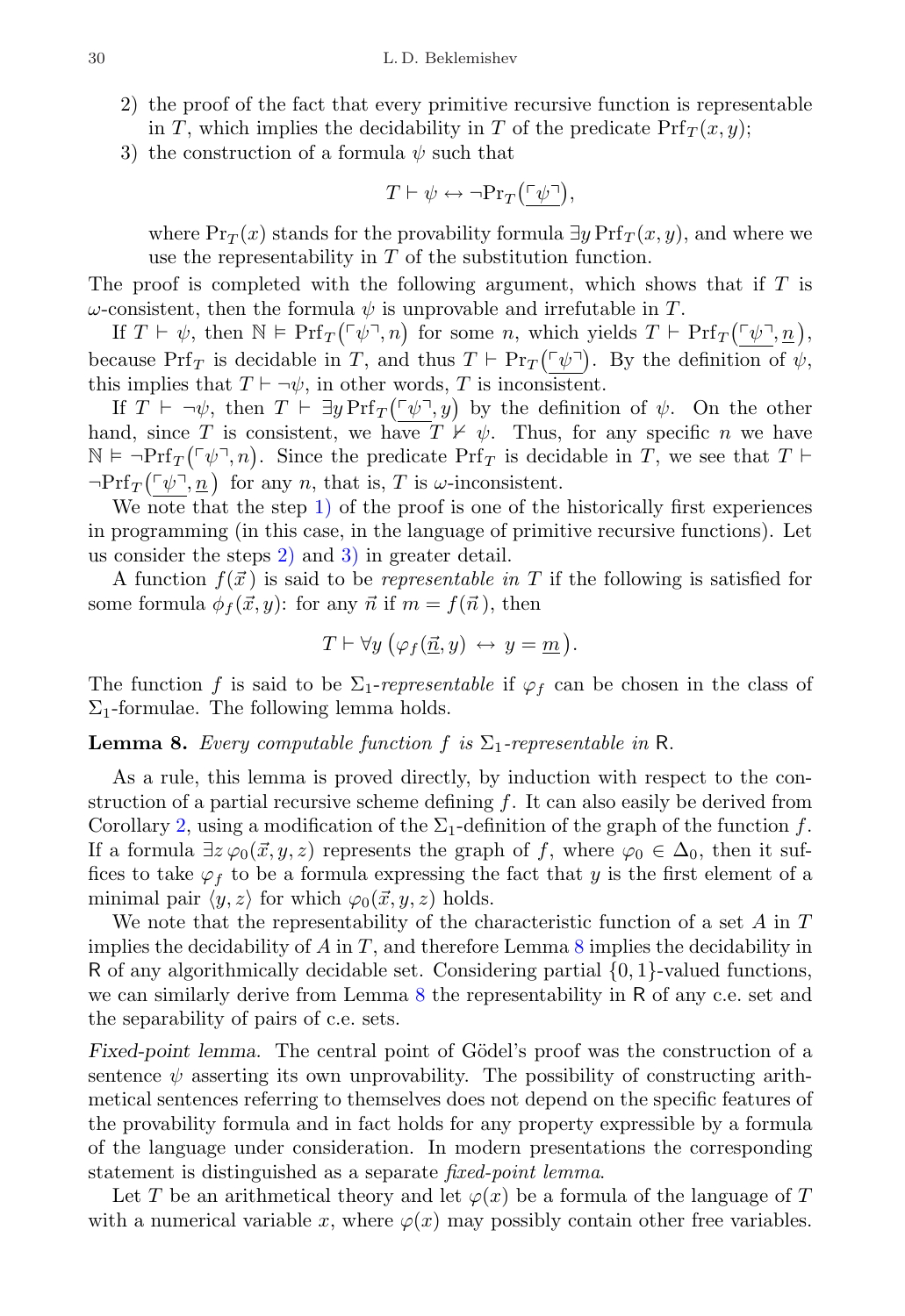For any formula  $\psi$  of the language of T denote by  $\varphi[\psi]$  the formula  $\varphi(m)$ , where  $m = \lceil \psi \rceil$  stands for the Gödel number of  $\psi$ . As always, we assume that the Gödel numbering of the formulae is computable.

<span id="page-30-1"></span>**Lemma 9.** Let  $T$  be an arithmetical theory containing R. Then for any formula  $\varphi(x)$  of the language of T there is a formula  $\psi$  with the same free variables besides x as those of  $\varphi$  such that

$$
T \vdash \psi \leftrightarrow \varphi[\psi].
$$

*Proof.* Consider the function assigning to any formula  $\theta(x)$  the formula  $\theta[\theta]$ . This function is computable, because the Gödel numbering of the formulae is computable. Hence, the function

$$
\ulcorner \theta \urcorner \mapsto \ulcorner \theta[\theta] \urcorner
$$

is also computable. Let  $Diag(x, y)$  denote a  $\Sigma_1$ -formula representing this function in R. Consider the formula

$$
\varphi'(x) = \exists y \ (\varphi(y) \land \text{Diag}(x, y)).
$$

Let  $\psi = \varphi'[\varphi']$ . By the definition of Diag we have

$$
Q \vdash \forall y \left( \mathrm{Diag}(\underline{\ulcorner \varphi' \urcorner}, y) \leftrightarrow y = \underline{\ulcorner \psi \urcorner} \right).
$$

By the rules of the predicate logic with equality, this implies that the formula  $\varphi'[\varphi']$ is equivalent to  $\exists y \ (\varphi(y) \land y = \neg \psi \neg)$ , that is,  $\varphi[\psi]$ , as was to be proved. This completes the proof of the lemma.

Analysis of Gödel's proof. Let us consider Gödel's proof from the computational point of view. The provability in a  $\Sigma_1$ -sound c.e. theory T containing R provides us with another universal model of computability (Corollary [2\)](#page-17-3). Therefore, one may define c.e. sets as the sets that are numerable in  $T$ . According to this point of view we may treat a formula  $\varphi_A(x)$  numerating A in T as a program accepting the set A, namely,

$$
n\in A\;\;\Longleftrightarrow\;\;T\vdash \varphi_A(\underline{n}\,).
$$

The Gödel number of any formula  $\varphi_A$  of this kind is regarded as an index of the set A. In this case the computation of the program  $\varphi_A$  on the input n is the search for a derivation of the formula  $\varphi_A(\underline{n})$  in T.

For this computation model one can reformulate all general results known in computability theory for any standard model, for example, for Turing machines. We recall that a creative set K was defined as  $\{m \in \mathbb{N} \mid m \in W_m\}$ . Here the set

$$
\{n\in\mathbb{N}\mid T\vdash \varphi_A(\underline{n}\,)\}
$$

is used as  $W_m$ , where  $\lceil \varphi_A \rceil = m$ . This is equivalent to

$$
\big\{n\in\mathbb{N}\mid\mathbb{N}\vDash\exists z\;\big(\text{Pr}_T(z)\wedge\text{Sub}(m,n,z)\big)\big\},
$$

where Sub $(x, y, z)$  represents the function  $\lceil \varphi \rceil$ ,  $n \mapsto \lceil \varphi(\underline{n}) \rceil$ . Correspondingly, the analogue of the set  $K$  is numerated by the formula

<span id="page-30-0"></span>
$$
\exists z \left( \Pr_T(z) \land \text{Sub}(x, x, z) \right). \tag{7}
$$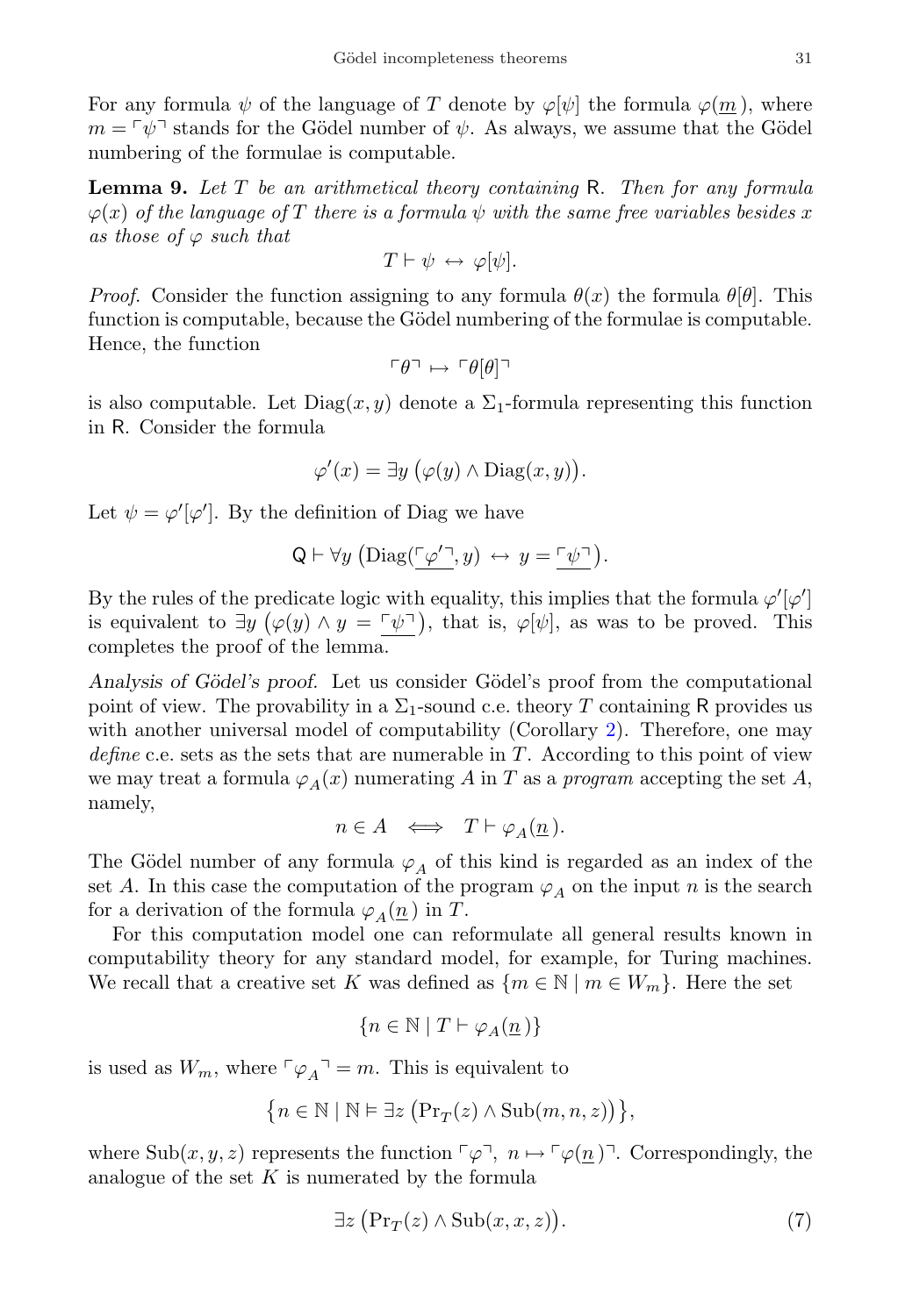Repeating the effective version of the proof of Theorem [7,](#page-17-2) we consider a c.e. set numerated by the negation of the formula  $(7)$  and compute its index m (the Gödel number). By the definition of  $K$ , the sentence

$$
\neg \exists z \ \big(\Pr_T(z) \land \text{Sub}(\underline{m}, \underline{m}, z)\big)
$$

is independent. The attentive reader has certainly already noticed that the formula  $\text{Sub}(x, x, y)$  is simply  $\text{Diag}(x, y)$ , and we have just literally written out a solution of the fixed-point equation

$$
T\vdash \psi \leftrightarrow \neg\mathrm{Pr}_T(\ulcorner\psi\urcorner)
$$

given in the proof of Lemma [9.](#page-30-1) Thus, Gödel's proof of the incompleteness theorem is equivalent in essence to an effective version of a recursion-theoretic proof. The only difference is that Gödel chose a specific model of computability.

The above analysis also clarifies the role of the notion of representable function. We could manage without this notion also for the proof of Theorem [7](#page-17-2) by using Gödel's approach and by weakening the formulation of the fixed-point lemma. If  $T$  is  $\Sigma_1$ -sound, then for our purposes it is sufficient that the equivalence  $\psi \leftrightarrow \neg \Pr_{T}(\ulcorner \psi \urcorner)$ is true in the standard model of arithmetic, and we can obtain this fact already from the simple numerability of the relation Sub by some  $\Sigma_1$ -formula. It is quite another point that a stronger formulation enables us to assert the unprovability of the formula  $\psi$  already under the assumption of simple consistency of T, and this is essential, for example, when proving Gödel's second theorem.

We note that the original proof of the Gödel–Rosser theorem  $[18]$  is also based on an application of the fixed-point lemma. Rosser considered the following Rosser's proof predicate for T:

$$
\Pr{f_T^R(x,y)} \iff \Pr{f_T(x,y) \land \forall z < y \,\forall u < z \,\big(\text{Neg}(x,u) \to \neg \text{Prf}_T(u,z)\big),}
$$

where Neg $(x, u)$  represents the function of negating the formula  $x: \ulcorner \varphi \urcorner \mapsto \ulcorner \neg \varphi \urcorner$ . We note that if the theory T is consistent, then  $\text{Prf}_T^R(x, y)$  defines in the standard model the same predicate that is defined by Gödel's formula  $Pr(T(x, y)$ . Rosser's provability formula is defined by  $Pr_T^R(x) \iff \exists y Pr f_T^R(x, y)$ .

Following Rosser, one can easily prove that if

<span id="page-31-0"></span>
$$
T \vdash \theta \leftrightarrow \neg \Pr_T^R[\theta],\tag{8}
$$

then the formula  $\theta$  is neither provable nor refutable in T already under the assumption of simple consistency of T.

This proof can also be reduced to a recursive-theoretic proof for an appropriate model of computability. In the present case we work with the notion of computable  $\{0,1\}$ -valued partial recursive function and regard a formula  $\varphi(x)$  as a program for the computation of the function

$$
f(n) = \begin{cases} 0 & \text{if } T \vdash \varphi(\underline{n}), \\ 1 & \text{if } T \vdash \neg \varphi(\underline{n}), \\ \text{undefined otherwise.} \end{cases}
$$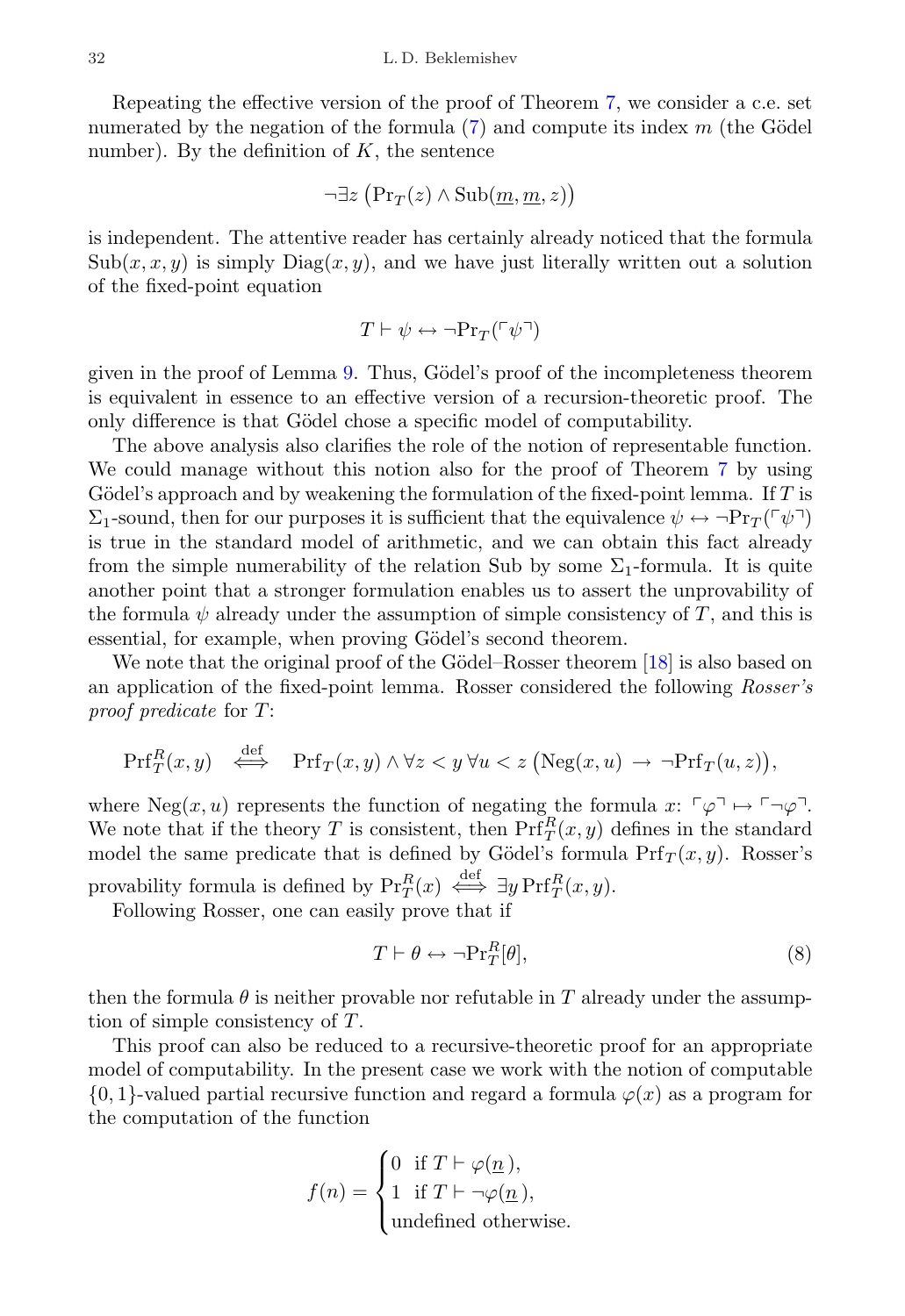An analysis similar to that above shows that the independent statement obtained from the effective version of Rosser's theorem corresponds literally to the solution  $\theta$ of the fixed-point equation [\(8\)](#page-31-0).

## 7. Incompleteness theorem and algorithmic problems

<span id="page-32-0"></span>Using the above general scheme for proving Gödel's theorem, one can convert every known undecidable algorithmic problem in mathematics into an incompleteness theorem. As a typical illustration, we consider several examples in arithmetic and group theory.

Hilbert's tenth problem: decide for a given Diophantine equation whether it has at least one integer solution. This example is related to arithmetic and is therefore especially close to the traditional version of Gödel's theorem. It is of interest because it gives the simplest form (in the logical sense) of an independent statement (for the standard language of arithmetic).

By the Matiyasevich theorem, the set  $K$  is expressible by some Diophantine formula of the form  $\exists \vec{y} p(x, \vec{y}) = q(x, \vec{y})$ , where p and q are polynomials with natural number coefficients. The negation of this formula defines a non-c.e. set, and hence for a given c.e. consistent arithmetical theory  $T$  we obtain a constant  $c$  for which the statement  $\forall \vec{x} p(c, \vec{y}) \neq q(c, \vec{y})$  is true but not provable in T. The authors of [\[53\]](#page-40-17), using earlier results of Jones, gave a quite transparent explicit formula (easily convertible into a Diophantine formula) for which the above statement is true. The constant c can also be given explicitly if a Turing machine enumerating  $T$ is specified and an arithmetization of Turing machines is fixed.

Word problem in groups. Let a presentation of some group  $G$  by a finite system of generators and defining relations be given. For a given word  $w$  in the group alphabet

$$
\{a_1, a_1^{-1}, \ldots, a_n, a_n^{-1}\}
$$

formed by the generators and their inverses it is required to determine whether or not the equality  $w = 1$  holds in G. A classical result of Novikov [\[54\]](#page-41-0) is the construction of a finitely presented group G for which this algorithmic problem is undecidable.

Using the standard Gödel numbering of words in the alphabet of  $G$ , we can define in the language of arithmetic the c.e. undecidable predicate  $w = G$  1 expressing the equality in  $G$  of a word  $w$  to the identity element. According to the general scheme, for a given (c.e. and consistent) theory T we obtain a specific word  $w_T \neq_G 1$  for which this fact is not provable in T.

Unrecognizability of invariant properties of a group from a finite presentation of it. By the well-known Adian–Rabin theorem (see [\[55\]](#page-41-1) and [\[56\]](#page-41-2)), almost all non-trivial invariant properties of groups are unrecognizable from finite presentations of them. For example, this is the case for the property that a group is isomorphic to the trivial group.

Consider a natural Gödel numbering of all finite presentations of groups by generators and defining relations. Generalizing the previous example, we can express in the language of arithmetic the c.e. two-place predicate  $w = G_1$ , where G is a group with a finite presentation and  $w$  is a word in the alphabet of  $G$ . We note that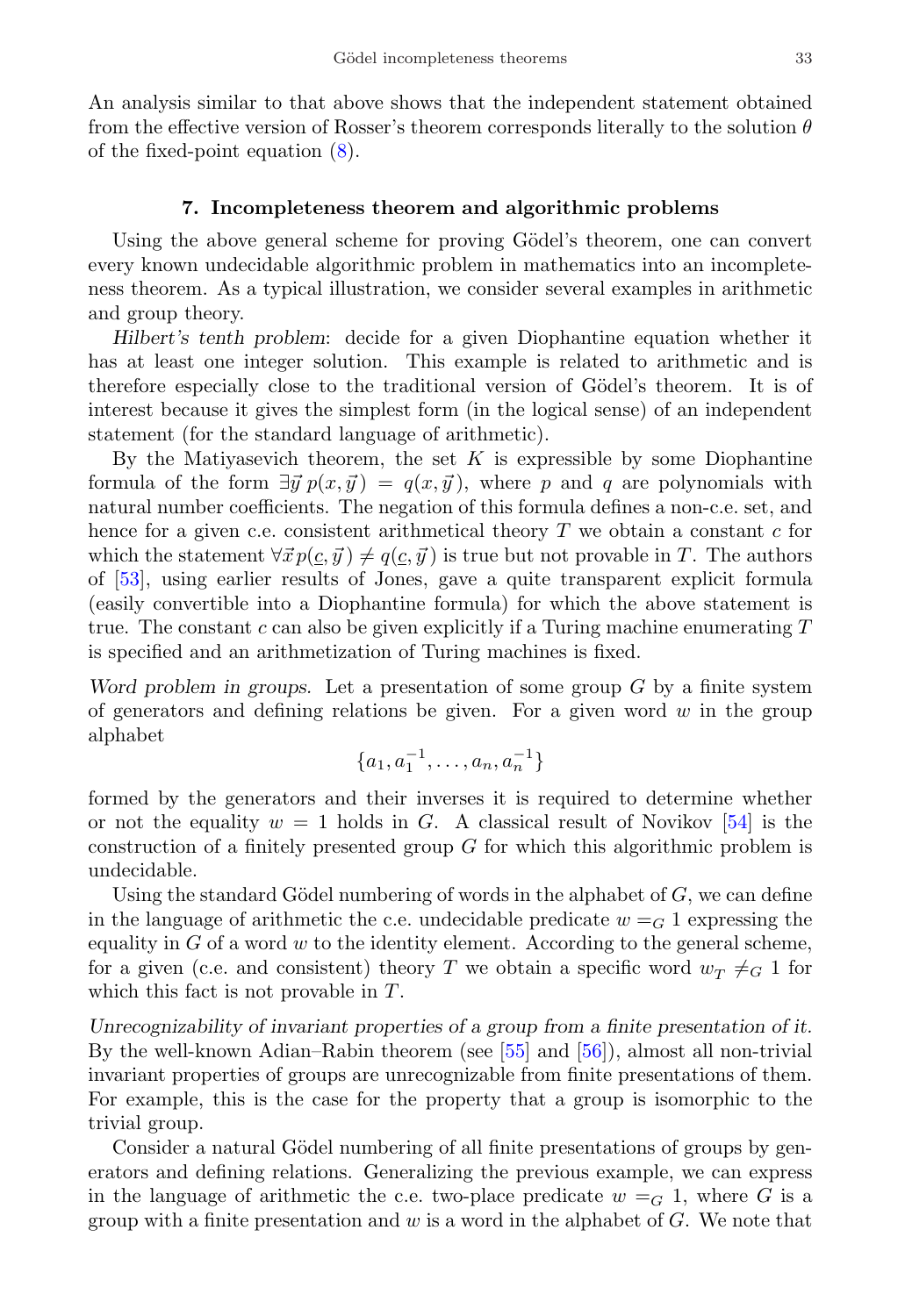the property that  $G$  defines the identity group is c.e., because it is equivalent to the statement  $\bigwedge_{i=1}^{n} (a_i =_G 1)$ , where  $a_1, \ldots, a_n$  are the generators of G. Thus, the non-identity property of a group is non-c.e. and is expressible by an arithmetical  $\Pi_1$ -formula. The general scheme for proving Gödel's theorem for any c.e. theory T provides us with an example of a finitely presented non-identity group  $G_T$  whose non-identity is not provable in  $T$  if  $T$  is consistent.

Examples of finitely presented infinite groups whose infiniteness is not provable in  $T$ , torsion-free groups for which this fact is not provable in  $T$ , and so on, can be constructed in a similar way. The list of examples of this kind can be extended. Like Chaitin's theorem, these examples do not add much to our understanding of provability in formal systems. On the other hand, the examples show the presence of unprovable facts touching on very diverse areas of mathematics, including areas that are very far from arithmetic.

A typical unprovable statement  $A$  is of the form "a given object  $C$  has the property  $P$ ," where the property  $P$  can be quite natural mathematically. However, specific objects  $C$  for which  $A$  is unprovable are rather large as a rule, because practically all known examples of non-c.e. sets are based on encoding of programs (for some universal computation model). Correspondingly, the examples of unprovable statements thus obtained depend on rather large constants. In turn, these constants depend on a specific Gödel numbering of the programs, for example, of Turing machines, and therefore are by no means 'canonical'. This somewhat reduces the value of these examples from the point of view of ordinary mathematics.

The question of whether these constants can still be used for some meaningful classification of formal systems, for example, after fixing some specific 'natural' Gödel numbering, is of interest. Along with Chaitin, other authors also have speculated on this topic (see, for example, [\[53\]](#page-40-17)). The author of the present survey knows no working examples of such classifications, but in principle this question can be assumed to be open for now.[12](#page-33-1)

#### 8. Mathematically natural examples of unprovable statements

<span id="page-33-0"></span>The situation is rather different with natural examples of unprovable statements found in diverse areas of mathematics during the period after Gödel discovered his theorems.

The most famous example of a statement of this kind was Cantor's continuum hypothesis. The fact that this hypothesis does not contradict the axioms of the set theory ZFC was proved by Gödel, and the unprovability of this hypothesis in ZFC was proved by Cohen (both results were obtained under the assumption that ZFC is consistent). Independence from the axioms of ZFC was later established for many other statements in set theory, general topology, and the theory of functions. All these results were obtained on the basis of other, deeper approaches connected with specific features of set theory. In particular, natural independent

<span id="page-33-1"></span> $12$ Examples in which one can make all constants vanish for some (artificial) choice of a Gödel numbering in Chaitin's theorem show that attempts at classifications of this kind cannot be quite naive. However, this does not exclude the possibility that there are more complicated solutions of the problem.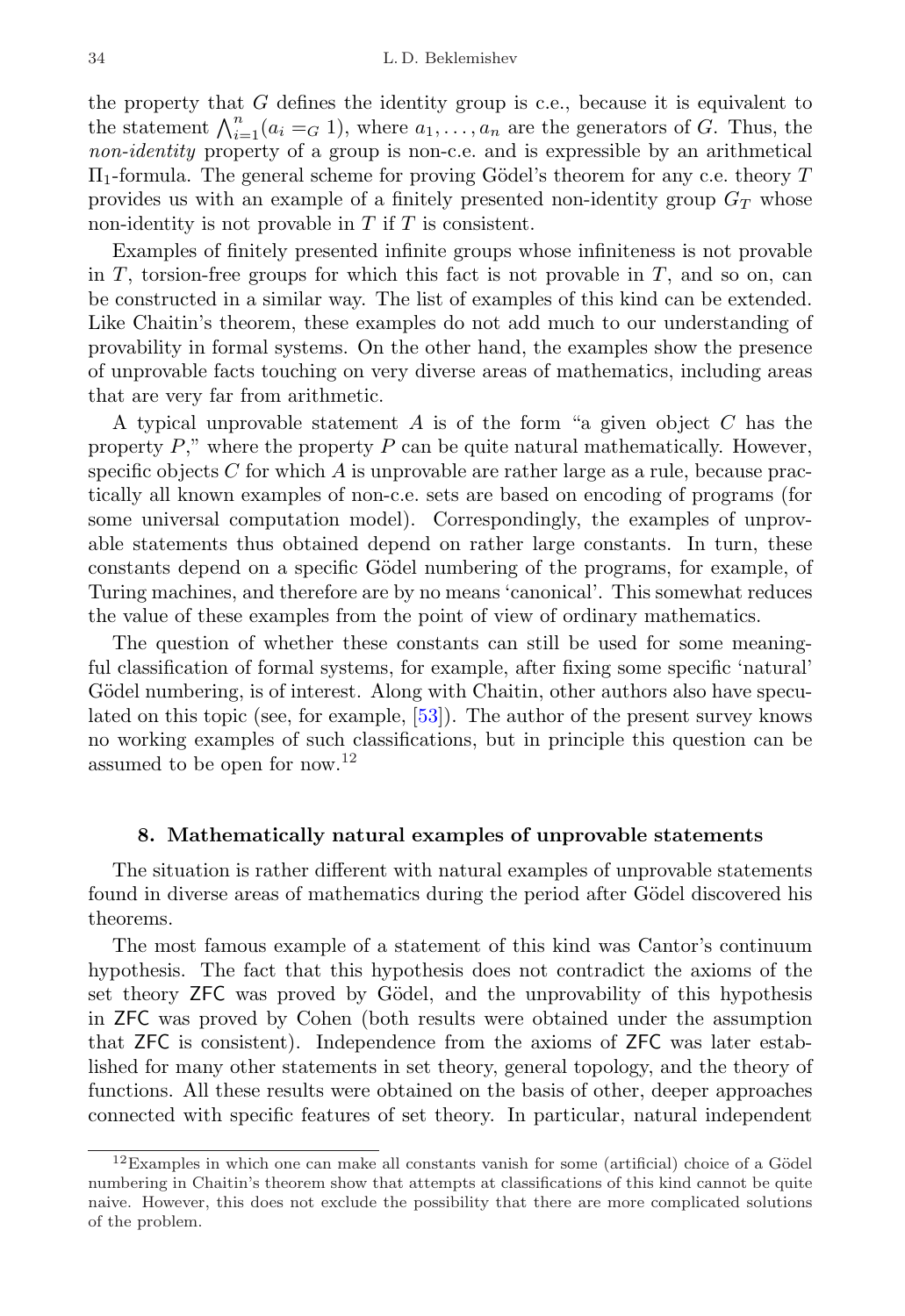statements in set theory strongly involve infinite sets, which fundamentally distinguishes these statements from Gödel's independent formulae having a finitary  $^{13}$  $^{13}$  $^{13}$ nature (and expressible in the language of arithmetic).

Natural mathematical statements of a finitary (as a rule, combinatorial) nature that are independent of standard logical theories were discovered much later. Here the theories were taken to be Peano arithmetic PA, the second-order predicative arithmetic  $ATR<sub>0</sub>$ , or even the set theory  $ZFC$  together with some axioms of large cardinals. Each example of a finitary independent statement is based on a deep analysis of a specific formal system and does not generalize to arbitrary c.e. theories. In this sense, we are concerned here with independence results of another, non-Gödelian type.

It should be noted that these results imply the incompleteness of a number of important specific theories, for example, of PA or even ZFC. However, it is impossible to derive the fact of their *fundamental incompletability*, that is, Gödel's first theorem, at the same level of generality as given by Gödel himself. Nevertheless, this loss of generality is more than compensated by the naturalness of the statements whose independence is established. Below we describe only some of the most well-known examples of this kind, but a detailed survey of the topic is far beyond the framework of this paper (for a readable introduction see, for example, the paper [\[57\]](#page-41-3)).

Paris–Harrington principle. One of the first and most striking examples of a mathematically natural finitary independent statement was the so-called *Paris–Harring*ton principle generalizing the finite Ramsey theorem and found in [\[58\]](#page-41-4).

We denote by  $[X]^k$  the set of all k-element subsets of a finite set X and by  $|X|$ the cardinality of X. For X we shall take an initial segment  $\{0, 1, \ldots, n-1\}$ of the natural numbers, which we denote by n. We consider colourings of the set  $[X]^k$  with c colours, that is, functions  $f: [X]^k \to \mathbf{c}$ . A subset  $Y \subseteq X$  is said to be f-homogeneous if the restriction of the function f to the subset  $[Y]^k \subseteq [X]^k$  is constant.

The classical Ramsey theorem asserts that for any c, k, and m there is an n such that for any colouring  $f: [n]^k \to \mathbf{c}$  there exists a one-colour subset  $Y \subseteq \mathbf{n}$  for which  $|Y| \geq m$ . As is well known, this theorem can be formalized and proved in the Peano arithmetic PA or even in the weaker primitive recursive arithmetic.

The Paris–Harrington principle differs from this theorem only by an additional condition on the one-colour set  $Y \subseteq n$  in the conclusion of the theorem, namely, together with the condition  $|Y| \geq m$ , the condition  $|Y| > min(Y)$  must also hold. Like the classical theorem, this principle can easily be derived from the infinite Ramsey theorem by using compactness considerations. It is all the more surprising that, as was shown by Paris and Harrington, their principle is not provable in Peano arithmetic.

Besides the Paris–Harrington principle, several typical non-derivable combinatorial statements are known for Peano arithmetic: 'the Goodstein sequence', 'the Hercules–Hydra game ' [\[59\]](#page-41-5), 'the Kanamori–McAloon principle' [\[60\]](#page-41-6), 'the Worm

<span id="page-34-0"></span><sup>&</sup>lt;sup>13</sup>That is, formulated without using infinite objects. Here we use the word *finitary* in a somewhat weaker sense than it is customary in the framework of a discussion of Hilbert's programme.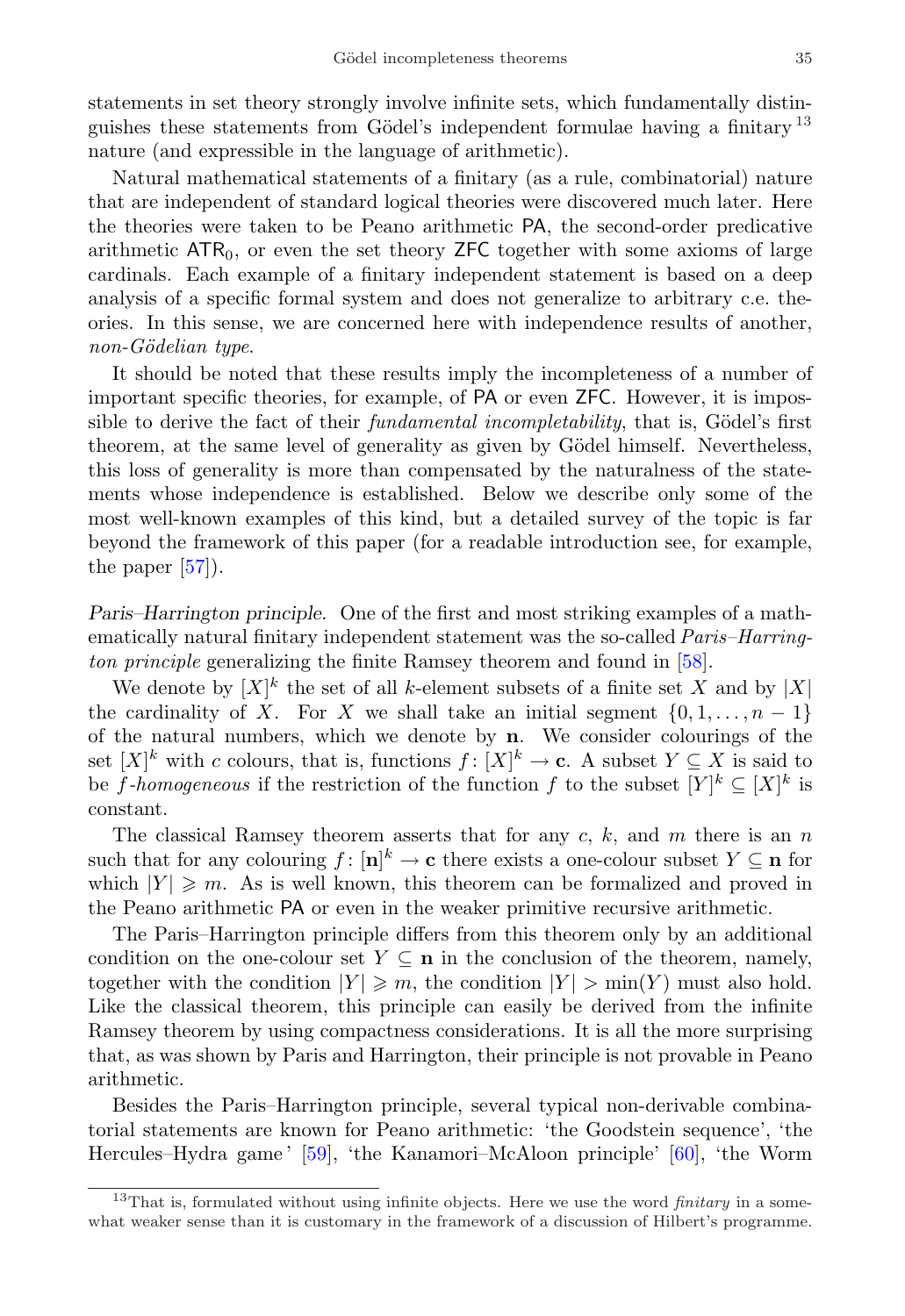principle' $([61], [62])$  $([61], [62])$  $([61], [62])$  $([61], [62])$  $([61], [62])$ , and others. From the logical point of view, all these principles are equivalent to the statement of 1-consistency of the arithmetic PA, and therefore are provable in stronger theories like  $ATR_0$  and  $ZFC$ .

Finitary version of Kruskal's theorem. The most well-known example of a finitary combinatorial statement independent of the theory  $ATR_0$  is connected with Kruskal's theorem on trees. This statement was found by Harvey Friedman and published in [\[63\]](#page-41-9).

Let us consider finite trees  $(T, \leq \xi, \inf)$  as partially ordered sets with the operation inf assigning to elements  $x, y \in T$  their greatest lower bound inf $(x, y)$ . By a *home*omorphic embedding of a tree  $T_1$  in a tree  $T_2$  we mean an injective map  $f: T_1 \rightarrow$  $T_2$  preserving the operation inf (and thus the order relation):  $f(\inf(x,y)) =$  $\inf(f(x), f(y)).$ 

Kruskal's theorem, in its simplest form, asserts that for any infinite sequence of finite trees  $T_0, T_1, \ldots$  there are indices  $i < j$  such that  $T_i$  can be homeomorphically embedded in  $T_i$ . We note that this statement is not finitary, because it appeals to arbitrary infinite sequences (of finite trees).

Consider the following finitary corollary to Kruskal's theorem. For any  $m$  there is an n such that if  $T_0, T_1, \ldots, T_n$  is a sequence of finite trees in which every tree  $T_k$ has at most  $m + k$  vertices, then  $T_i$  can be homeomorphically embedded in  $T_j$ for some  $i < j \n\leq n$ . This statement follows easily from Kruskal's theorem by compactness considerations. On the other hand, as was proved by Friedman, the statement implies the 1-consistency of  $ATR_0$ , and therefore is not provable in  $ATR_0$ by Gödel's second theorem. In fact, the finitary form of Kruskal's theorem goes rather far beyond the framework of  $ATR_0$ . In [\[64\]](#page-41-10) and [\[65\]](#page-41-11) a precise characterization of the infinite and finite Kruskal theorems is obtained in terms of proof-theoretic ordinals and rapidly growing functions. (A sharp bound is given by the so-called small Veblen ordinal and by the function of the extended Grzegorczyk hierarchy with the corresponding index.)

Friedman also found stronger finitary combinatorial statements like Kruskal's theorem that are connected with a specific notion of embedding (so-called *gap*)  $embedding)$  for labelled finite trees  $[63]$ . Other interesting combinatorial principles of similar strength are also known, for example, the so-called 'Buchholz's Hydra game' generalizing the game 'Hercules–Hydra' to labelled trees [\[66\]](#page-41-12).

Finitary statements independent of ZFC. In subsequent years Friedman obtained a series of new finitary statements that are independent of increasingly stronger theories, including the ZFC theory together with some axioms of large cardinals. (These statements are provable under the assumption that some other, stronger axioms of large cardinals are satisfied.) Some of these results are published in [\[67\]](#page-41-13), but most of them are accessible only in the form of preliminary communications (see [\[68\]](#page-41-14)). It is striking that, in contrast to the traditional independence results in set theory, these statements are completely finitary. However, they are provable only under some very strong set-theoretic assumptions going beyond ZFC. Moreover, in contrast to all the above examples of 'mathematical incompleteness', Friedman gave examples of natural ZFC-independent statements of complexity  $\Pi_1$ in the arithmetical hierarchy. These examples also have only been announced so far $([68]$  $([68]$ , nos. 49–51).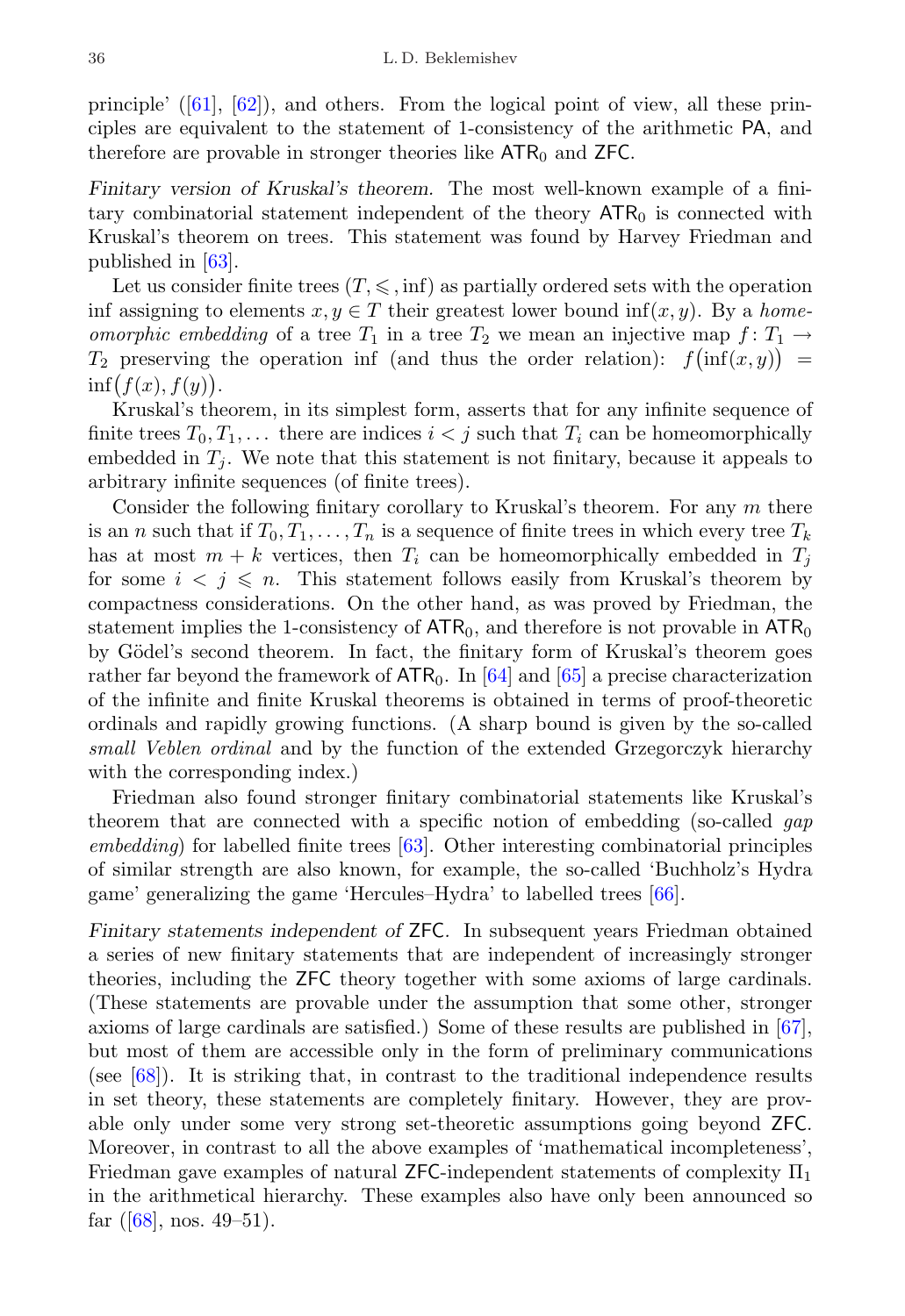#### 9. Appendix: Relative interpretations

<span id="page-36-0"></span>We first give a definition of interpretation of a model M of signature  $\Omega$  in another model N of signature  $\Sigma$ . Then we define interpretations between theories. Our definition of interpretation is rather general and admits parameters, an interpretation of objects  $x \in M$  by tuples of objects  $\vec{x} \in N^k$ , and an interpretation of equality in M by a congruence relation.

We say that a *translation I* of the signature  $\Omega$  into the signature  $\Sigma$  is given if:

1) a formula  $D_I(\vec{x}, \vec{p})$  of signature  $\Sigma$  is fixed (the tuples  $\vec{x}$  and  $\vec{p}$  exhaust all free variables of the formula  $D<sub>I</sub>$  and can be of different lengths k and m, respectively);

2) to any symbol of  $\Omega$  a formula of signature  $\Sigma$  with the corresponding arity is assigned,

$$
P \mapsto P_I(\vec{x}_1, \dots, \vec{x}_n, \vec{p}),
$$
  
\n
$$
f \mapsto F_I(\vec{x}_1, \dots, \vec{x}_n, \vec{y}, \vec{p}),
$$
  
\n
$$
c \mapsto C_I(\vec{x}, \vec{p}),
$$

where  $P$  and  $f$  are an n-place predicate symbol and a function symbol, respectively, and c is a constant in  $\Omega$ . (All tuples  $\vec{x}_i$  of variables are of length k and those of the form  $\vec{p}$  are of length m.) In particular, corresponding to the equality symbol in  $\Omega$ is a formula  $=I (\vec{x}, \vec{y}, \vec{p})$  of signature  $\Sigma$ .

Consider an arbitrary model  $(N; \vec{e})$  of signature  $\Sigma$  with a distinguished tuple  $\vec{e}$ of constants. The translation I defines in  $N^k$  the set

$$
M_I = \{ \vec{a} \in N^k : N \models D_I[\vec{a}, \vec{e}] \},
$$

together with the predicates  $P_I$ ,  $F_I$ , and  $C_I$ , and  $=I$  defined on  $N^k$ .

**Definition 10.** For a given  $\vec{e}$  a translation I is an interpretation of M in N if the following conditions hold:

1)  $=I (\vec{x}, \vec{y}, \vec{e})$  satisfies in  $M_I$  the equality axioms for the signature  $\Omega$ , that is, defines a congruence relation on  $M_I$ ;

2) the predicates  $F_I$  and  $C_I$  define on the set  $M_I$ , modulo  $=_I$ , a function  $f_I$  and a constant  $c_I$ , respectively;

3) the model  $(M_I; P_I, f_I, c_I)/=I$  is isomorphic to M.

A tuple  $\vec{e}$  of constants for which these conditions are satisfied is said to be *admis*sible for the given interpretation  $I$ . The interpretation  $I$  has definable parameters if for some formula  $Par_I(\vec{p})$  of signature  $\Sigma$  we have

1)  $N \vDash \exists \vec{x} \; \text{Par}_I(\vec{x}),$ 

2) if  $N \models Par_I[\vec{e}]$ , then the tuple  $\vec{e}$  is admissible for I.

A formula A is said to be simplified if every atomic subformula occurring in A is of the form  $P(x_1, \ldots, x_n)$ ,  $f(x_1, \ldots, x_n) = y$ , or  $c = x$ , where  $x, x_1, \ldots, x_n, y$  are variables,  $P$  and  $f$  are a predicate symbol and a function symbol of the signature, and  $c$  is a constant. As is well known, every formula is equivalent to some simplified formula in first-order logic.

Let I be a translation of the signature  $\Omega$  into  $\Sigma$ . To each variable x (of the language of  $\Omega$ ) we assign its own k-tuple  $\vec{x}$  of variables (of the language of  $\Sigma$ ). We define a translation  $A^I(\vec{x}_1, \ldots, \vec{x}_n, \vec{p})$  of a simplified formula  $A(x_1, \ldots, x_n)$  of signature  $\Omega$  by induction on the construction of A: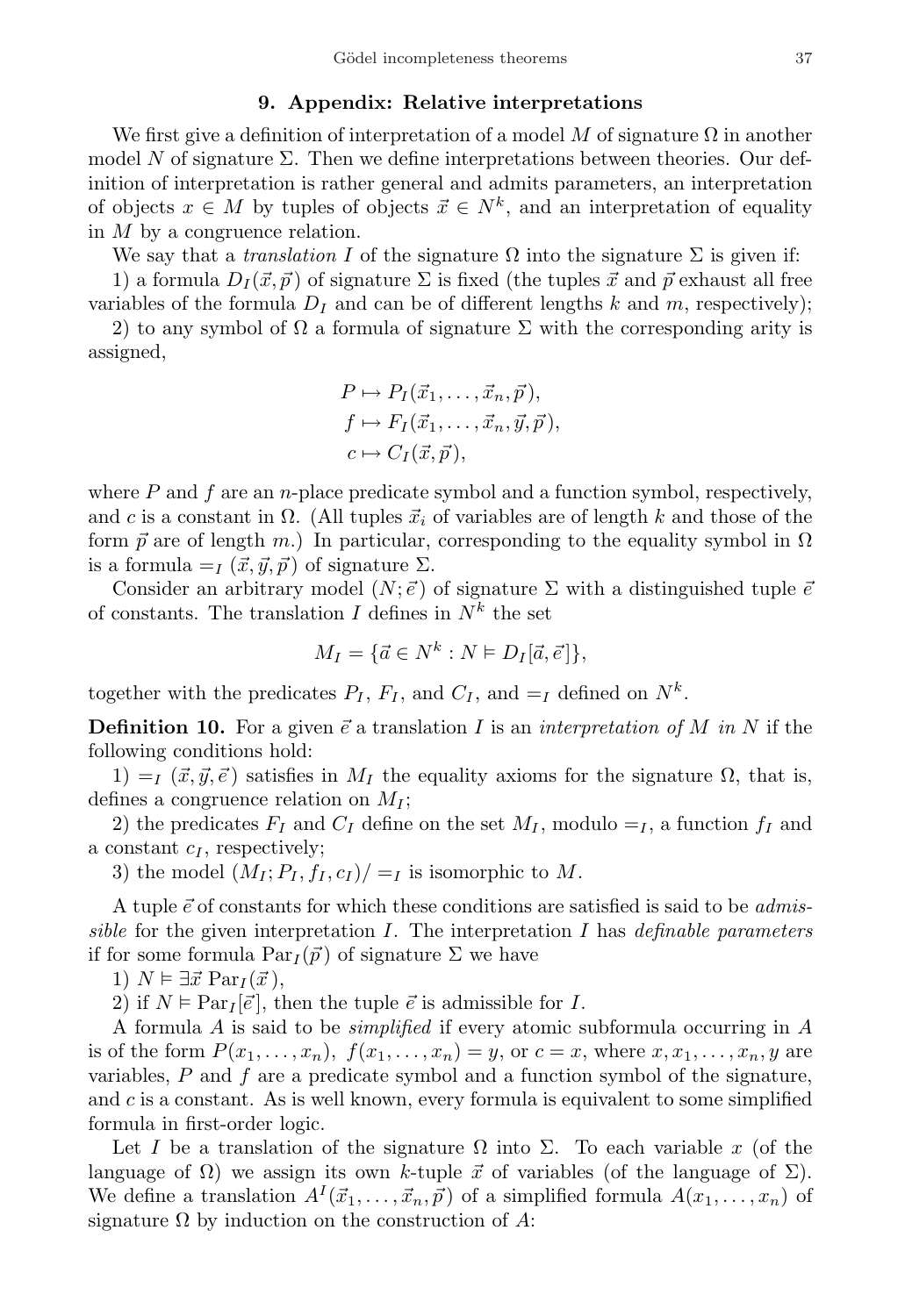(i) 
$$
P(x_1, ..., x_n)^I \stackrel{\text{def}}{\iff} P_I(\vec{x}_1, ..., \vec{x}_n, \vec{p}),
$$
  
\n $(c = x)^I \stackrel{\text{def}}{\iff} C_I(\vec{x}, \vec{p})$  and  $f(x_1, ..., x_n) = y \stackrel{\text{def}}{\iff} F_I(\vec{x}_1, ..., \vec{x}_n, \vec{y}, \vec{p});$   
\n(ii)  $(\neg A)^I \stackrel{\text{def}}{\iff} \neg A^I$ ,  $(A \land B)^I \stackrel{\text{def}}{\iff} (A^I \land B^I),$   
\n(iii)  $(\forall x A(x))^I \stackrel{\text{def}}{\iff} \forall \vec{x} (D_I(\vec{x}, \vec{p}) \rightarrow A^I(\vec{x}, \vec{p})),$   
\n(iv)  $(\exists x A(x))^I \stackrel{\text{def}}{\iff} \exists \vec{x} (D_I(\vec{x}, \vec{p}) \land A^I(\vec{x}, \vec{p})).$ 

By the translation of an arbitrary formula A of signature  $\Omega$  we mean the translation of a simplified formula equivalent to the given one. This simplified formula is uniquely defined up to logical equivalence.

Let  $I(a)$  be an element of the set  $M_I \subseteq N^k$  and let  $I(a)$  correspond to  $a \in M$ under the interpretation  $I$  of the model  $M$  in  $N$ . By induction on the construction of A, we obtain the following proposition.

**Proposition 4.** For any formula A of signature  $\Omega$ , any admissible  $\vec{e} \in N$ , and any  $a_1, \ldots, a_n \in M$ ,

$$
M \vDash A[a_1, \ldots, a_n] \iff N \vDash A^I[I(a_1), \ldots, I(a_n), \vec{e}].
$$

We denote by  $\text{Th}(N)$  the set of all sentences that are true in the model M.

**Corollary 6.** If M is interpretable in N with definable parameters and if the elementary theory  $\text{Th}(N)$  is decidable, then so is  $\text{Th}(M)$ .

*Proof.* For any sentence A in the language of M we have

$$
M \vDash A \iff N \vDash \forall \vec{p} \left( \operatorname{Par}_{I}(\vec{p}) \to A^{I}(\vec{p}) \right).
$$

Thus, to verify the validity of  $A$  in  $M$ , it suffices to verify the validity of the formula  $\forall \vec{p} \left( \mathrm{Par}_{I}(\vec{p}) \rightarrow A^{I}(\vec{p}) \right)$  in the model N.

Let a theory T of signature  $\Omega$  and a theory U of signature  $\Sigma$  be given. We assume that T is defined by a set of axioms which are closed formulae.

Definition 11. A translation I with definable parameters is called an interpretation of the theory T in U if

1)  $U \vdash Par_I(\vec{p}) \rightarrow A^I(\vec{p})$  for any axiom  $A \in T$ ;

2)  $U \vdash \text{Par}_I(\vec{p}) \rightarrow \exists \vec{x} \ D_I(\vec{x}, \vec{p});$ 

3)  $U \vdash Par_I(\vec{p}) \rightarrow E^I(\vec{p})$ , where E is the equality axiom for the signature  $\Omega$ ;

4)  $U \vdash \text{Par}_I(\vec{p}) \rightarrow (\forall x_1 \ldots x_n \exists! y f(x_1, \ldots, x_n) = y)^I$  for the function symbols f in Ω;

5)  $U \vdash Par_I(\vec{p}) \rightarrow (\exists !x \, c = x)^I$  for the constants c in  $\Omega$ .

The theory T is said to be *interpretable in U* if there is an interpretation of  $T$ in  $U$ .

Thus, in any model  $N$  of the theory  $U$  and for a choice of parameters satisfying the condition  $Par<sub>I</sub>$ , the translation I defines a model of the theory T.

By induction on the length of the derivation of a formula A we obtain the following proposition.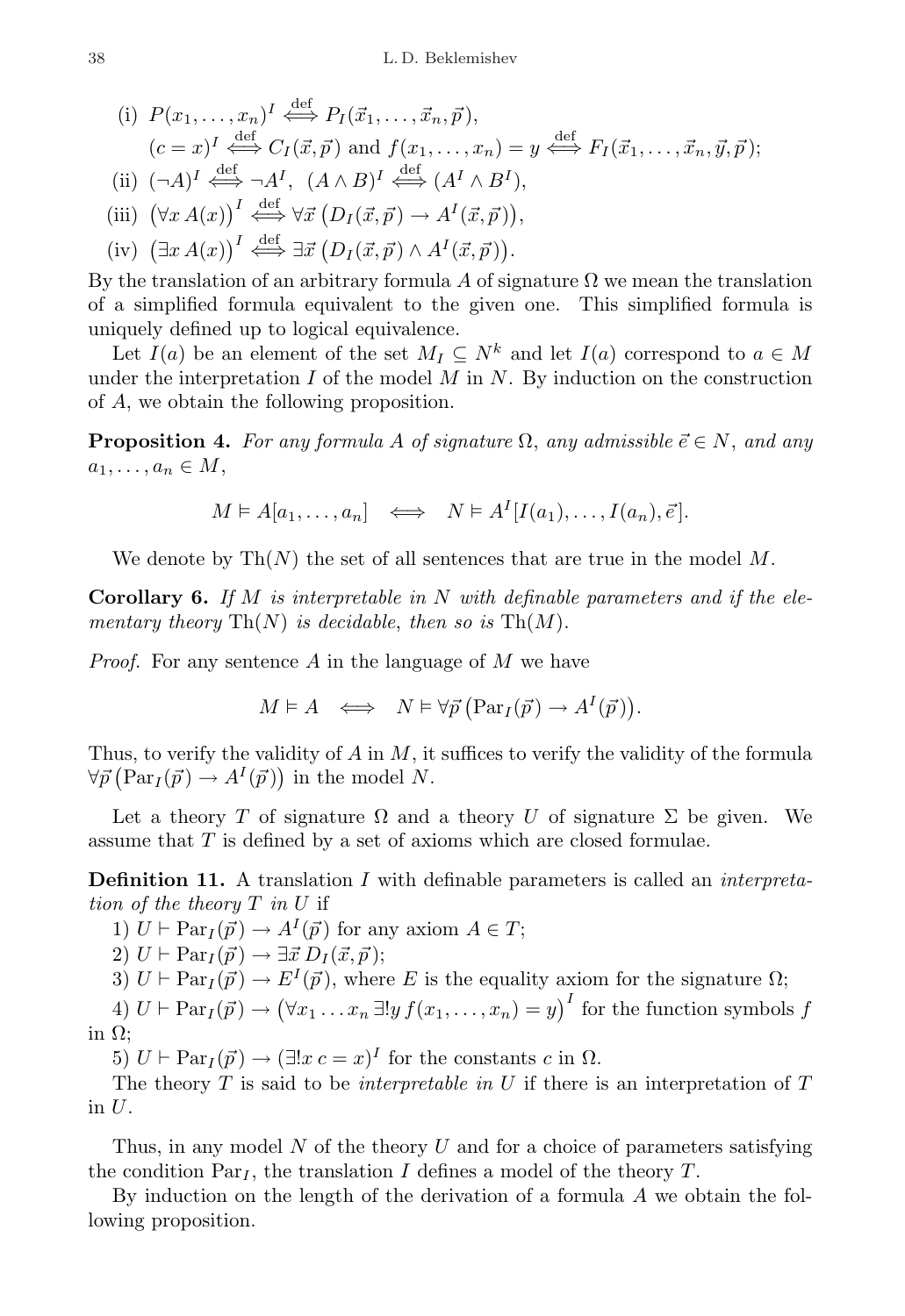**Proposition 5.** If I is an interpretation of T in U and if  $T \vdash A$ , then

$$
U \vdash \forall \vec{x} \ (\operatorname{Par}_I(\vec{p}) \land D_I(\vec{x}, \vec{p}) \rightarrow A^I(\vec{x}, \vec{p})).
$$

**Corollary 7.** If T is interpretable in U and U is consistent, then so is  $T$ .

This result is established by elementary (syntactic) methods not based on set theory. As a rule, consistency proofs based on the existence of a model go beyond the framework of elementary methods, because the models are usually infinite and are constructed in the framework of set theory. The method of interpretations enables one to avoid unnecessary hypotheses about the existence of infinite sets and leads to a 'finitary' reduction of one theory to another. Using this approach, one can prove, in particular, the consistency of the Lobachevskii elementary geometry with respect to elementary Euclidean geometry, the consistency of the continuum hypothesis (and the consistency of its negation) with respect to the set theory ZFC, and other important results.

## Bibliography

- <span id="page-38-1"></span><span id="page-38-0"></span>[1] K. Gödel, "Über formal unentscheidbare Sätze der Principia Mathematica und [verwandter Systeme I",](http://dx.doi.org/10.1007/BF01700692) Monatsh. Math. Phys. 38:1 (1931), 173–198.
- <span id="page-38-2"></span>[2] R. Zach, "Hilbert's Program", The Stanford Encyclopedia of Philosophy (E. N. Zalta, ed.) 2009, [http://plato.stanford.edu/archives/spr2009/entries/](http://plato.stanford.edu/archives/spr2009/entries/hilbert-program/) [hilbert-program/.](http://plato.stanford.edu/archives/spr2009/entries/hilbert-program/)
- <span id="page-38-3"></span>[3] [C. Smorinskii, "The incompleteness theorems",](http://www.ams.org/mathscinet-getitem?mr=0457132) Handbook of mathematical logic [\(J. Barwise, ed.\), Stud. Logic Found. Math., vol. 90, North-Holland,](http://www.ams.org/mathscinet-getitem?mr=0457132) [Amsterdam–New York–Oxford 1977, pp. 821–865.](http://www.ams.org/mathscinet-getitem?mr=0457132)
- <span id="page-38-4"></span>[4] [S. C. Kleene, "Introductory note to 1930b, 1931 and 1932b",](http://www.zentralblatt-math.org/zmath/search/?an=Zbl 0592.01035) Kurt Gödel. Collected Works [\(S. Feferman et al., ed.\), vol. 1:](http://www.zentralblatt-math.org/zmath/search/?an=Zbl 0592.01035) Publications 1929–1936, The Clarendon [Press, Oxford Univ. Press, New York 1986, pp. 126–141.](http://www.zentralblatt-math.org/zmath/search/?an=Zbl 0592.01035)
- <span id="page-38-5"></span>[5] K. Gödel, "On undecidable propositions of formal mathematical systems", Kurt Gödel. Collected Works, vol. 1: Publications 1929-[1936, The Clarendon Press,](http://www.zentralblatt-math.org/zmath/search/?an=Zbl 0592.01035) [Oxford Univ. Press, New York 1986, pp. 346–373.](http://www.zentralblatt-math.org/zmath/search/?an=Zbl 0592.01035)
- <span id="page-38-6"></span>[6] [S. Feferman, J. R. Dawson, S. C. Kleene, G. H. Moore, R. M. Solovay, and](http://www.zentralblatt-math.org/zmath/search/?an=Zbl 0592.01035) [J. van Heijenoort \(eds.\),](http://www.zentralblatt-math.org/zmath/search/?an=Zbl 0592.01035) Kurt Gödel. Collected Works, vol. 1: Publications 1929–[1936, The Clarendon Press, Oxford Univ. Press, New York 1986.](http://www.zentralblatt-math.org/zmath/search/?an=Zbl 0592.01035)
- <span id="page-38-7"></span>[7] [A. Tarski, "Der Wahrheitsbegriff in der formalisierten Sprachen",](http://www.zentralblatt-math.org/zmath/search/?an=Zbl 0013.28903) Stud. Philos. 1 [\(1935\), 261–405.](http://www.zentralblatt-math.org/zmath/search/?an=Zbl 0013.28903)
- <span id="page-38-8"></span>[8] [A. Ehrenfeucht and S. Feferman, "Representability of recursively enumerable sets](http://www.zentralblatt-math.org/zmath/search/?an=Zbl 0118.25102) [in formal theories",](http://www.zentralblatt-math.org/zmath/search/?an=Zbl 0118.25102) Arch. Math. Logik Grundlag.  $5:1-2$  (1960), 37-41.
- <span id="page-38-13"></span>[9] R. M. Smullyan, [Diagonalization and self-reference](http://www.zentralblatt-math.org/zmath/search/?an=Zbl 0810.03001), Oxford Logic Guides, vol. 27, [The Clarendon Press, Oxford Univ. Press, New York 1994, 396 pp.](http://www.zentralblatt-math.org/zmath/search/?an=Zbl 0810.03001)
- <span id="page-38-9"></span>[10] J. B. Rosser, "Gödel theorems for non-constructive logics", J. Symbolic Logic 2:3 [\(1937\), 129–137.](http://dx.doi.org/10.2307/2266293)
- <span id="page-38-10"></span>[11] [W. Craig, "On axiomatizability within a system",](http://dx.doi.org/10.2307/2266324) J. Symbolic Logic 18:1 (1953), [30–32.](http://dx.doi.org/10.2307/2266324)
- <span id="page-38-11"></span>[12] [S. C. Kleene, "General recursive functions of natural numbers",](http://dx.doi.org/10.1007/BF01565439) Math. Ann. 112:1 [\(1936\), 727–742.](http://dx.doi.org/10.1007/BF01565439)
- <span id="page-38-12"></span>[13] S.C. Kleene, "Recursive predicates and quantifiers", Trans. Amer. Math. Soc. 53:1 [\(1943\), 41–73.](http://dx.doi.org/10.1090/S0002-9947-1943-0007371-8)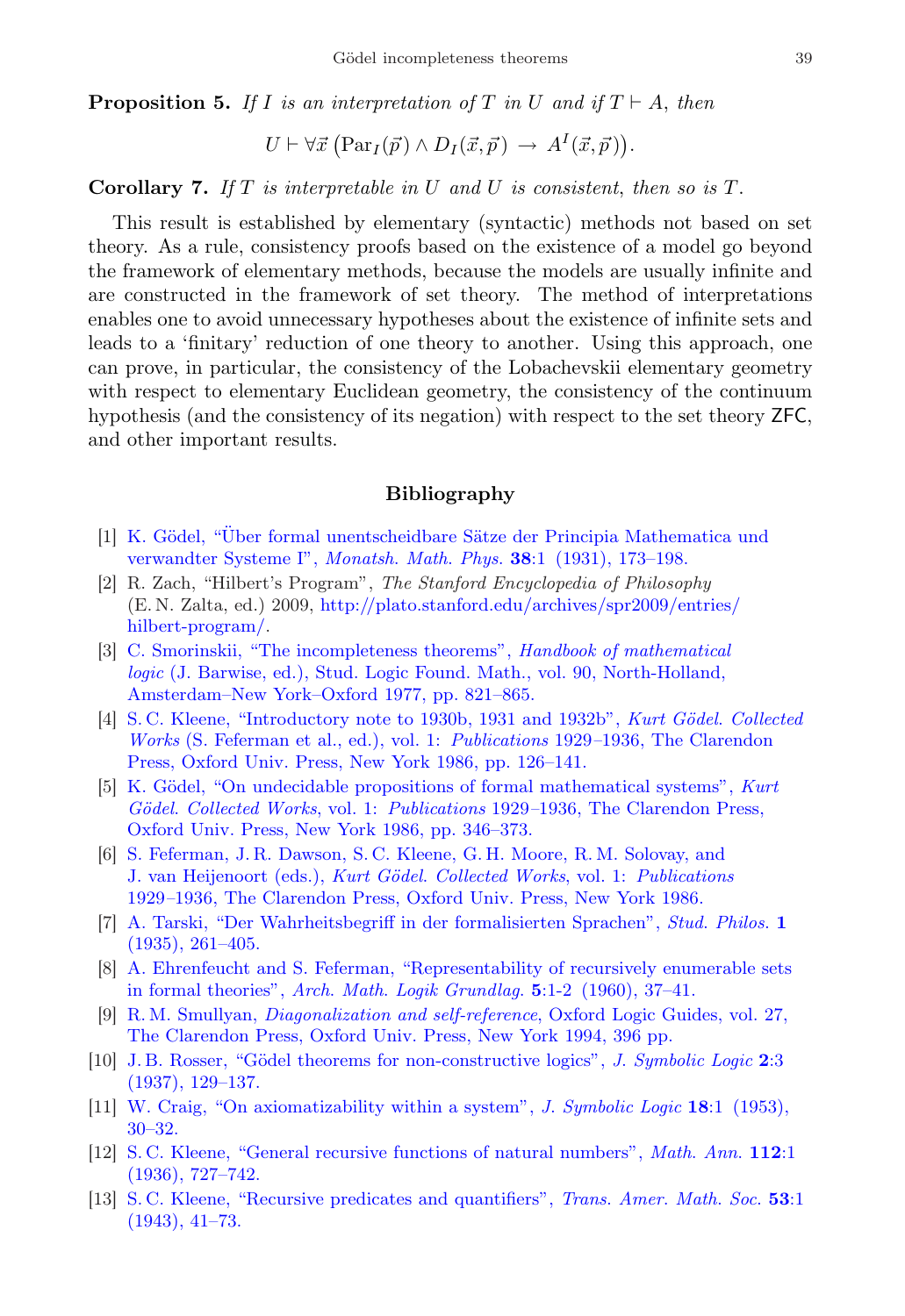- <span id="page-39-7"></span>[14] S. C. Kleene, "A symmetric form of Gödel's theorem", *Indaq. Math.* 12 (1950), [244–246.](http://www.zentralblatt-math.org/zmath/search/?an=Zbl 0038.03101)
- <span id="page-39-0"></span>[15] S. C. Kleene, [Introduction to metamathematics](http://www.zentralblatt-math.org/zmath/search/?an=Zbl 0047.00703), Van Nostrand, New York 1952, [550 pp.](http://www.zentralblatt-math.org/zmath/search/?an=Zbl 0047.00703)
- <span id="page-39-1"></span>[16] R. M. Smullyan, Theory of formal systems[, Ann. Math. Stud., vol. 47, Princeton](http://www.zentralblatt-math.org/zmath/search/?an=Zbl 0097.24503) [Univ. Press, Princeton, NJ 1961, 142 pp.](http://www.zentralblatt-math.org/zmath/search/?an=Zbl 0097.24503)
- <span id="page-39-2"></span>[17] [В. А. Успенский, "Теорема Гёделя о неполноте в элементарном изложении",](http://mi.mathnet.ru/eng/rm4322) УМН 29[:1 \(1974\), 3–47;](http://mi.mathnet.ru/eng/rm4322) [English transl., V. A. Uspenskii, "An elementary](http://dx.doi.org/10.1070/RM1974v029n01ABEH001280) exposition of Gödel's incompleteness theorem", Russian Math. Surveys 29:1 (1974), [63–106.](http://dx.doi.org/10.1070/RM1974v029n01ABEH001280)
- <span id="page-39-3"></span>[18] B. Rosser, "Extensions of some theorems of Gödel and Church", J. Symbolic Logic 1[:3 \(1936\), 87–91.](http://dx.doi.org/10.2307/2269028)
- <span id="page-39-4"></span>[19] [A. Mostowski, "On definable sets of positive integers",](http://www.zentralblatt-math.org/zmath/search/?an=Zbl 0031.19401) Fund. Math. 34 (1947), [81–112.](http://www.zentralblatt-math.org/zmath/search/?an=Zbl 0031.19401)
- <span id="page-39-5"></span>[20] [W. V. Quine, "Concatenation as a basis for arithmetic",](http://dx.doi.org/10.2307/2268308) J. Symbolic Logic 11:4 [\(1946\), 105–114.](http://dx.doi.org/10.2307/2268308)
- <span id="page-39-6"></span>[21] [A. Tarski, A. Mostowski, and R. M. Robinson,](http://www.zentralblatt-math.org/zmath/search/?an=Zbl 0053.00401) Undecidable theories, Stud. Logic [Found. Math., North-Holland, Amsterdam 1953, 98 pp.](http://www.zentralblatt-math.org/zmath/search/?an=Zbl 0053.00401)
- <span id="page-39-8"></span>[22] [A. S. Troelstra and H. Schwichtenberg,](http://www.zentralblatt-math.org/zmath/search/?an=Zbl 0868.03024) Basic proof theory, Cambridge Tracts [Theoret. Comput. Sci., vol. 43, Cambridge Univ. Press, Cambridge 1996, 343 pp.](http://www.zentralblatt-math.org/zmath/search/?an=Zbl 0868.03024)
- <span id="page-39-9"></span>[23] J. R. Shoenfield, Mathematical logic[, Addison-Wesley, Reading, MA–London–Don](http://www.zentralblatt-math.org/zmath/search/?an=Zbl 0155.01102) [Mills, ON 1967, 344 pp.](http://www.zentralblatt-math.org/zmath/search/?an=Zbl 0155.01102)
- <span id="page-39-10"></span>[24] P. Pudlák, "Cuts, consistency statements and interpretations", J. Symbolic Logic 50[:2 \(1985\), 423–441.](http://dx.doi.org/10.2307/2274231)
- <span id="page-39-11"></span>[25] [S. Feferman, "Arithmetization of metamathematics in a general setting",](http://www.zentralblatt-math.org/zmath/search/?an=Zbl 0095.24301) Fund. Math. 49 [\(1960\), 35–92.](http://www.zentralblatt-math.org/zmath/search/?an=Zbl 0095.24301)
- <span id="page-39-12"></span>[26] P. Hajek and P. Pudlák, *[Metamathematics of first-order arithmetic](http://www.zentralblatt-math.org/zmath/search/?an=Zbl 0781.03047)*, Perspect. Math. [Logic, Springer-Verlag, Berlin 1993, 460 pp.](http://www.zentralblatt-math.org/zmath/search/?an=Zbl 0781.03047)
- <span id="page-39-13"></span>[27] [Ю. В. Матиясевич, "Диофантовость перечислимых множеств",](http://www.zentralblatt-math.org/zmath/search/?an=Zbl 0212.33401) Докл. АН СССР 191[:2 \(1970\), 279–282;](http://www.zentralblatt-math.org/zmath/search/?an=Zbl 0212.33401) [English transl., Yu. V. Matiyasevich, "Enumerable sets are](http://www.zentralblatt-math.org/zmath/search/?an=Zbl 0212.33401) Diophantine", Soviet Math. Dokl. 11 [\(1970\), 354–358.](http://www.zentralblatt-math.org/zmath/search/?an=Zbl 0212.33401)
- <span id="page-39-14"></span>[28] Ю. В. Матиясевич, [Десятая проблема Гильберта](http://www.zentralblatt-math.org/zmath/search/?an=Zbl 0790.03009), Наука, М. 1993, 224 pp[.;](http://www.zentralblatt-math.org/zmath/search/?an=Zbl 0790.03008) [English transl., Yu. V. Matiyasevich,](http://www.zentralblatt-math.org/zmath/search/?an=Zbl 0790.03008) Hilbert's tenth problem, Found. Comput. Ser., [MIT Press, Cambridge, MA 1993, 264 pp.](http://www.zentralblatt-math.org/zmath/search/?an=Zbl 0790.03008)
- <span id="page-39-15"></span>[29] Ю. Л. Ершов, [Проблемы разрешимости и конструктивные модели](http://www.zentralblatt-math.org/zmath/search/?an=Zbl 0495.03009), Наука, М. [1980, 416 с.](http://www.zentralblatt-math.org/zmath/search/?an=Zbl 0495.03009) [Yu. L. Ershov, Decision problems and constructivizable models, Nauka, Moscow 1980, 416 pp.]
- <span id="page-39-16"></span>[30] [Ю. Л. Ершов, И. А. Лавров, А. Д. Тайманов, М. А. Тайцлин, "Элементарные](http://mi.mathnet.ru/eng/rm6048) теории", УМН 20[:4 \(1965\), 37–108;](http://mi.mathnet.ru/eng/rm6048) [English transl., Yu. L. Ershov, I. A. Lavrov,](http://dx.doi.org/10.1070/RM1965v020n04ABEH001188) [A. D. Taimanov, and M. A. Taitslin, "Elementary theories",](http://dx.doi.org/10.1070/RM1965v020n04ABEH001188) Russian Math. Surveys 20[:4 \(1965\), 35–105.](http://dx.doi.org/10.1070/RM1965v020n04ABEH001188)
- <span id="page-39-17"></span>[31] A. Bès, "A survey of arithmetical definability. A tribute to Maurice Boffa", Bull. Belg. Math. Soc. Simon Stevin[, 2001, suppl., 1–54.](http://www.zentralblatt-math.org/zmath/search/?an=Zbl 1013.03071)
- <span id="page-39-18"></span>[32] V. [Svejdar, "An interpretation of Robinson arithmetic in its Grzegorczyk's weaker](http://www.zentralblatt-math.org/zmath/search/?an=Zbl 1135.03023) variant", Fund. Inform. 81[:1–3 \(2007\), 347–354.](http://www.zentralblatt-math.org/zmath/search/?an=Zbl 1135.03023)
- <span id="page-39-19"></span>[33] [R. L. Vaught, "On a theorem of Cobham concerning undecidable theories",](http://www.zentralblatt-math.org/zmath/search/?an=Zbl 0178.32303) Logic, Methodology and Philosophy of Science [\(Proc. 1960 Internat. Congr.\), Stanford](http://www.zentralblatt-math.org/zmath/search/?an=Zbl 0178.32303) [Univ. Press, Stanford 1962, pp. 14–25.](http://www.zentralblatt-math.org/zmath/search/?an=Zbl 0178.32303)
- [34] V. Svejdar, "Weak theories and essential incompleteness", The Logica Yearbook 2007 (M. Peliš, ed.), Proceedings of the Logica 07 International Conference, Philosophia, Prague 2008, pp. 213–224.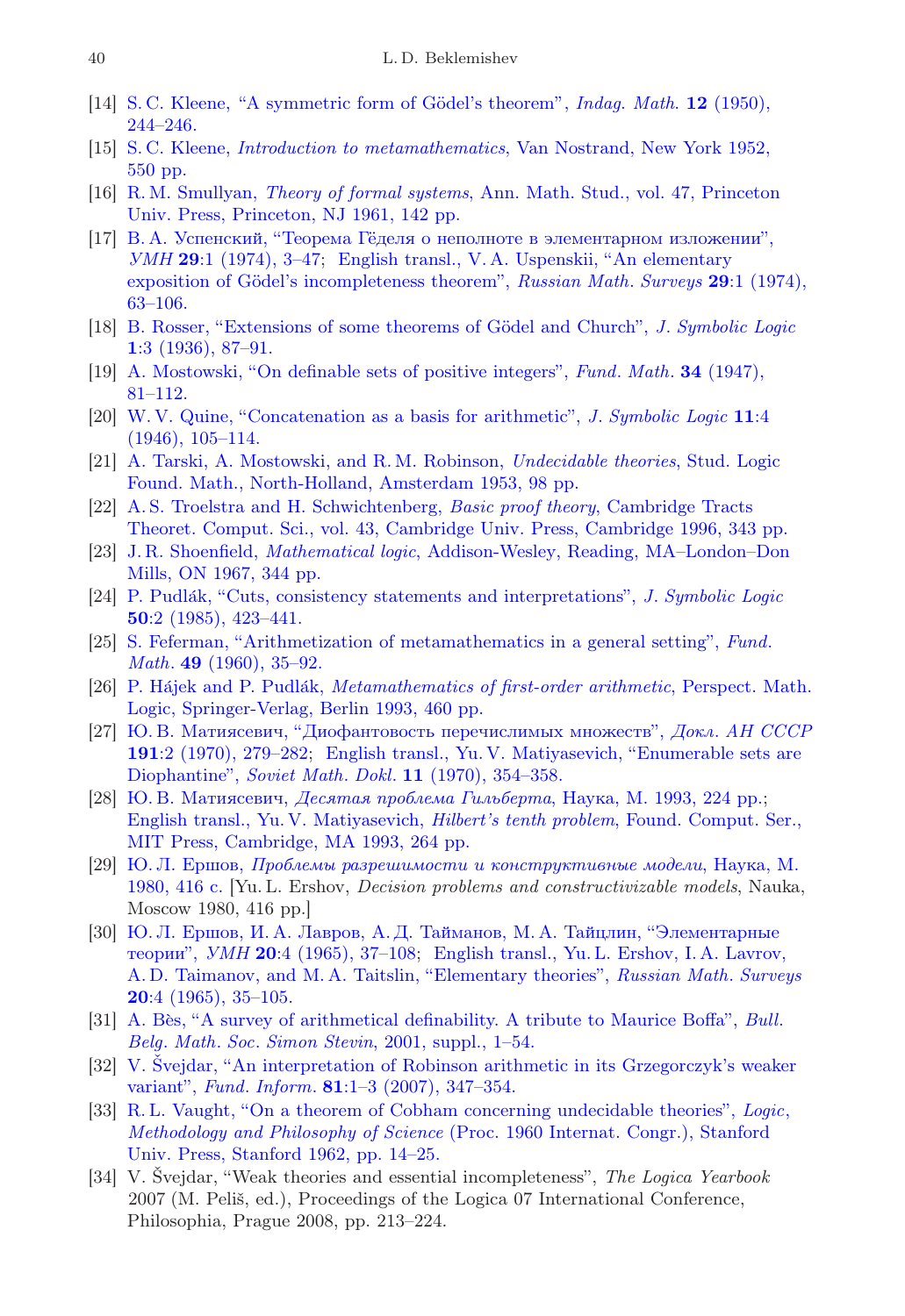- [35] [A. Visser, "Pairs, sets and sequences in first-order theories",](http://dx.doi.org/10.1007/s00153-008-0087-1) Arch. Math. Logic 47:4 [\(2008\), 299–326.](http://dx.doi.org/10.1007/s00153-008-0087-1)
- <span id="page-40-0"></span>[36] A. Visser, Cardinal arithmetic in weak theories, Logic Group Preprint Series, 265, Department of Philosophy, Univ. Utrecht 2008, [http://igitur-archive.library.uu.nl/lg/2008-0422-200811/UUindex.html.](http://igitur-archive.library.uu.nl/lg/2008-0422-200811/UUindex.html)
- <span id="page-40-1"></span>[37] [H. Putnam, "Decidability and essential undecidability",](http://dx.doi.org/10.2307/2964057) J. Symbolic Logic 22:1 [\(1957\), 39–54.](http://dx.doi.org/10.2307/2964057)
- <span id="page-40-2"></span>[38] [A. Ehrenfeucht, "Two theories with axioms built by means of pleonasms",](http://dx.doi.org/10.2307/2964056) J. Symbolic Logic 22[:1 \(1957\), 36–38.](http://dx.doi.org/10.2307/2964056)
- <span id="page-40-3"></span>[39] [J. P. Jones and J. C. Shepherdson, "Variants of Robinson's essentially undecidable](http://dx.doi.org/10.1007/BF02023013) theory  $R$ ", Arch. Math. Logik Grundlag.  $23:1$  (1983), 61–64.
- <span id="page-40-4"></span>[40] A. Visser, *Why the theory R is special*?, Logic Group Preprint Series, 279, Department of Philosophy, Univ. Utrecht 2009, [http://igitur-archive.library.uu.nl/ph/2009-0812-200111/UUindex.html.](http://igitur-archive.library.uu.nl/ph/2009-0812-200111/UUindex.html)
- <span id="page-40-5"></span>[41] [R. L. Vaught, "Axiomatizability by a schema",](http://dx.doi.org/10.2307/2270175) J. Symbolic Logic 32:4 (1967), [473–479.](http://dx.doi.org/10.2307/2270175)
- <span id="page-40-6"></span>[42] [S. Feferman, "Finitary inductively presented logics",](http://www.zentralblatt-math.org/zmath/search/?an=Zbl 0682.03031) Logic Colloquium' 88 (Padova, [1988\), Stud. Logic Found. Math., vol. 127, North-Holland, Amsterdam 1989,](http://www.zentralblatt-math.org/zmath/search/?an=Zbl 0682.03031) [pp. 191–220.](http://www.zentralblatt-math.org/zmath/search/?an=Zbl 0682.03031)
- <span id="page-40-7"></span>[43] [A. Grzegorczyk, "Undecidability without arithmetization",](http://dx.doi.org/10.1007/s11225-005-2976-1) Studia Logica 79:2 [\(2005\), 163–230.](http://dx.doi.org/10.1007/s11225-005-2976-1)
- <span id="page-40-8"></span>[44] [F. Ferreira, "Polynomial time computable arithmetic",](http://www.zentralblatt-math.org/zmath/search/?an=Zbl 0707.03032) Logic and computation [\(Pittsburgh, PA, 1987\), Contemp. Math., vol. 106, Amer. Math. Soc., Providence,](http://www.zentralblatt-math.org/zmath/search/?an=Zbl 0707.03032) [RI 1990, pp. 137–156.](http://www.zentralblatt-math.org/zmath/search/?an=Zbl 0707.03032)
- <span id="page-40-9"></span>[45] Ю. Л. Ершов, [Определимость и вычислимость](http://www.zentralblatt-math.org/zmath/search/?an=Zbl 0856.03039), Сибирская школа алгебры и [логики, Научная книга, Новосибирск 1996, 287 с.;](http://www.zentralblatt-math.org/zmath/search/?an=Zbl 0856.03039) [English transl., Yu. L. Ershov,](http://www.zentralblatt-math.org/zmath/search/?an=Zbl 0870.03019) Definability and computability[, Siberian School of Algebra and Logic, Consultants](http://www.zentralblatt-math.org/zmath/search/?an=Zbl 0870.03019) [Bureau, New York 1996, 262 pp.](http://www.zentralblatt-math.org/zmath/search/?an=Zbl 0870.03019)
- <span id="page-40-10"></span>[46] [G. J. Chaitin, "Information-theoretic limitations of formal systems",](http://dx.doi.org/10.1145/321832.321839) J. Assoc. Comput. Mach. 21[:3 \(1974\), 403–424.](http://dx.doi.org/10.1145/321832.321839)
- <span id="page-40-11"></span>[47] G. Boolos, "A new proof of Gödel's incompleteness theorem", Notices Amer. Math.  $Soc.$  36 (1989), 388–390; G. Boolos, "A new proof of Gödel's incompleteness theorem", Logic, logic, and logic[, Harvard Univ. Press, Cambridge, MA 1998,](http://www.zentralblatt-math.org/zmath/search/?an=Zbl 0972.03544) [pp. 383–388.](http://www.zentralblatt-math.org/zmath/search/?an=Zbl 0972.03544)
- <span id="page-40-12"></span>[48] [P. Raatikainen, "On interpreting Chaitin's incompleteness theorem",](http://dx.doi.org/10.1023/A:1004305315546) J. Philos. Logic 27[:6 \(1998\), 569–586.](http://dx.doi.org/10.1023/A:1004305315546)
- <span id="page-40-13"></span>[49] [M. Kikuchi, "Kolmogorov complexity and the second incompleteness theorem",](http://dx.doi.org/10.1007/s001530050074) Arch. Math. Logic 36[:6 \(1997\), 437–443.](http://dx.doi.org/10.1007/s001530050074)
- <span id="page-40-14"></span>[50] В. А. Успенский, Теорема Гёделя о неполноте и четыре дороги, ведущие к ней. Лекция 1, [http://www.mathnet.ru/php/presentation.phtml](http://www.mathnet.ru/php/presentation.phtml?option_lang=rus&presentid=122) [?option\\_lang=rus&presentid=122](http://www.mathnet.ru/php/presentation.phtml?option_lang=rus&presentid=122). [V. A. Uspenskii, Gödel's incompleteness theorem and 4 roads to it. Lecture 1, Lectures of 'Contemporary Mathematics' Summer School, Dubna 2007.]
- <span id="page-40-15"></span>[51] В. А. Успенский, Теорема Гёделя о неполноте, Популярные лекции по математике, Наука, М. 1982, 110 с. [V. A. Uspenskii, Gödel's incompleteness theorem, Popular Mathematics Lectures, Nauka, Moscow 1982, 110 pp.]
- <span id="page-40-16"></span>[52] E. Mendelson, [Introduction to mathematical logic](http://www.zentralblatt-math.org/zmath/search/?an=Zbl 0192.01901), Van Nostrand, Princeton, NJ [1964, 300 pp.](http://www.zentralblatt-math.org/zmath/search/?an=Zbl 0192.01901)
- <span id="page-40-17"></span>[53] [V. H. Dyson, J. P. Jones, and J. C. Shepherdson, "Some Diophantine forms of](http://dx.doi.org/10.1007/BF02318026) Gödel's theorem", Arch. Math. Logik Grundlag. 22:1-2 (1982), 51-60.